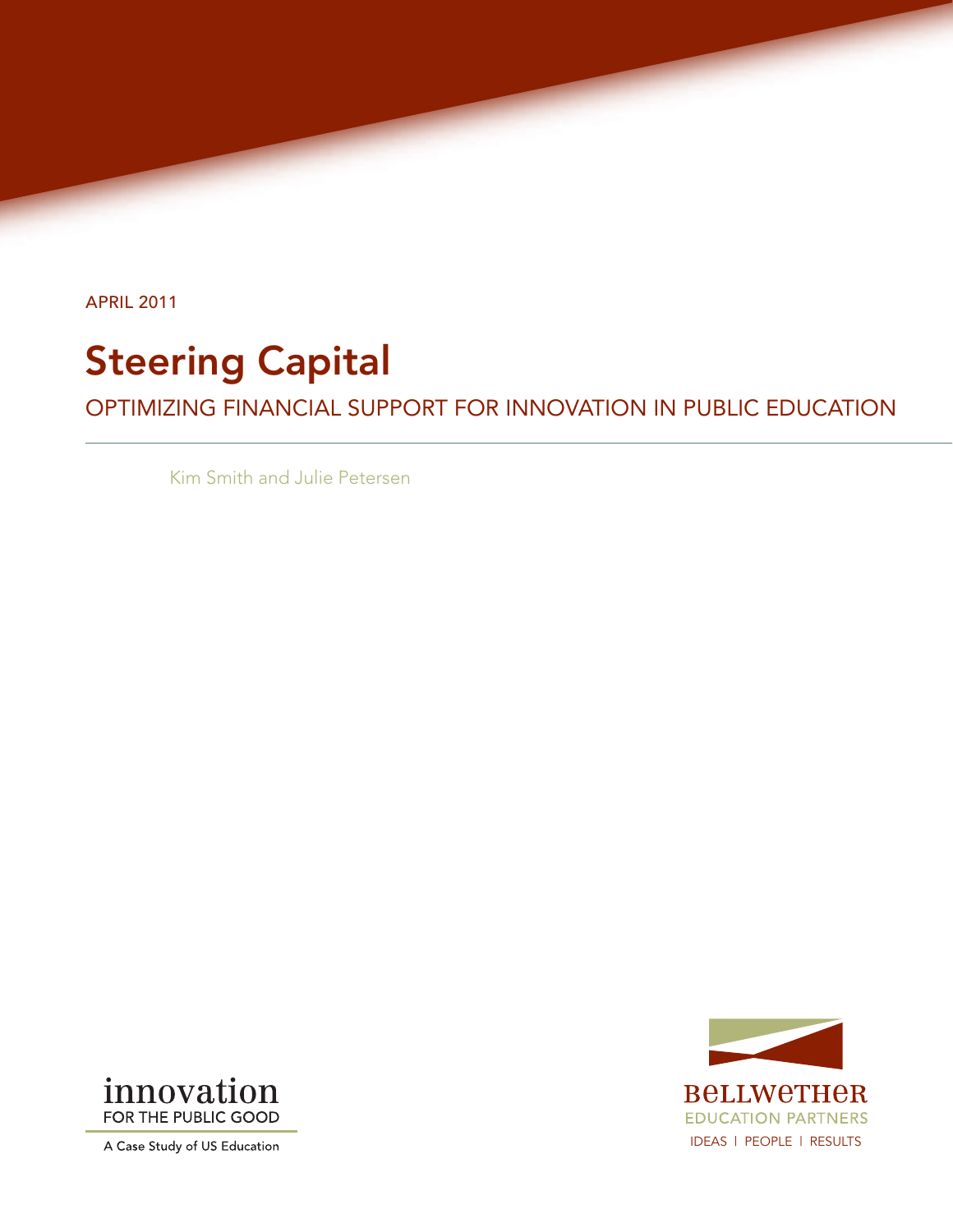© 2011 Bellwether Education Partners



Attribution. You must clearly attribute the work to Bellwether Education Partners, and provide a link back to the publication at http://bellwethereducation.org/.

**W** Noncommercial. You may not use this work for commercial purposes without explicit prior permission from Bellwether Education Partners.

**O** Share Alike. If you alter, transform, or build upon this work, you may distribute the resulting work only under a license identical to this one.

For the full legal code of this Creative Commons license, please visit www.creativecommons.org. If you have any questions about citing or reusing Bellwether Education Partners content, please contact us.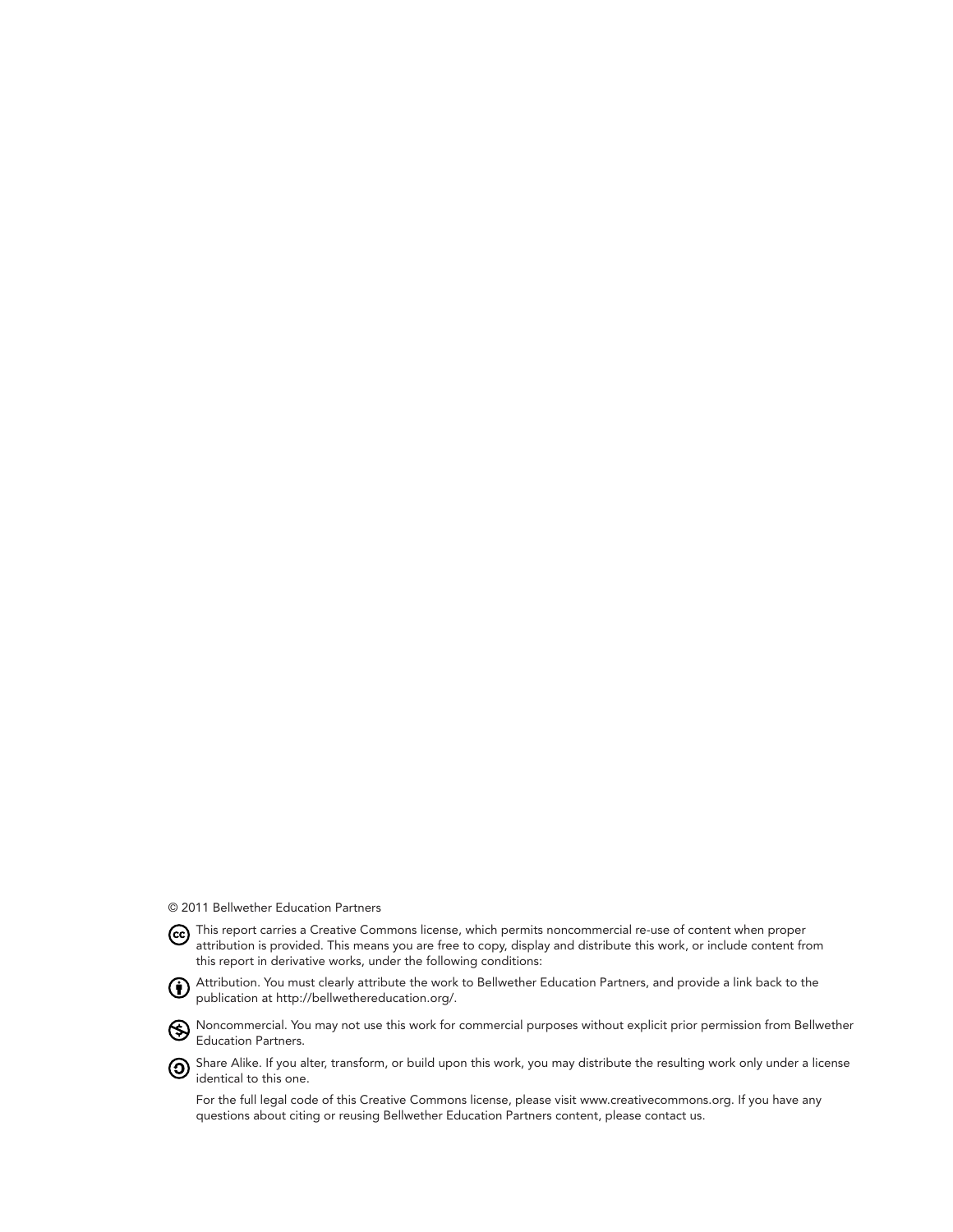April 2011

# Steering Capital

Optimizing Financial Support for Innovation in Public Education

Kim Smith and Julie Petersen



A Case Study of US Education



This report was funded by The Rockefeller Foundation. The views and analysis in this report are the responsibility of the authors alone.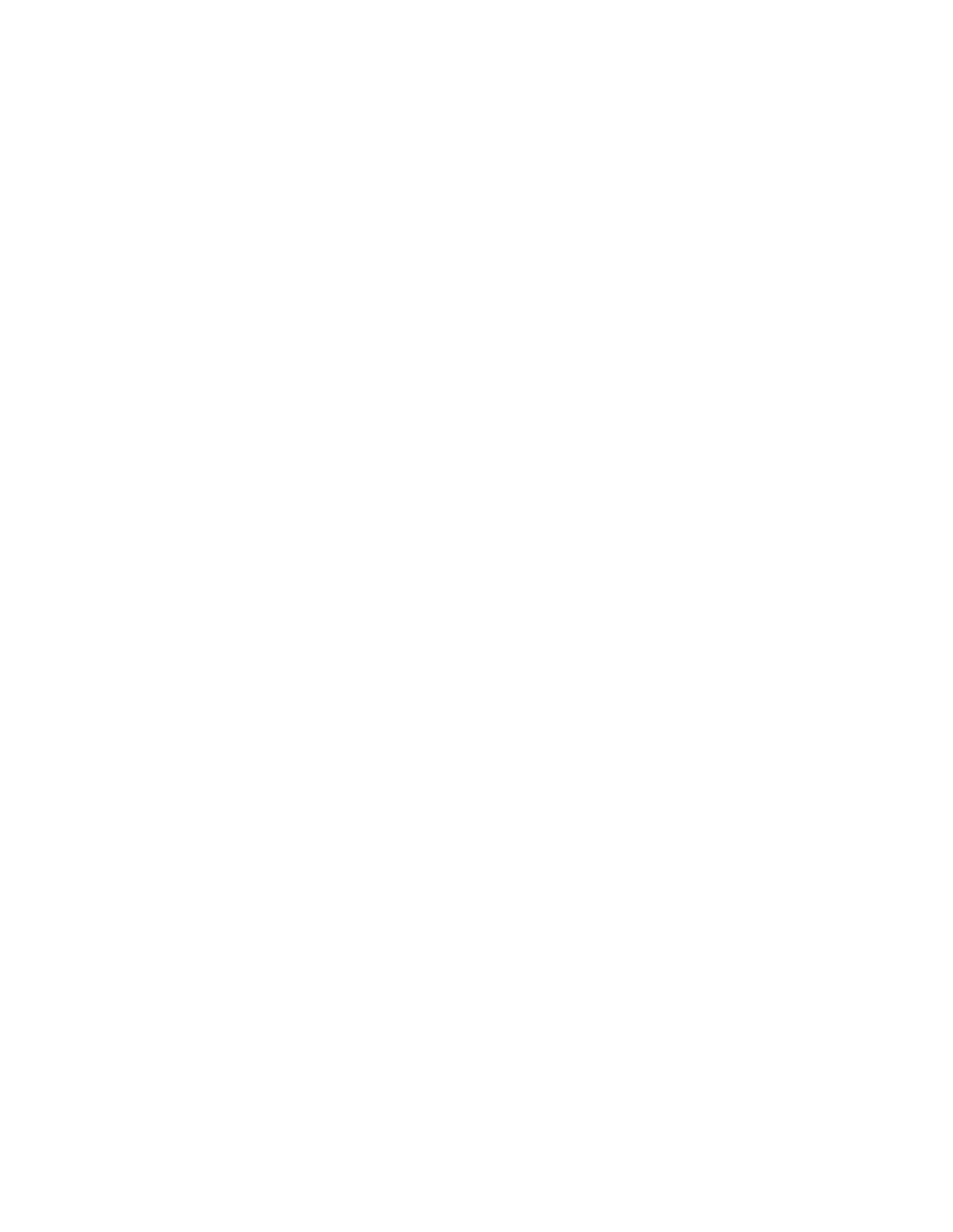## Table of Contents

| INTRODUCTION:<br>ALIGNING CAPITAL TOWARD EFFECTIVE INNOVATION IN EDUCATION 1           |
|----------------------------------------------------------------------------------------|
|                                                                                        |
|                                                                                        |
|                                                                                        |
|                                                                                        |
| <b>ANALYSIS:</b><br>COMPARING EFFECTIVE MARKETS WITH THE PUBLIC EDUCATION ECOSYSTEM 23 |
| 1. Clarity and Agreement on the Problems, Goals and Metrics for Success  23            |
|                                                                                        |
| 3. A Culture that is Evidence-Based, with Incentives and                               |
| 4. Data that are Transparent, Available, Comparable and Useful34                       |
|                                                                                        |
|                                                                                        |
|                                                                                        |
|                                                                                        |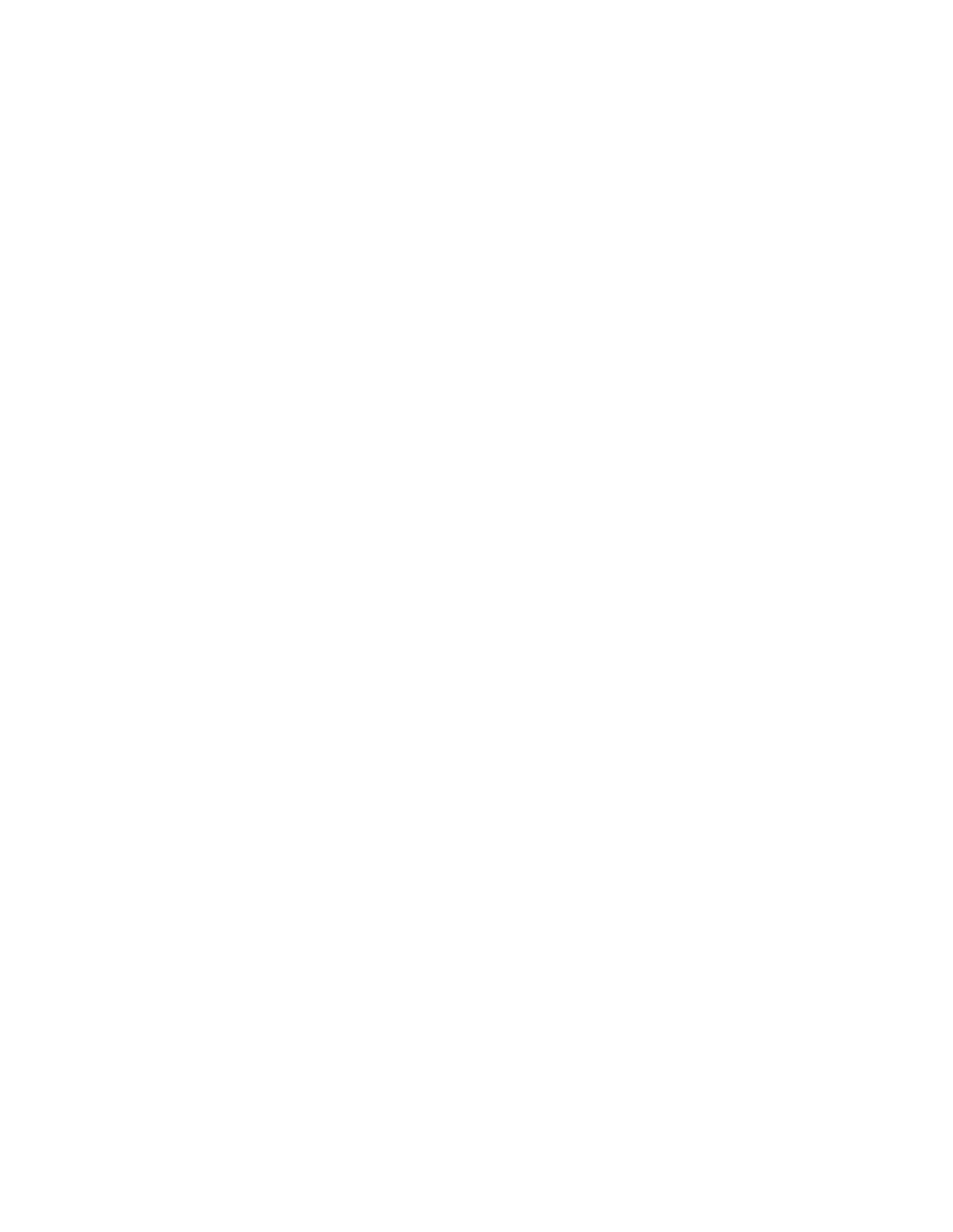## Acknowledgements

## innovation FOR THE PUBLIC GOOD

A Case Study of US Education

## About this PROJECT

It is widely acknowledged that innovation will be necessary to dramatically improve public services in America. But innovation in the public sector doesn't happen in a vacuum; innovation

happens at the nexus of policy, research, capital, and practice. This project looks at one case study – education – by analyzing some of the key aspects of an emerging ecosystem for innovation in public education in the US, including the flow of investment capital for such efforts, the uptake of innovations by buyers and users, federal efforts to stimulate and scale innovation, and ways that technology could facilitate innovation investment and practice. Drawing on surveys, interviews, and working groups, the project highlights recent efforts to fuel and steer more innovation, and frames the remaining challenges that lie ahead for the public, private, and philanthropic sectors. This project culminates in an analysis of the lessons and insights drawn from the recent experience of US public education in comparison to the way leaders are using innovation to address similar intractable social problems in other fields and in other countries.

For more on this project and its publications, visit http://www.bellwethereducation.org/ innovation-for-the-public-good/.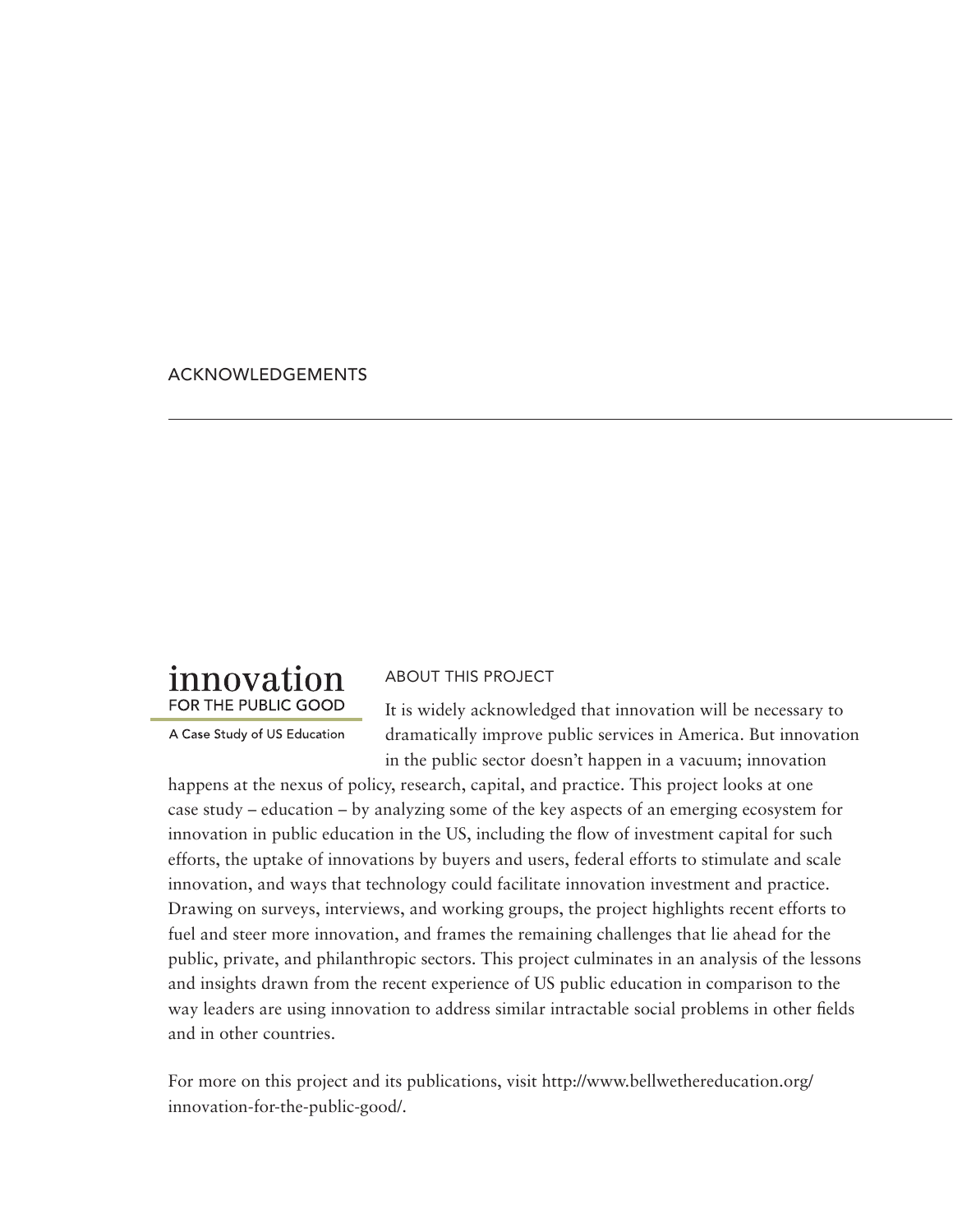

#### About Bellwether Education Partners

Bellwether Education Partners is a national nonprofit organization dedicated to accelerating the achievement of lowincome students by cultivating, advising and placing a robust community of innovative, effective and sustainable change agents in public education reform and improving the public and policy climate for their work.

## About the Authors

Kim Smith is a co-founder and CEO of Bellwether Education Partners. After serving as a founding team member at Teach For America, she went on to found and lead an AmeriCorps program for community-based leaders in education as well as a business start-up. After completing her M.B.A. at Stanford University, Kim co-founded and led NewSchools Venture Fund, a venture philanthropy firm focused on transforming public education.

Julie Petersen is a freelance writer and editor. As communications director at NewSchools Venture Fund, she led the firm's marketing and publishing efforts for eight years, including articles in *Education Next*, *Urban Education Journal* and several Harvard Education Press volumes. She also spent several years covering technology venture capital and entrepreneurs for *Red Herring* magazine.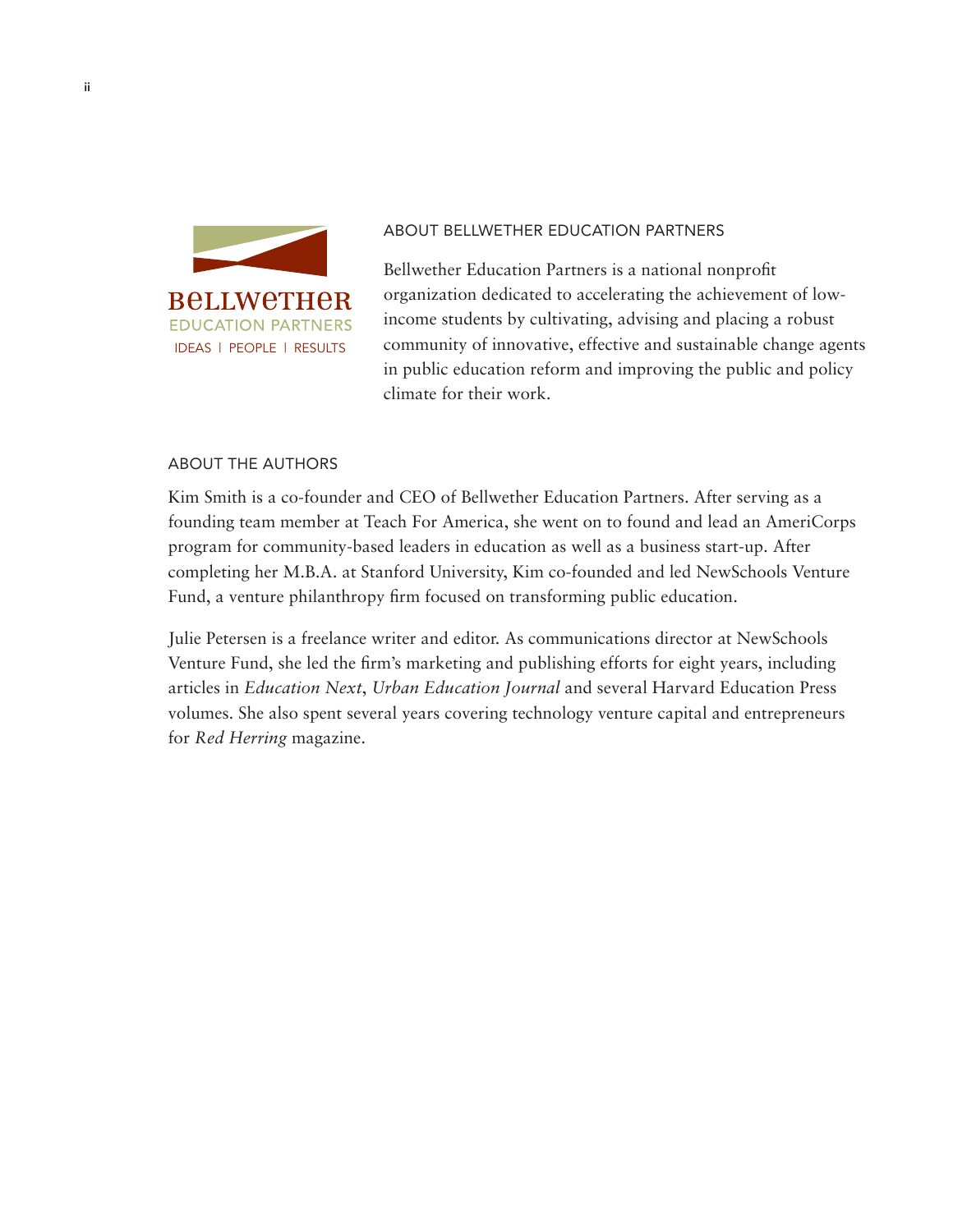## Introduction: Aligning Capital Toward Effective Innovation in Education

If you're reading this, you probably don't need to be convinced that public education is broken. You don't need to be reminded that American students rank dismally against other developed countries on measures like the PISA exam, despite spending more per student than any country save Luxembourg.<sup>1</sup> Nor do you need to be reminded of the massive achievement gap that underpins that dismal outcome, with low-income students and students of color falling far behind their peers on measures of achievement (reading proficiency, writing ability) as well as attainment (high school graduation, college degrees).

And given recent media attention to the matter, you may not need to be reminded that this has happened against an important backdrop: global economic pressure and internal equity and fairness goals have for decades pushed us to continue to ratchet up the demands we are placing on our public schools. Where we once built public schools to educate a small number of citizens to a high level – and get the rest culturally assimilated – we've since layered onto those schools requirements like equitable access and funding, concrete academic standards, and assessment and accountability mechanisms that demonstrate that students are making real progress against those standards.

And you probably know that over the past few years, in order to provide the skills and tools our young people need to earn a livable family wage and to succeed in modern life,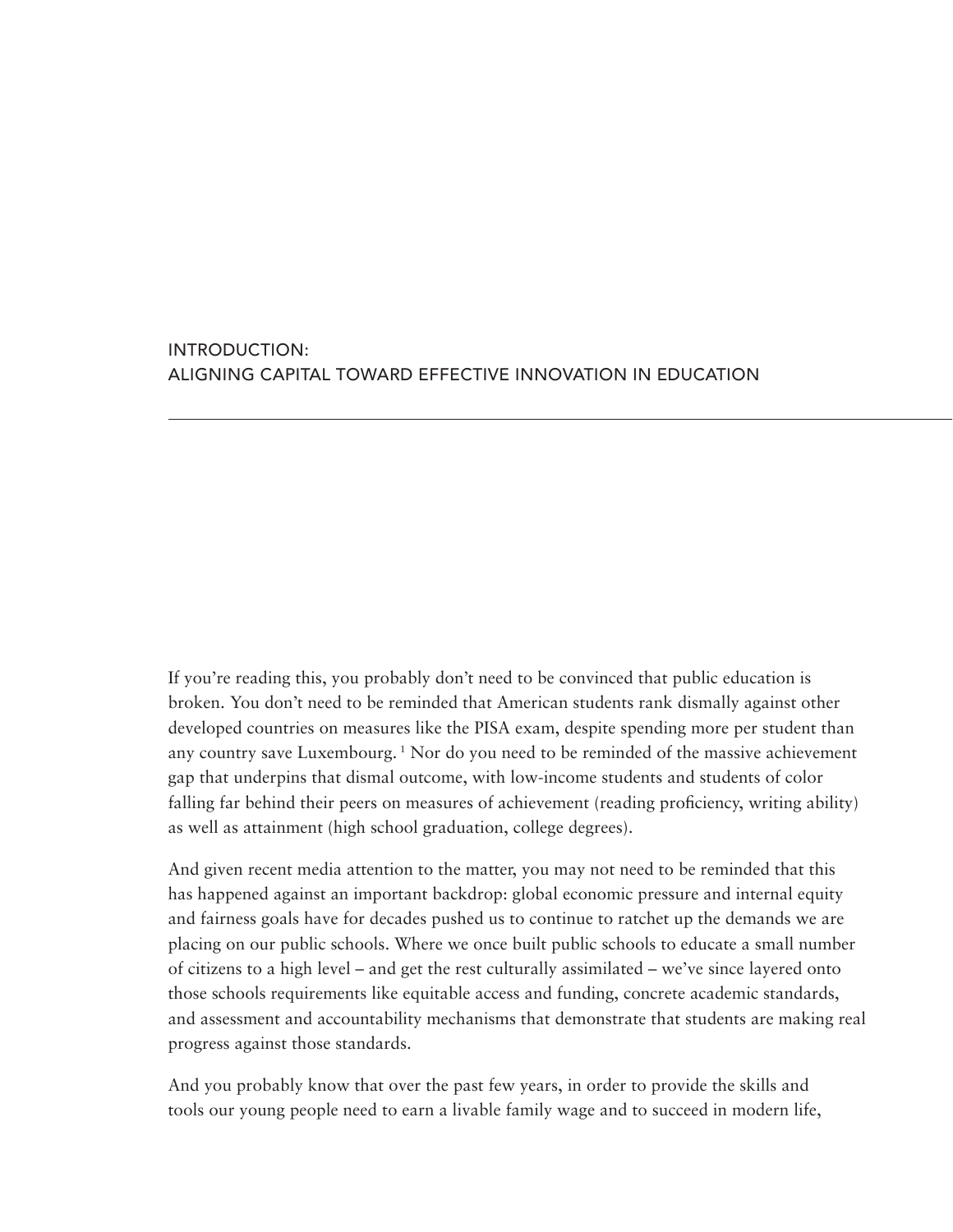we've topped off our demands with what is in many ways the ultimate K-12 educational expectation: that our schools prepare all children to earn a college degree. These demands are not frivolous nor unrealistic; they are informed by the real needs of our economy and our society. But expecting a system to deliver at both a higher level and a larger scale – and with the same dollars, or increasingly even fewer – is the classic definition of a productivity crisis.

Though we are at a moment in which diverse leaders and institutions across the country – from the private sector (business), public sector (government), nonprofit sector and our communities – agree on the magnitude of the problems we face in public education, there is not yet real consensus on the solution. However, there is increasing consensus that the solution will require significant innovation at scale – which, simply put, is a new approach that achieves a better result that can be accomplished at scale. Unfortunately, our educational ecosystem is not currently set up to support the kind of innovation we will need.

This embrace of innovation as a means to improve productivity has long been accepted in fields like medicine and communications, where major advances in the way we do things bring great benefits to individuals, the economy and our society. According to Thomas Kalil, deputy director for policy at the White House Office of Science and Technology Policy, our average standard of living will double every 23 years if our productivity growth rate is 3 percent, but only every 70 years if it is 1 percent.<sup>2</sup> "The increases in standards of living that we achieved in

While innovation often connotes shiny, brand-new and wildly different, all it really means is new ways of doing things that bring about an improved result.

the last century were possible only because of the discoveries and innovation that let new physical capital and new human capital be put to work in high-return activities," agrees noted Stanford economist and entrepreneur Paul Romer.<sup>3</sup>

While innovation often connotes shiny, brand-new and wildly different, all it really means is new ways of doing things that bring about an improved result. Sometimes those innovations look quite familiar and other times they feel entirely new and unique. As innovation writer and professor Clay Christensen

describes, some innovations are "disruptive," breaking with current practice to serve a new customer base or to serve an existing population in radically different ways, while others are considered "sustaining," making improvements within the existing architecture of the current system. Education needs both of these sorts of innovations, as well as innovations that span not only ideas, products and processes, but also platforms – shared conceptual architectures that include a set of definitions, standards and protocols that allow for the creation and connection of modular components.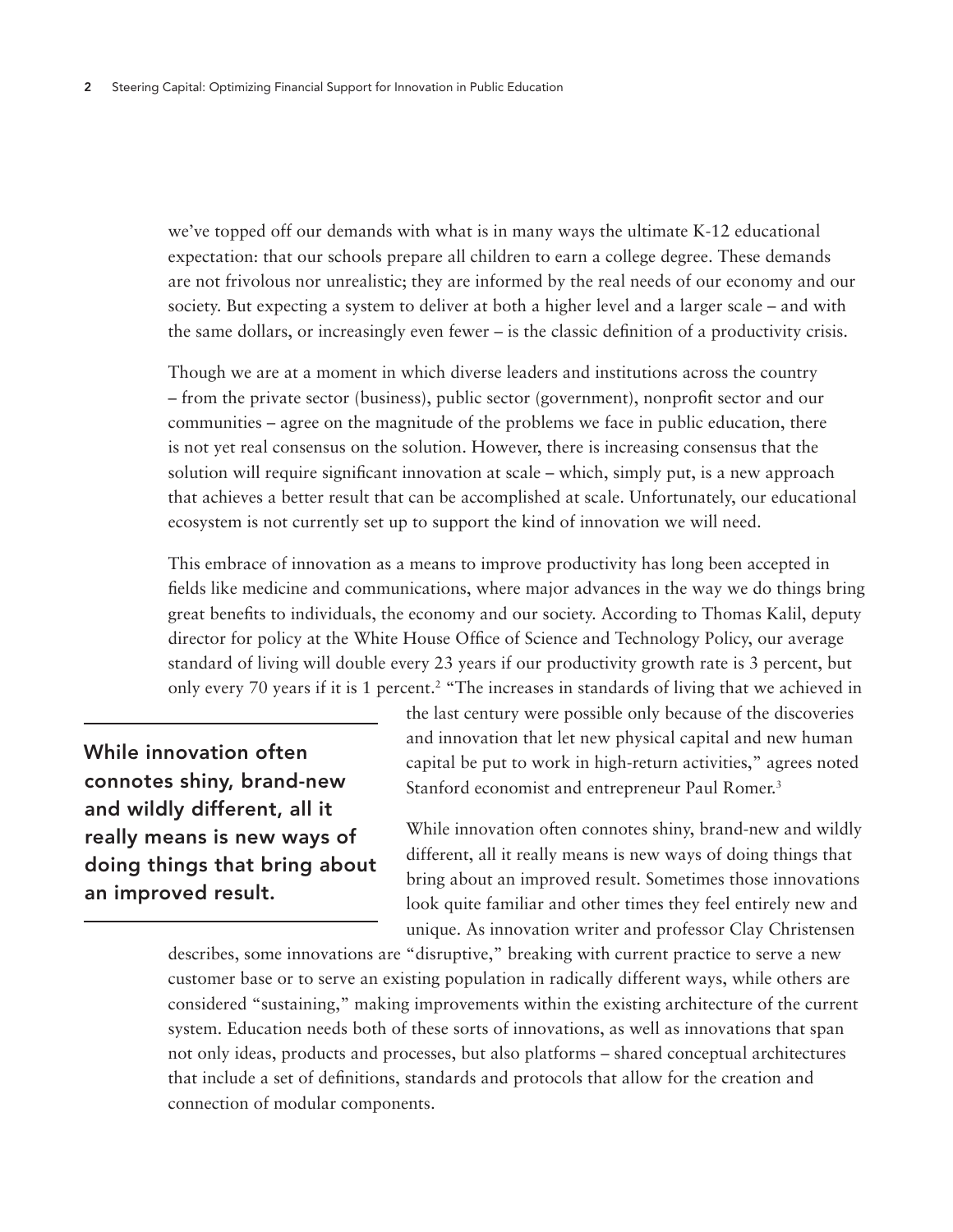Romer has also observed, "The most important job for economic policy is to create an institutional environment that supports technological change." Here, he is referring to "technology" in its original sense of the word – the practical application of knowledge, not necessarily in a way that is electrical or computerized (although we believe this type of technology holds significant promise for improving productivity in education). These two observations from Paul Romer tee up an important set of concepts for consideration during the strategic inflection point we are facing in education: first, that *major productivity improvements require technology change and innovation*; and second, *that economic policy and the institutional context it creates matter a great deal to innovation*. In other words, when considering our educational goals, innovation will be critical to driving the improved productivity we need, and the policies and frameworks that define the flow of capital and the investment context can either encourage or inhibit this innovation.

In an earlier paper, we considered in depth the factors that have historically inhibited the nonprofit and for-profit capital markets from effectively supporting education entrepreneurs and the important role they can (and should) play in driving a continuous learning and innovation cycle.4 In that paper, we introduced the broad landscape of relevant players to this issue, including not only education entrepreneurs themselves – a specific type of innovator who builds a new organization committed to improving schooling or learning – but also the foundations and for-profit investors who support those entrepreneurs, the educational "buyers" and users who purchase or consume their products and services, and policymakers. We also explained the key barriers that have inhibited the capital markets from fostering innovation in education, including:

- » An irrational, idiosyncratic philanthropic capital market with few incentives for rewarding improved outcomes (including little funding for the scale-up of successful organizations), instead favoring small doses of funding across many organizations, which locks nonprofit leaders into a constant fundraising cycle that distracts from the real work of innovation and institutional learning;
- » Significant barriers to tapping private sector innovation, including policies that restrict the work of for-profit providers in education, ideological and frequent policy shifts that increase investment risk by creating undue market volatility, massive fragmentation (to the tune of 14,000 districts, 95,000 schools and 50 different state standards), market domination by a few large publishers that feel little pressure from competition or from their customers to really innovate, and a slow, relationship-based sales cycle that rarely measures or rewards quality;
- » A policy and regulatory infrastructure that favors compliance and hinders the uptake of effective innovations, rarely allowing state or district buyers to choose flexibly between a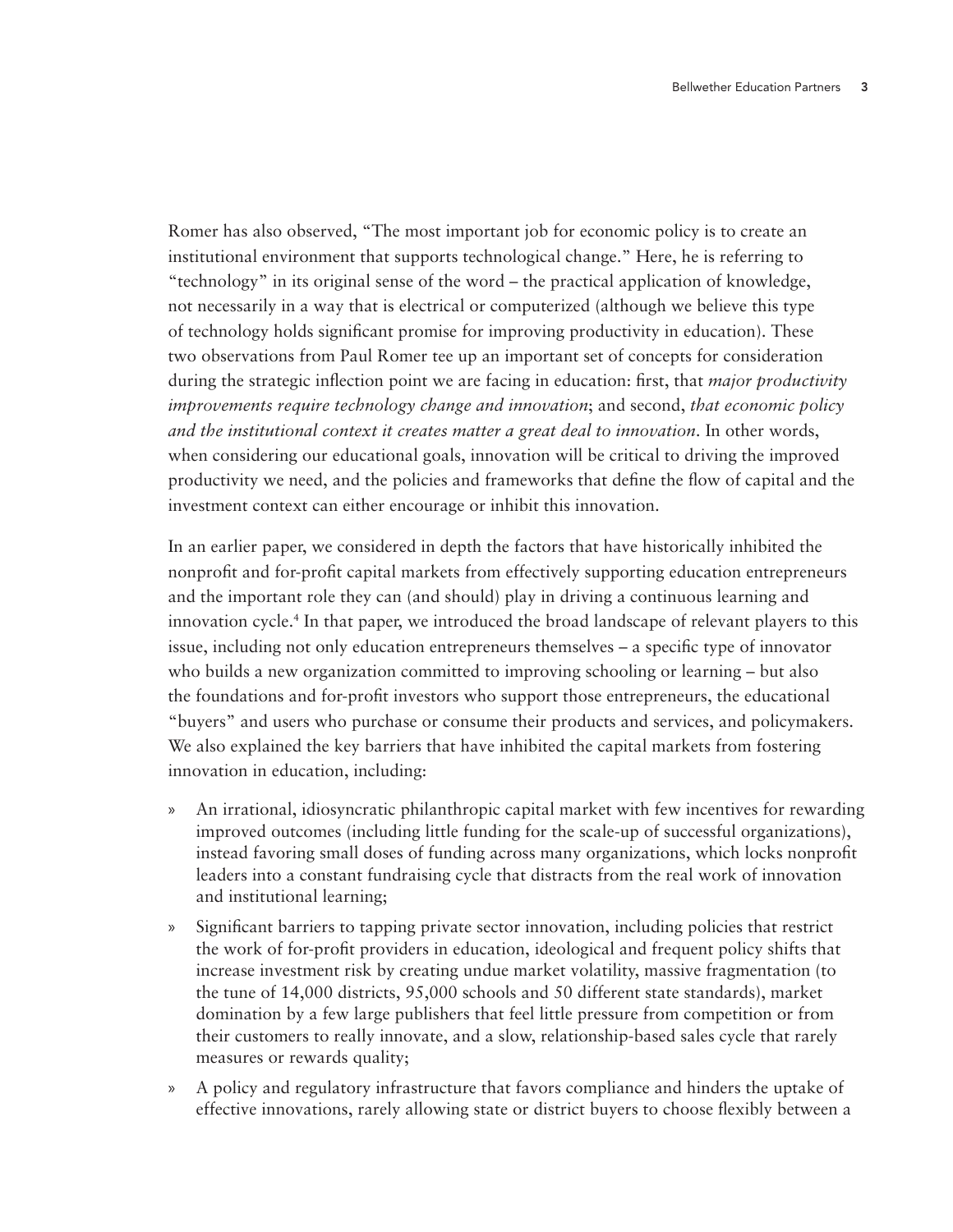range of high-quality product or service options, inhibiting the flow of information that would allow buyers to anticipate or measure performance improvements, and offering few meaningful incentives for these buyers to adopt better products and services;

» A lack of consistent investment in technology infrastructure, maintenance, upgrades and training.

This paper will revisit the central question of how to improve the provision of capital for entrepreneurial change in public education, but will emphasize the innovation ecosystem that surrounds the capital markets. We will consider capital as one of the most important levers we need to align in this innovation ecosystem, but as a force that can both influence the way innovation takes hold – and can in turn be influenced by others in the wider ecosystem, including public policy.

In the course of this paper, we will briefly define what we mean by innovation and the cycle of constant learning it requires, and lay out three contributing trends relevant to this context: social entrepreneurs, social purpose investors and social purpose market steering. We will then consider the five elements we believe are necessary to enable effective capital market dynamics to support innovation, including:

- 1. Clarity and agreement on the problems, goals and metrics for success
- 2. An effective research and development (R&D) system
- 3. A culture that is evidence-based, with incentives and infrastructure aligned for continuous improvement
- 4. Data that are transparent, available, comparable and useful
- 5. Robust, diverse and aligned investment capital

We will conclude by offering some recommendations about how we might work together across the sectors to mobilize public, private and philanthropic capital in ways that harness the ingenuity and energy of entrepreneurial change agents in service of our ambitious public education goals.

## Defining Innovation

The most crucial element of innovation is not just the spark of "new" or even the "better" of the initial result, but the way in which we create a continuous learning and improvement cycle that allows ideas to feed off each other and multiply. This cycle of learning and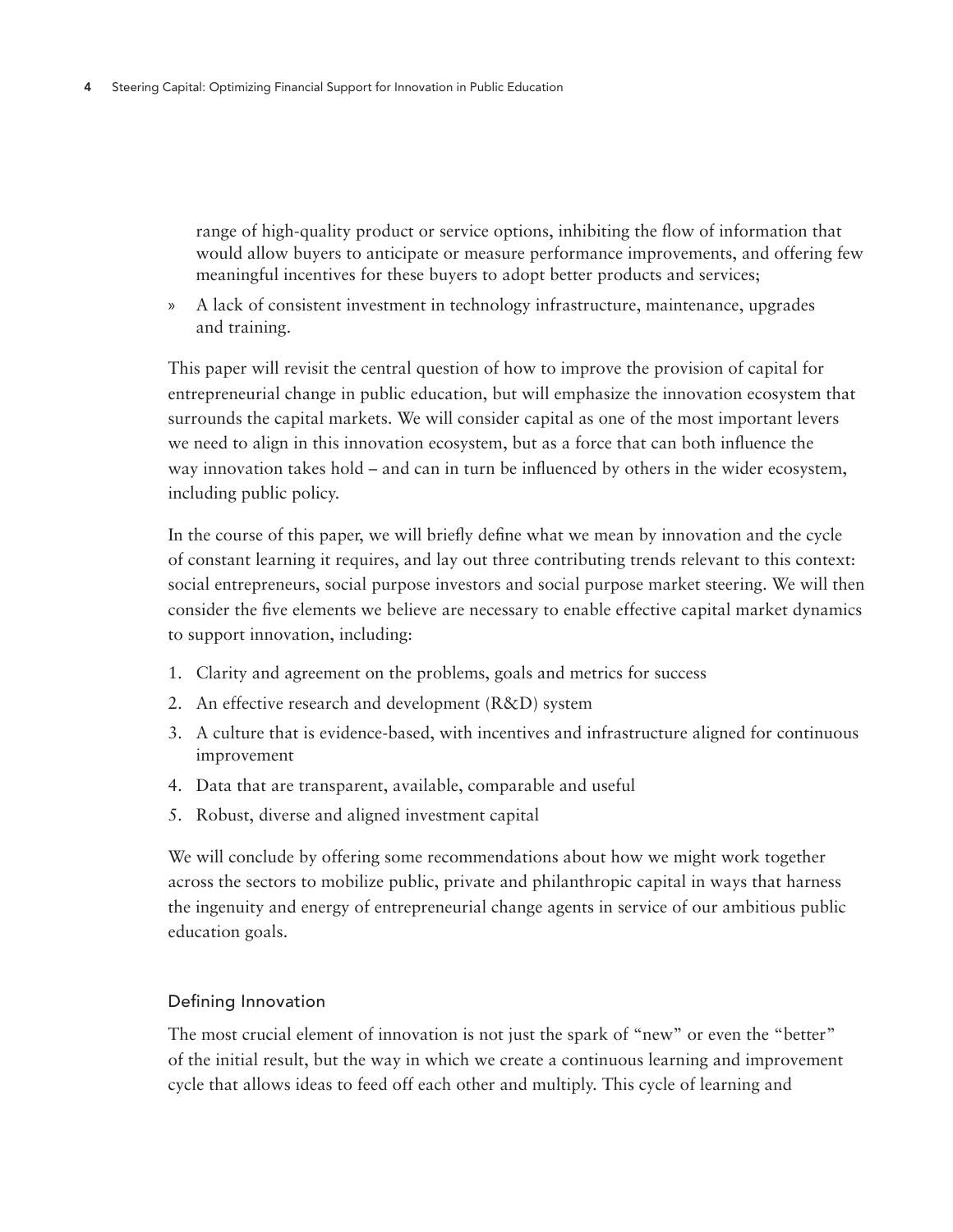repeated application of ingenuity as new problems emerge is crucial to inciting and advancing innovation, and is the engine of what we think of as human progress.

In his recent book, *Where Good Ideas Come From: The Natural History of Innovation*, author Steven Johnson contends that environments that foster innovation are those that support the open connection and reconnection of people and ideas. "When one looks at innovation in nature and in culture, environments that build walls around good ideas tend to

"The myth of the lone genius having a 'eureka' moment that changes the world is indeed a myth. Most innovation is the result of long hours, building on the input of others. Ideas spawn from earlier ideas, bouncing from person to person and being reshaped as they go." –Chris Anderson, *Wired* magazine

be less innovative in the long run than more open-ended environments," he writes. "Good ideas may not want to be free, but they do want to connect, fuse, recombine. They want to reinvent themselves by crossing conceptual borders."5 "The myth of the lone genius having a 'eureka' moment that changes the world is indeed a myth," agrees *Wired* magazine editor Chris Anderson. "Most innovation is the result of long hours, building on the input of others. Ideas spawn from earlier ideas, bouncing from person to person and being reshaped as they go."6

For innovation to take hold in education, we need to make some significant changes to the way the education ecosystem's wide array of stakeholders do their work, orienting them toward common goals and providing incentives for all of them to strive more effectively and collaboratively for approaches

that create better outcomes for children and communities. These stakeholders include: policymakers who set goals and conditions; practitioners and users who should be helping to define what kinds of solutions are needed and what will work; researchers who help test and refine ideas and assess effectiveness; state and district officials who currently make key buying and procurement rules and decisions; entrepreneurs who translate innovative new approaches into sustainable and scalable organizations; investors and philanthropists who give people and organizations the runway they need to pursue innovative activity; and families, students, communities, colleges and employers who all benefit from better products and services.

The components of an innovation cycle are akin to those of any high-performing system or organization (see Figure 1). It begins with a clear sense of the most important problems to be solved, along with an understanding of the barriers that stand in the way of accomplishing these goals. In the words of John Dewey, "We only think when we are confronted with a problem." Such clarity on problems of practice is a critical precursor to the identification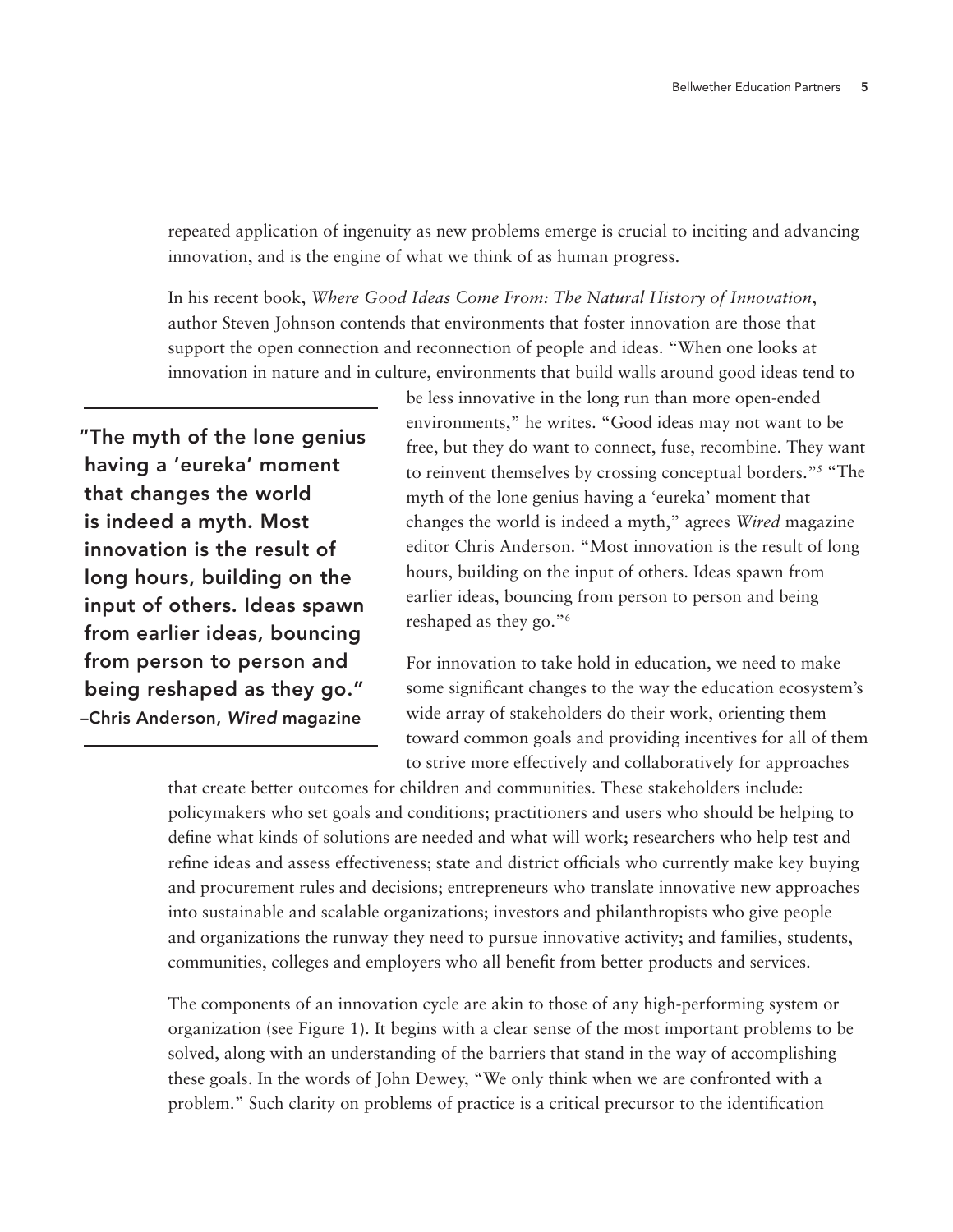of solutions to those problems. Then, for a robust problem-solving or innovation cycle, priorities need to be set and significant long-term research and development (R&D) must take place, including both basic research and intentional activity to develop research findings into products, services and approaches.

More specifically, the research (R) part of this R&D engine needs to effectively identify and conduct a significant amount of broad, basic research that is aligned with the biggest future needs in the field, and then winnow through the research findings to identify ideas and innovations that merit early-stage development (D). Such development then requires a faster

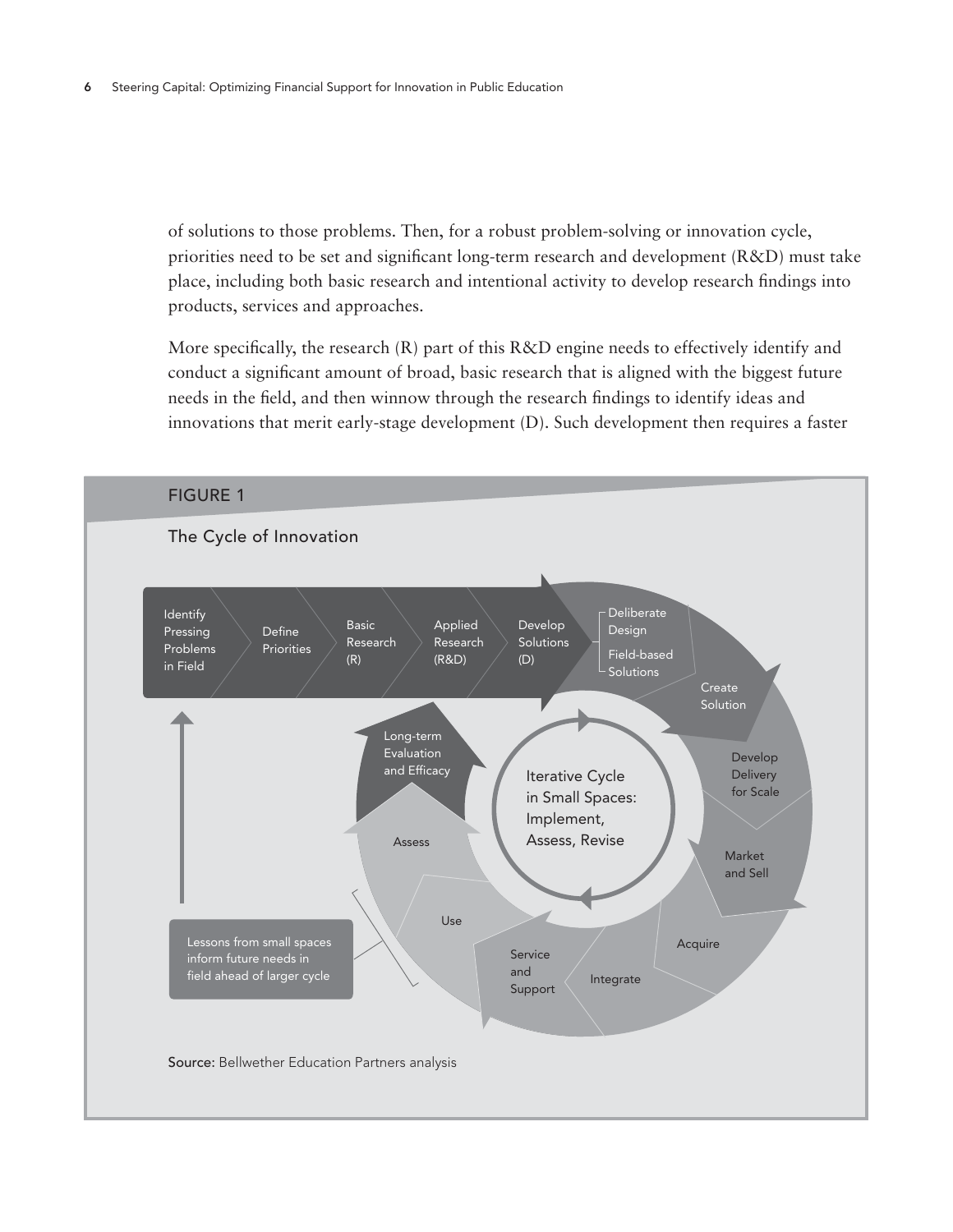learning cycle that iterates within the broad cycle, which includes some "small spaces" for experimentation, often in the form of entrepreneurial organizations and programs that can get beyond old rules and norms in order to develop, assess and refine products and services – which in turn requires a range of forms of capital (including money, of course, but also human capital and intellectual capital). These entrepreneurial efforts act as labs of a sort whose practices can then inform future needs assessment for others in the field. Some of these efforts then lead to wider adoption among other providers, such as states or districts, but only if there are incentives for improvement and rewards for better performance. When there are incentives to improve, and thus to adopt better solutions, tools and approaches, those entrepreneurs or organizations offering the best innovations – those that truly make improvements in practice and in results – are rewarded for their success, which in turn rewards their investors and creates a "virtuous cycle" of improvement that aligns capital with the greatest needs at any given time, and creates an effective ongoing learning cycle for continued adjustments as needs evolve. When this cycle is in service of a public good, it is either supported or made more difficult by the regulatory and funding systems that intersect and affect it at every turn.

Education is far from the only social sector grappling with increasingly complex problems and the need for increased innovation. In the last several decades, many have acknowledged that the complexity of the problems we seek to solve in the  $21<sup>st</sup>$  century – ranging from cleaner energy, to agriculture that meets higher productivity without damaging health or environment, to health care that is more efficient and more effective at preventing illness, to poverty alleviation – far outstrips the capabilities of existing frameworks and institutions. Thus, problem solvers have sought new ways for the public, private and nonprofit sectors to work together, allowing a greater degree of intellectual, financial and human capital to be tapped in service of these societal goals. This has led to three important and related trends that together form a backdrop for social change that we will then apply to education innovation: (1) the rise of social entrepreneurs; (2) a corresponding increase in social purpose investing; and (3) intentional market-shaping activities on behalf of the public sector to harness private and other capital in support of social good.

#### Contributing Trend #1: Social Entrepreneurship

Over the past two decades, we have seen the rise of the "social entrepreneurship" movement. This approach to social impact takes a page from the classic definition of an entrepreneur – one who "shifts economic resources out of an area of lower and into an area of higher productivity and greater yield," in the words of French economist Jean-Baptiste Say, who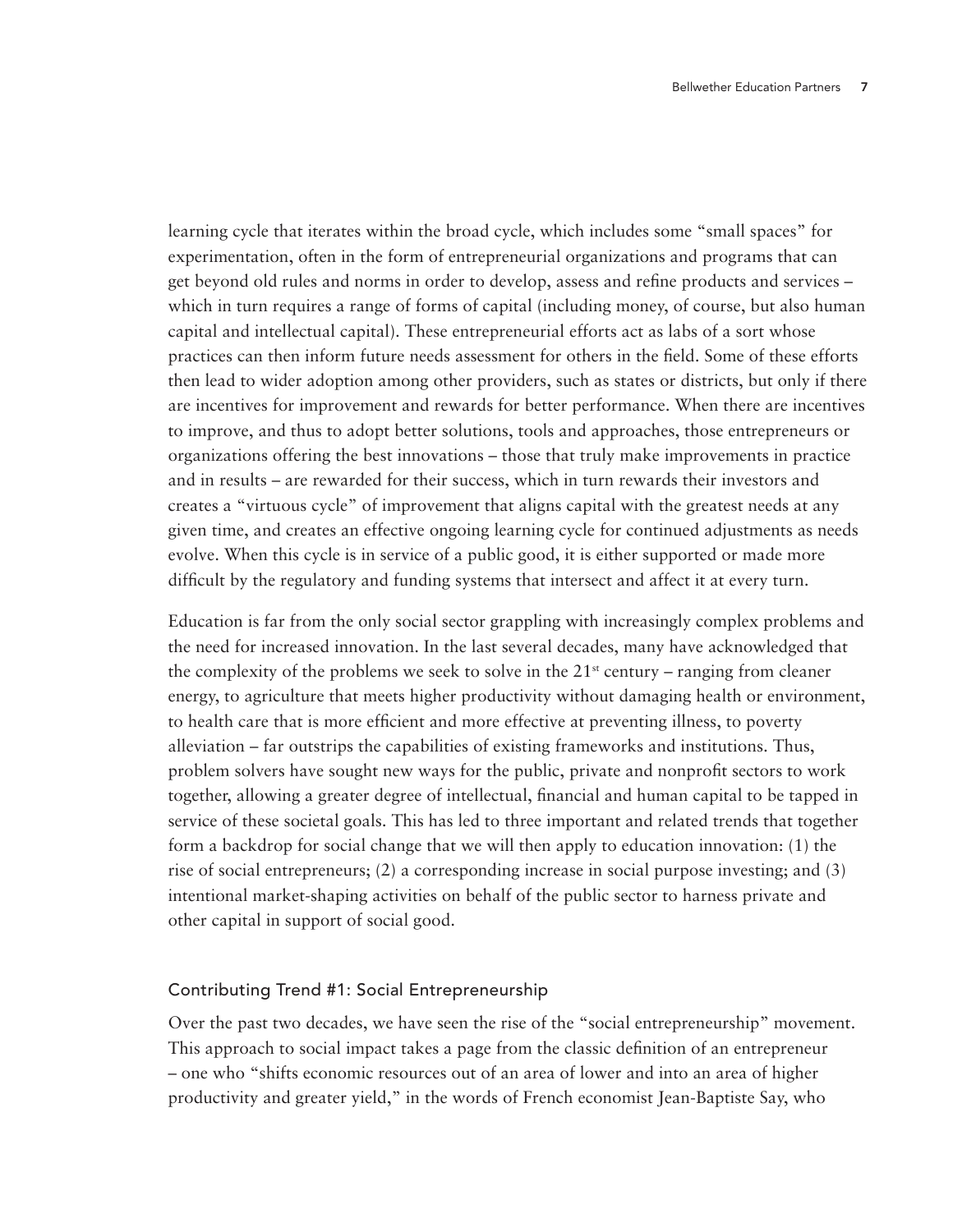coined the term *entrepreneur* – but applies that energy toward solving social needs. "My own feeling is that 'social entrepreneur' conveys the idea of somebody who is highly energized and determined to achieve impact; who perceives opportunities; who pursues them in an innovative and resourceful way; who is not bound or stuck by sector boundaries but willing to use whatever tools are likely to get the job done, including business tools," notes social entrepreneurship scholar J. Gregory Dees. Like other forms of entrepreneurship, Dees adds, social entrepreneurship "is not just a one-time burst of creativity" but rather "a continuous process of exploring, learning, and improving" – mirroring and indeed modeling the very dynamics of the education ecosystem we need.<sup>7</sup>

The social entrepreneurship market has grown in the last decade, as can be seen in the increased number of fellowships, graduate-level programs and networking opportunities for social entrepreneurs. Beginning in 1981 with just one cohort in India, the Ashoka Fellows program has grown to an association of more than 2,000 fellows in over 60 countries.8 The Echoing Green Fellowship, started in 1987, has invested nearly \$30 million in seed grants to about 500 social entrepreneurs, allowing fellows to advance social change in 42 countries.<sup>9</sup> According to the Aspen Institute's "Beyond Grey Pinstripes" report, the 114 participating M.B.A. schools in the survey collectively offer more than 130 courses that cover social entrepreneurship,<sup>10</sup> with many such schools establishing centers that go even deeper, such as Columbia's Research Initiative on Social Entrepreneurship, Stanford's Center for Social Innovation (and its magazine the *Stanford Social Innovation Review*), Yale's Program on Social Enterprise and Duke's Center for the Advancement of Social Entrepreneurship. In addition to fellowships and graduate programs, networking opportunities for social

Social entrepreneurs and their movement of supporters and champions welcome ideas, skills and resources from across the public, private and nonprofit sectors – sampling from each in order to find the right recipe for better outcomes.

entrepreneurs are rapidly expanding, such as Net Impact, an international nonprofit organization that connects nearly 260 chapters and 20,000 members worldwide.<sup>11</sup>

The field of social entrepreneurship occupies a unique place at the center of the political spectrum, more motivated by improved social outcomes than any Milton Friedman-inspired free-marketer, but also much more willing (in the service of social outcomes) to embrace private sector approaches and to eschew romantic notions of an omniscient public sector than any traditional progressive would prefer. This is embodied in the notion of *collective impact*, which calls for deep collaboration by a group of cross-sector actors in support of a common agenda for solving a specific social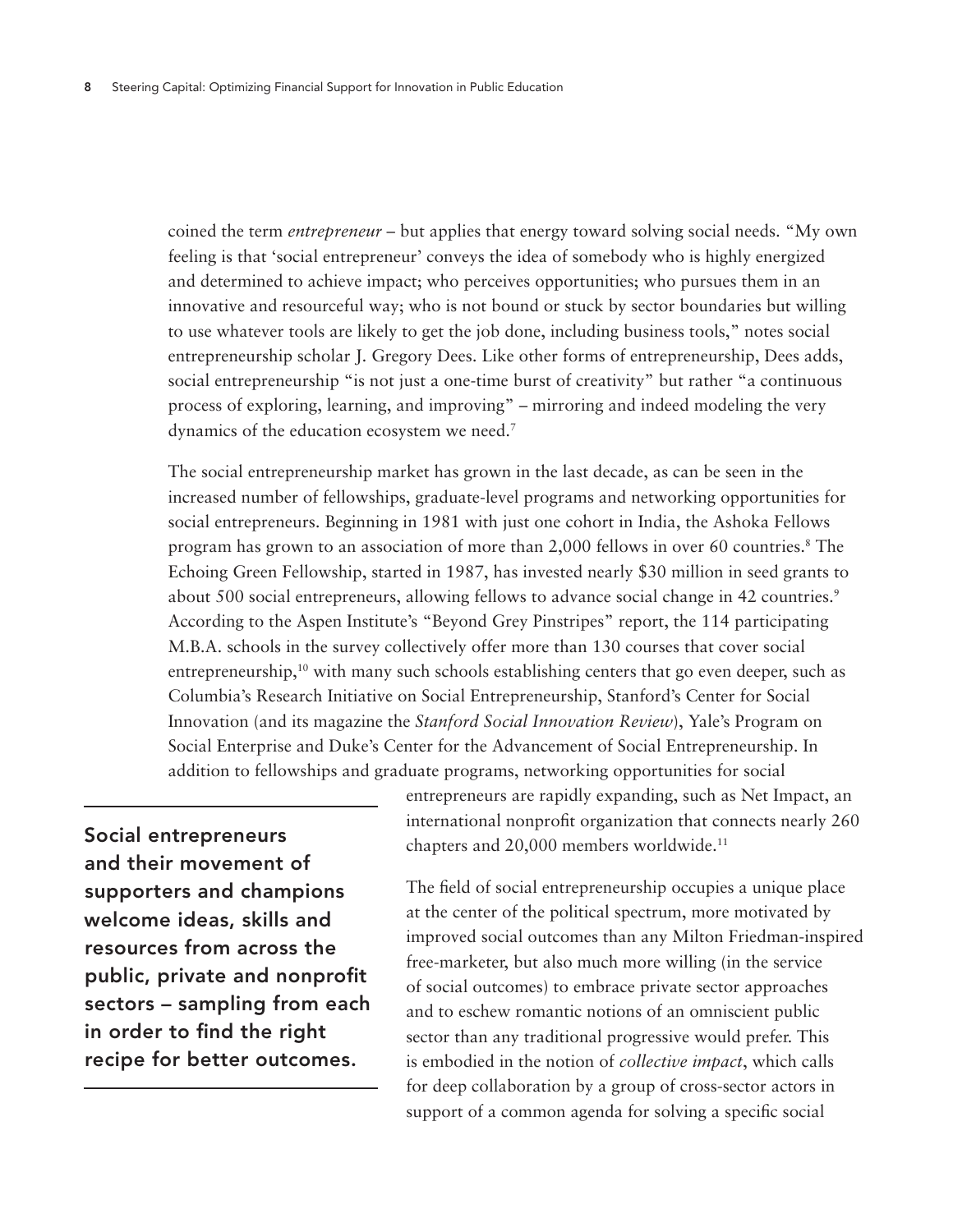problem. "Unlike most collaborations, collective impact initiatives involve a centralized infrastructure, a dedicated staff, and a structured process that leads to a common agenda, shared measurement, continuous communication, and mutually reinforcing activities among all participants," explain John Kania and Mark Kramer of FSG Social Impact Advisors.12 One specific example is the new White House Council for Community Solutions, which is engaging leaders from across various areas of the social sector – including two education entrepreneurs, Laurene Powell Jobs of College Track and Kristin Richmond of Revolution Foods – to address community-based problems and engage citizens in the solutions.

Social entrepreneurs and their movement of supporters and champions welcome ideas, skills and resources from across the public, private and nonprofit sectors – sampling from each in order to find the right recipe for better outcomes. This openness to contributions from all sectors will become important later in this paper when we consider the best way to align capital in support of education innovation.

## Contributing Trend #2: Social Purpose Capital and Investing

Meanwhile, over the last half century, there has been a dramatic increase in the number of investors (individuals and firms) interested in supporting positive social impacts through their investments. Early efforts focused on "negative screens" initially aimed mostly at avoiding harmful health or environmental results like smoking or pollution, rather than identifying positive contributions. Examples of early negative screens include Quakers avoiding "sin stocks" like tobacco, firearms and alcohol; later examples include Calvert Mutual Funds and TIAA-CREF, which have both at various points applied negative screens based on antiapartheid investment (committing to exclude stocks of companies doing business in South Africa) and various environmental screens. Later efforts evolved into "double bottom line" investments where investors who valued a certain social impact chose to track both financial and social returns and were willing to trade off some financial return in order to achieve this kind of social impact. These efforts led to opportunities for businesses that created what was referred to as "pro-social" value, such as developing housing or grocery stores for the poor – areas in which a legitimate for-profit business could be sustained, but would typically not generate for an investor the same level of financial returns as those that did not prioritize a low-income clientele. Early double bottom line investors were often religiously motivated (Catholics and Quakers) or foundations supporting community economic development goals (Ford and MacArthur were leaders here), as well as individual investors supporting early micro-finance efforts like Grameen Bank.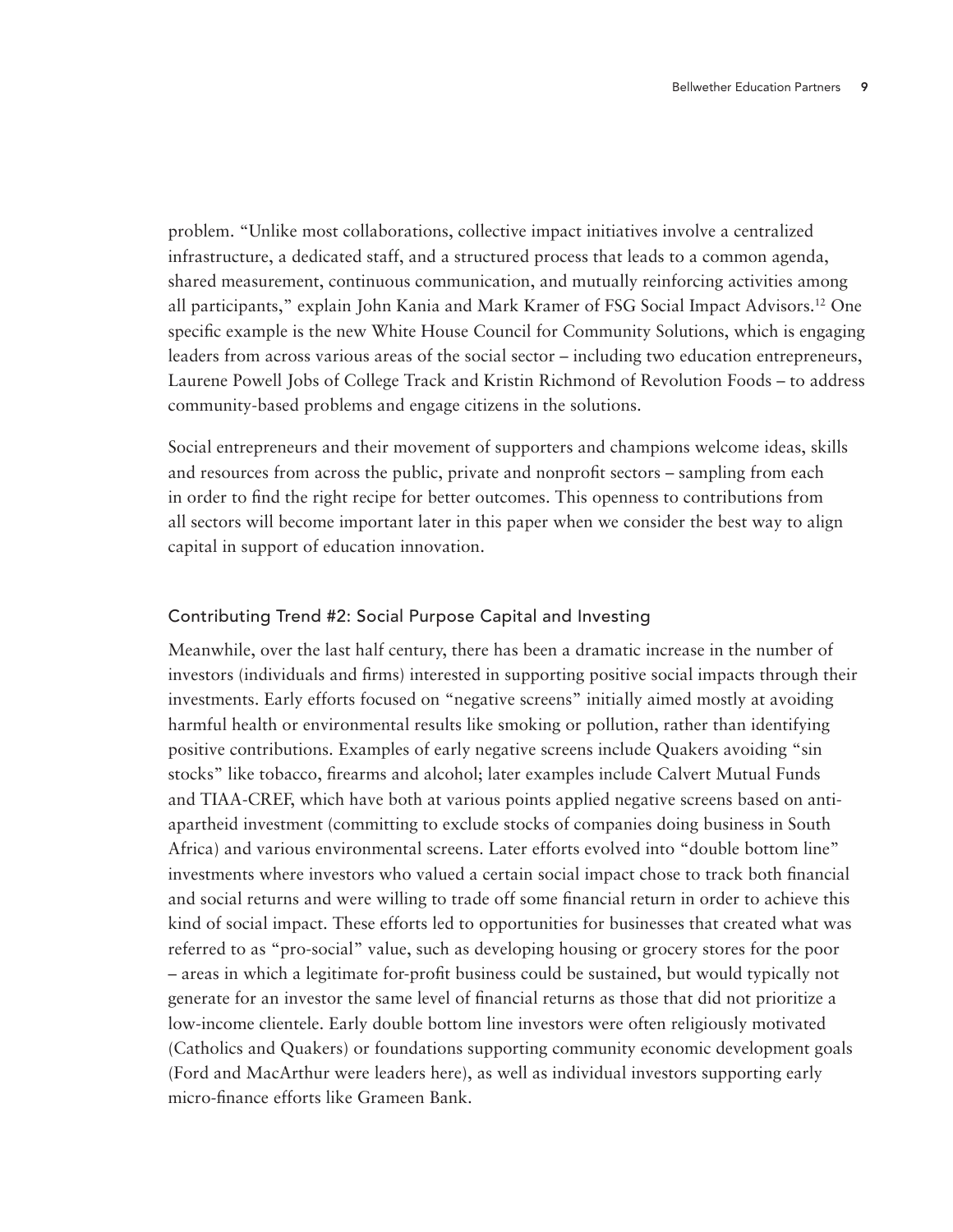The number and kinds of investors interested in using some part of their wealth to invest in socially beneficial purposes has been increasing steadily over the past two decades. "Sustainable and socially responsible investing (SRI) in the United States has continued to grow at a faster pace than the broader universe of conventional investment assets under professional management," notes the Social Investment Forum Foundation's 2010 *Report on* 

"Government funding, international aid and philanthropic donations alone are insufficient to achieve the world's development aspirations. Private investment capital, therefore, will need to complement traditional resources to solve problems on a larger scale." –Judith Rodin, The Rockefeller Foundation

*Socially Responsible Investing Trends in the United States*, with assets managed under SRI strategies rising more than 380 percent over the last five years, compared with a 260 percent increase in assets managed under any professional management.<sup>13</sup>

The potential sources of capital available for social innovation range from investors motivated entirely by financial return, such as banks and venture capitalists, to donors motivated entirely by social impact, such as traditional foundations. On the financial end, traditional investment firms have made equity investments in social entrepreneurial organizations that are just getting off the ground, or lent capital to those that are growing, such as Kleiner Perkins Caufield & Byers' \$500 million clean energy Green Growth Fund. Other traditional institutional investors are motivated by federal Community

Reinvestment Act requirements that mandate that financial institutions provide a certain level of investment in low- and middle-income communities where they operate businesses, such as Bank of America's loans for urban charter school facilities. Other venture capital firms have a strategic social agenda, such as Pacific Community Ventures, a development venture capital fund located in northern California that seeks financial returns but invests in businesses that employ low-income workers, or Ascend Ventures, which invests in early-stage technology companies but with a goal to support minority- and women-owned ventures.

Meanwhile, on the philanthropic front, there is a great deal of interest in pushing past the traditional conception of social change as only achievable by nonprofits or public agencies. "Government funding, international aid and philanthropic donations alone are insufficient to achieve the world's development aspirations," emphasized Rockefeller Foundation President Judith Rodin recently. "Private investment capital, therefore, will need to complement traditional resources to solve problems on a larger scale."14 In addition to making available much larger pools of funds, finding ways for private capital to support social purpose organizations might also help reduce the cost of raising money: nonprofits spend \$10 to \$24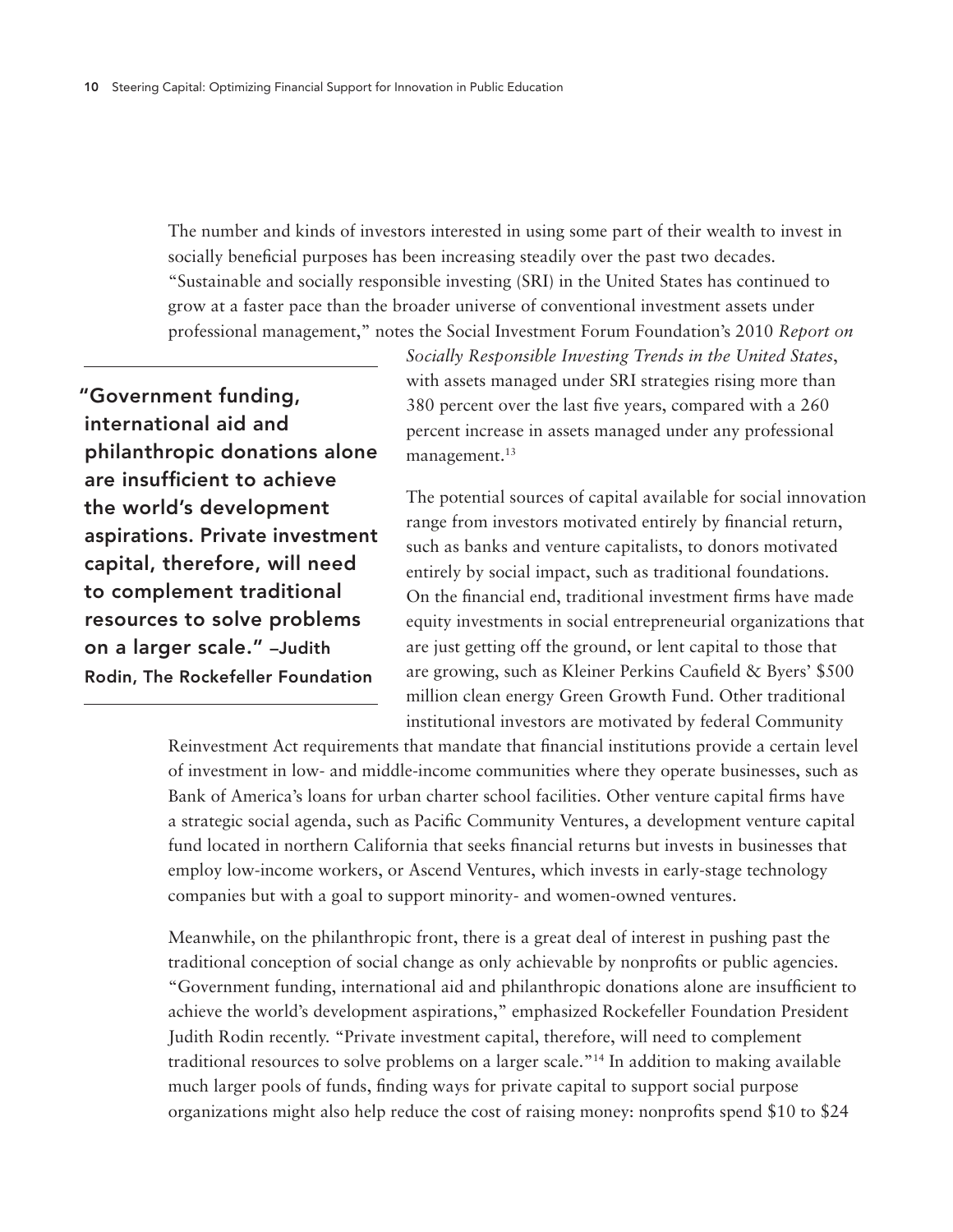for every \$100 they raise, compared with just \$2 to \$4 spent by for-profit companies for every \$100 that they bring in, according to consulting firm McKinsey & Company.<sup>15</sup>

Other foundations have stepped beyond traditional program funding of nonprofits by increasing the capital they put to work through program-related investments (PRI) and mission-driven investments (MDI). Program-related investments, as their name implies, are program funds – those usually used as grants by the program staff and coming from the 5 percent of overall assets allocated to advancing the foundation's core mission – but in this case they are structured as non-grant vehicles, such as loans, equity investments or equity equivalent instruments. Such PRIs seek below-market-rate financial returns, combined with their social returns on investment (SROI). Meanwhile, mission-driven investments come from a foundation's endowment capital – the 95 percent of foundation assets that are not required to be distributed toward social impact, which are typically invested in traditional profit-maximizing ways. But while they generally seek market rates of return, MDI funds are invested toward a social purpose (as their name implies). According to the 2007 FSG Social Impact Advisors' report "Compounding Impact: Mission Investing by US Foundations," dollars allocated through mission investments (which they defined as MDIs and PRIs) saw average annual growth of 16.2 percent during the five years between 2002-2007, compared with just 2.9 percent during the preceding 32 years.<sup>16</sup> Although PRIs have increased steadily  $$ from \$426.9 million in 1998-1999 to \$734 million in 2006-2007, according to the Foundation Center – that still represents only a small fraction of the \$91.9 billion in overall charitable distributions of capital (0.8 percent) and an even tinier fraction of overall philanthropic assets (0.04 percent).

But there is an increasingly sophisticated and active middle ground in this capital market that is often referred to as "blended value" investing. An increasing number of so-called "impact investors" assert that it is possible to achieve both market-rate financial returns *and* significant social impact. "The old binary system—the widely-held belief that for-profit investment could only maximize financial return and social purpose could only be pursued through charity—is breaking down," notes the "Investing for Impact" report cited above. The report situates "impact investment" at a financial return a notch below "financial first" investors though still with the intent to achieve market-rate returns, and with social impact goals a notch below "impact first" investors but still aiming to accomplish a strong degree of social good (see Figure 2). The report was sponsored in part by the Global Impact Investing Network, whose investor members include "large-scale family offices, institutional investors, pension funds, investment banks, wealth managers, private foundations and development finance institutions whose goals lie in the territory between philanthropy and the sole focus on profit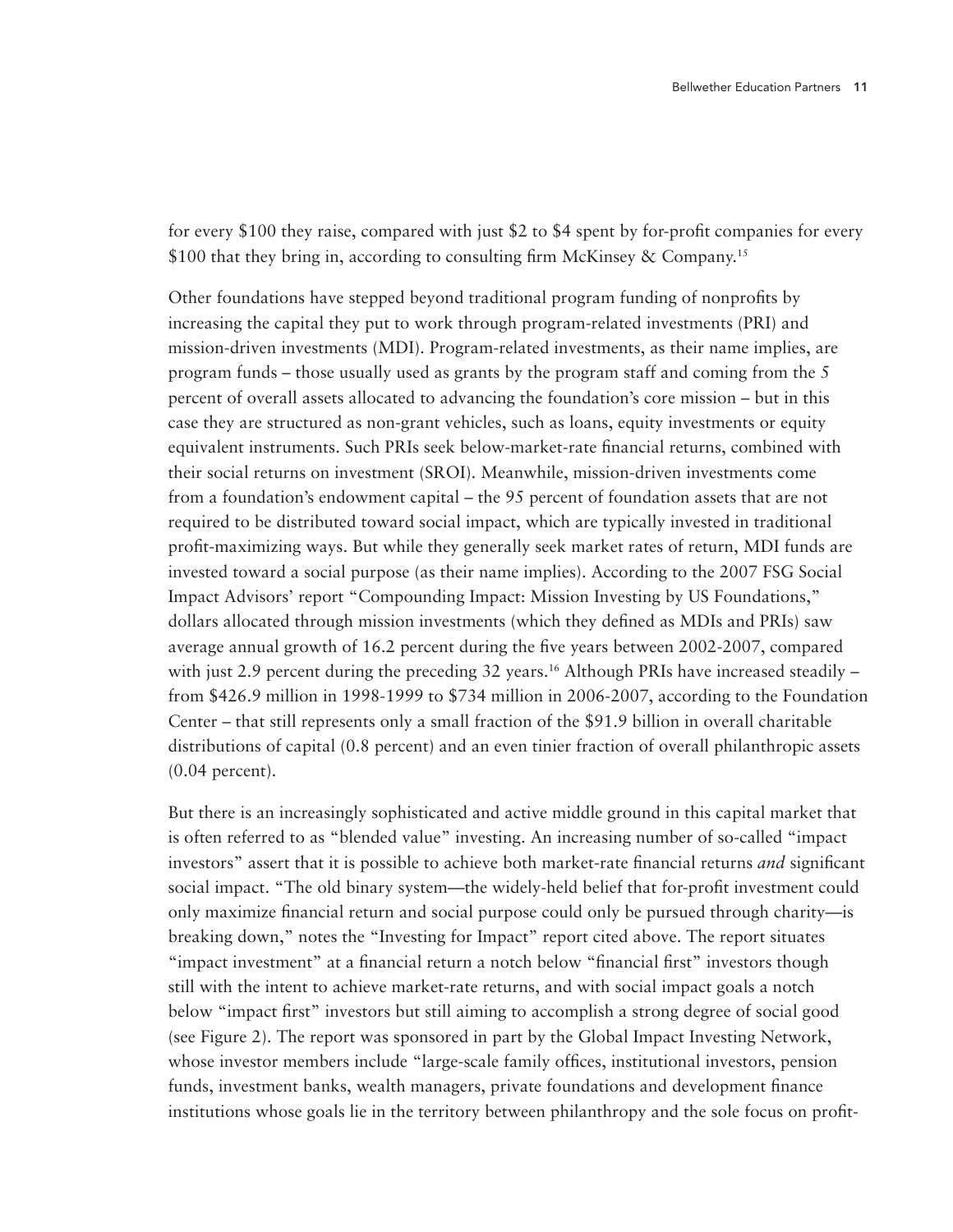maximisation, and private foundations." According to a recent Acumen Fund analysis, there are now more than 192 of these "impact investing funds<sup>17"</sup> and JPMorgan Chase thinks this emerging asset class could eventually grow as large as a \$1 trillion market.<sup>18</sup>

To rationalize and capitalize this emerging industry, a diverse array of intermediaries has also emerged to bridge the gap between social purpose capital and the social entrepreneurs in need of start-up, operating or growth funding.<sup>20</sup> Some of these are information intermediaries, who build specialized expertise in particular elements of the market. For example, a variety of philanthropic advisory firms – including the Center for High Impact Philanthropy (at the University of Pennsylvania) and Rockefeller Philanthropy Advisors – provide tools, services and advice to individual and institutional donors. They have been joined by Philanthropedia,

#### **FIGURE 2**



Source: "Investing for Impact: Case Studies Across Asset Classes," Parthenon Group and Bridges Ventures, 2009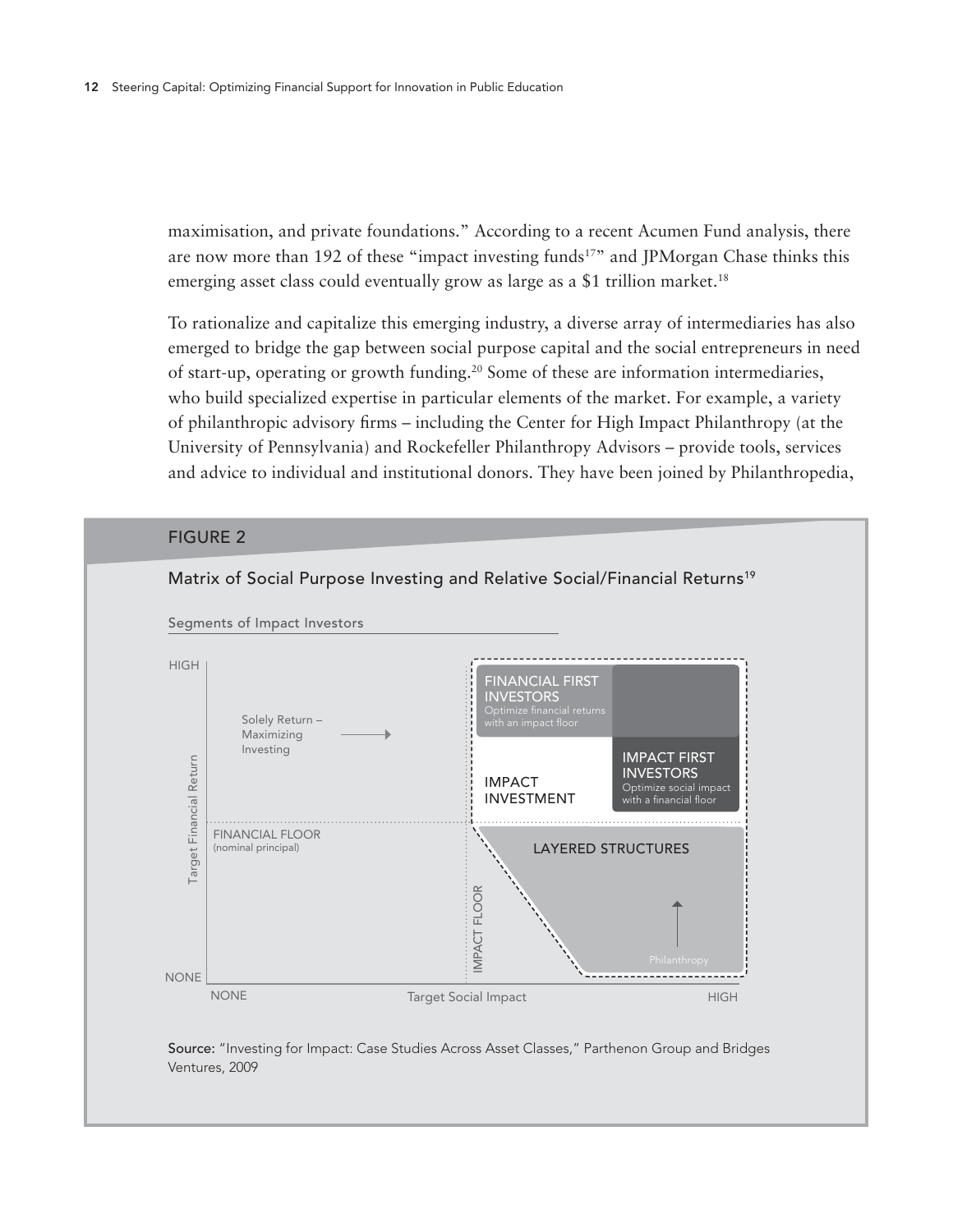GreatNonprofits and even classic nonprofit watchdog Charity Navigator, all of whom are working to put out more useful and sophisticated information about nonprofit effectiveness than the old standard of judging them based on who had the lowest "overhead" costs. Social Venture Network has long been convening social entrepreneurial leaders and incubating new programs and organizations to serve them, including BSR (originally known as Business for Social Responsibility) and Net Impact (focused on fostering social entrepreneurship among business school students).

There are also investment intermediaries who look to bridge capital gaps that stand between investors and innovators. Two examples include firms created by former Calvert Foundation leader Tim Freundlich: Good Capital aggregates impact investment capital from high networth individuals for social purpose organizations that are growing to scale, and ImpactAssets provides traditional donor-advised grantmaking services as well as technology-enabled systems to help donors to make impact- or mission-driven investments with their endowment capital. They join a range of other financial intermediaries like Investors Circle, which connects individual investors interested in pro-social for-profit investments with screened investment opportunities, thereby improving the collective knowledge and investment rigor among these individuals, and enabling consortia of individual investors to band together with greater support for early-stage ventures. Since 1992, Investors Circle has facilitated \$145 million invested in 220 early-stage ventures with social impact.<sup>21</sup> Donor marketplaces like GlobalGiving, DonorsChoose and Kiva seek to make this kind of matchmaking happen with a lighter touch but on a much broader scale.

This diversity of investors and investment vehicles, with their different risk/return profiles and varying degrees of social motivation, has produced an approach to capitalization of social purpose activity that "layers" or "sequences" capital vehicles of different types to reach a total package that trades off levels of financial and social motivations and risks. Perhaps the most robust use of layering different traditional and social investors and financial instruments is in real estate development. The New York City Acquisition Fund was created to mobilize private sector capital to address the shortage of property available for low-income housing development and aims to develop 30,000 affordable housing units in New York City over the next 10 years. The fund has raised \$200 million from both financial-first investors (Bank of America, JPMorgan, HSBC) and impact-first investors (foundations including Rockefeller and Ford). The banks provide senior debt as lending capital, while impact investors provide guarantees and/or low-interest subordinated loans. These layering efforts require complex financial knowledge and careful attention to balancing social and private returns and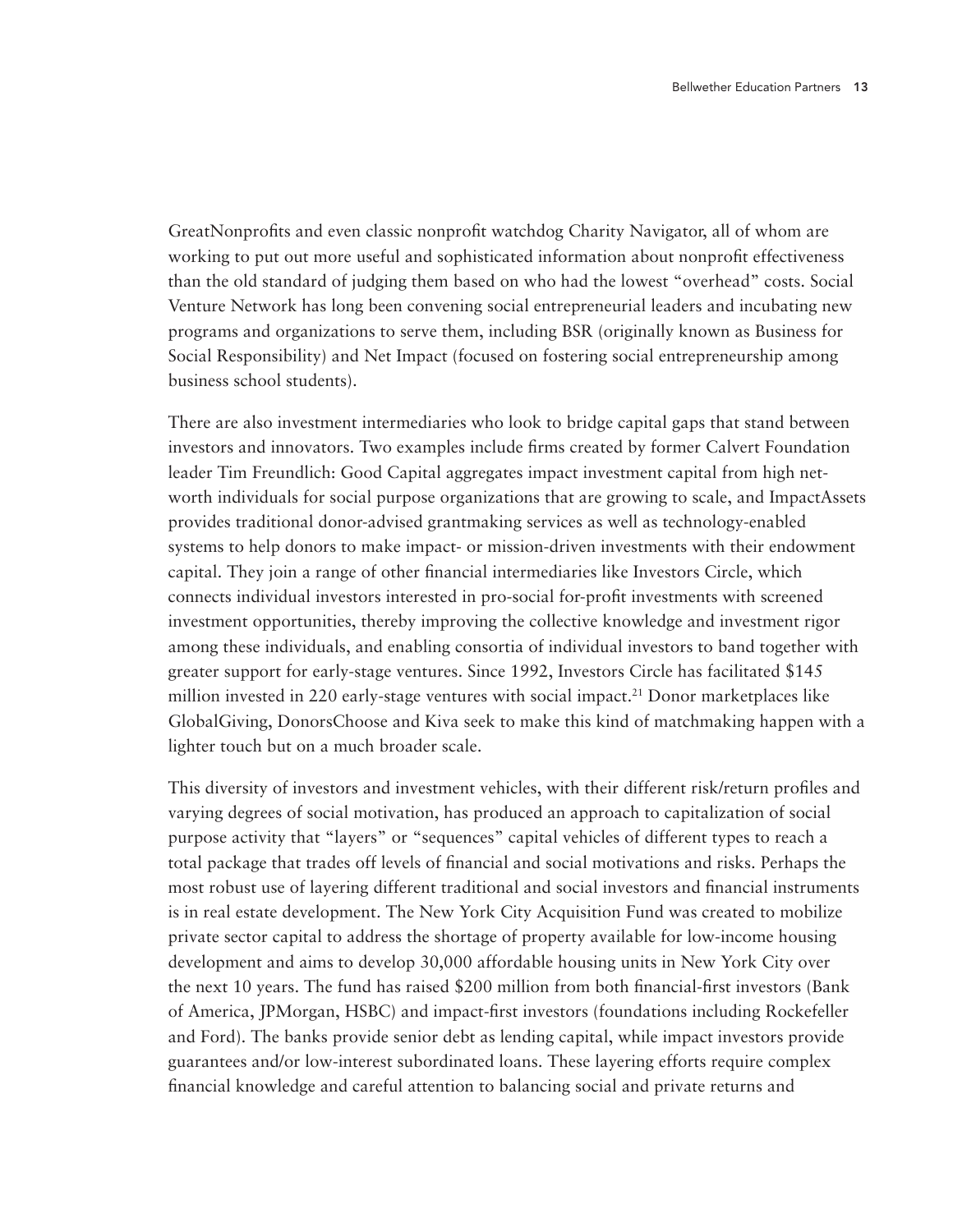motivations, but they allow social purpose efforts to access much larger amounts of private capital than they otherwise would be able to.

In addition to layering and sequencing to access more capital, some have turned to "royaltybased private equity capital," otherwise known as "revenue capital." "Revenue capital allows investors to fund businesses and generate returns based on the venture's revenue, rather than via debt or equity," notes technology executive Safwan Zaheer. "In other words, investors put cash into a startup, and rather than receiving the company's stock, the investor receives a percentage of the business's future revenue for a period of time." Zaheer notes that former Westinghouse and Hewlett-Packard engineer Arthur Fox found success with this model in revenue-based funds in the 1990s, with internal rates of return greater than 50 percent.<sup>22</sup>

Another emerging innovation in social purpose capitalization is the use of nonprofit or "hybrid" equity stakes that bring together for-profit companies and investors with nonprofit organizations that benefit from the companies' success. For example, Better World Books is a for-profit "triple bottom line" online bookseller that seeks to have a social impact (improve literacy), environmental impact (diverting used books from landfill) and economic impact (make money). Together with one of its main funding partners, Good Capital, the company created an Incentive Stock Option program that carves out 5 percent of the company founders' stock to be granted to five of the nonprofit literacy organizations it partners with. Subsequent rounds of performance-based options will reward those literacy partners "based upon the partners' ability to achieve their own internal metrics for delivering on specified social purpose goals and objectives as well as how effectively they promote the collection and sales of books collected in book drives that provide Better World Books with its inventory."23

## Contributing Trend #3: Public-Purpose Market-Shaping

Another relevant development that is part of this convergence of the sectors is the emergence of intentional market-steering by the philanthropic or public sector in a way that is designed to engage the private sector in social purpose activities. This kind of market-shaping activity by government falls under what authors and progressive activists Eric Liu and Nick Hanauer call a "more what, less how government." In a recent *Democracy* article, they lay out their vision:

*A robust state is not mutually exclusive with a free market; it is required for it. This is why there is no robust private sector on earth that isn't accompanied by an equally robust public sector.*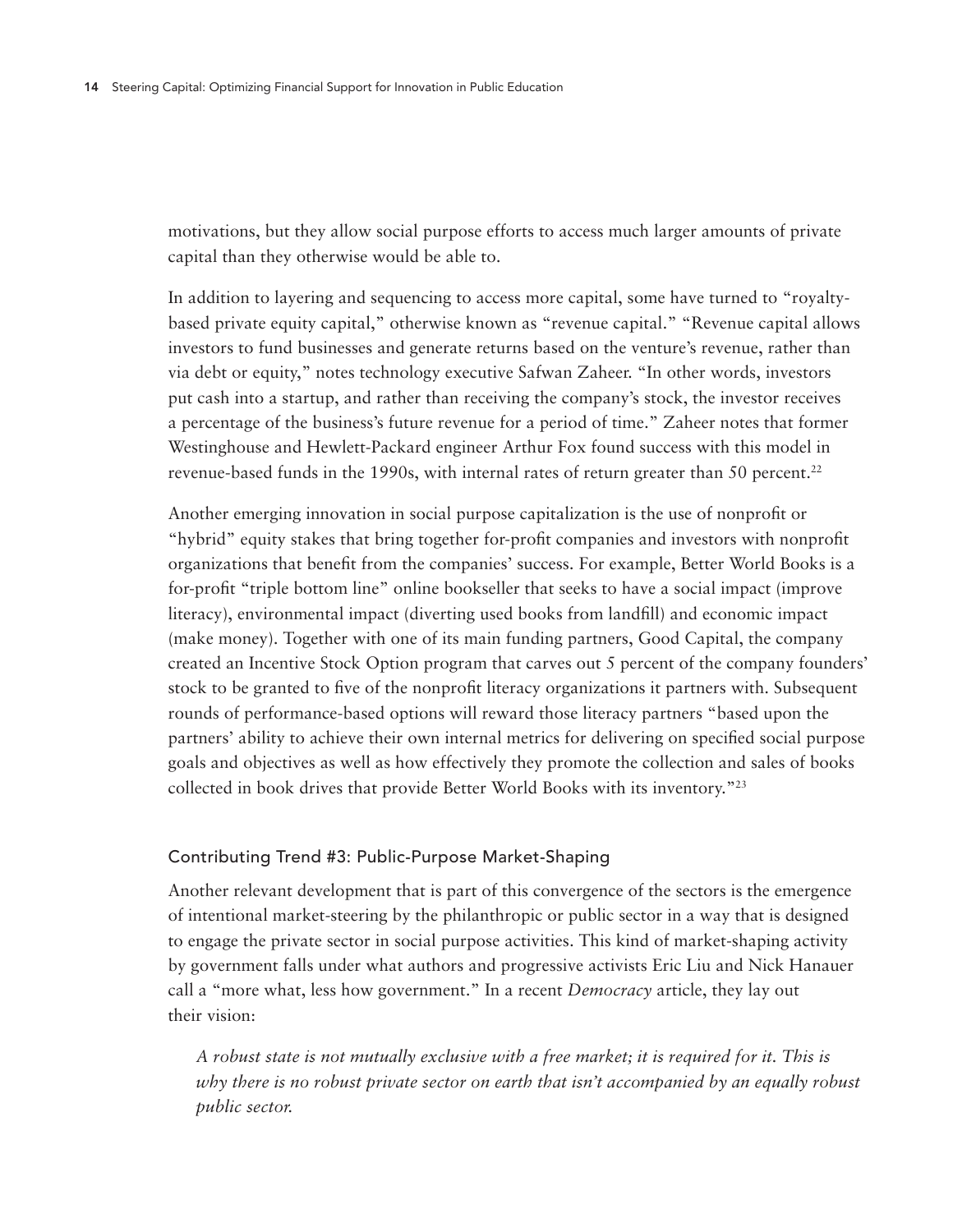*Societies can be successful* only *with the civic cooperation, strategic organization, and*  economic moderation that activist government provides. And the larger and more *complex a society becomes, the more government must do to provide the basis for continued success. True prosperity is always a consequence of generalized prosperity, and* only progressive activist government *can achieve that. The law of the jungle–market fundamentalism–brings just one possible outcome: a jungle.*

*Government is what turns the jungle into a garden. To govern poorly is to "let nature take its course," which results in wild growth by a few noxious weeds and the eventual collapse of the garden. To govern well is to tend the garden: to weed, to seed, and to feed. We believe firmly that a market is the best tool ever invented to generate solutions to human problems. But since there is no such thing as a market without a government, the only question is how well, to what ends, and with what skill the government shapes and adjusts the life of the market–how well it tends–so that it yields solutions for the common good.24*

This kind of complex market-shaping includes public policies that seek to encourage the flow of capital toward social innovation, which may prove instructive to education efforts. The

Market-shaping policy is nothing new for U.S. government agencies, many of which have long been using their regulatory power to spur the flow of capital toward particular outcomes.

increasing energy around impact investing has led to a great deal of work on the policy supports that can foster and facilitate such investments. "Policy mechanisms have the potential to change the underlying risk/return trade-off and address structural barriers…and may be a critical lever to motivate massive amounts of capital to engage in impact investing," noted a recent report highlighting this opportunity for policymakers to steer the social capital market.<sup>25</sup> Another new report on the same topic frames three specific ways in which public policy can fuel investment capital in particular: *increasing the supply of capital available* "by mandating such

investment or by enticing investors through risk-sharing with government"; *directing the way capital is spent* "by adjusting market prices and costs and improving transaction efficiency and market information"; and *building demand for such capital* by building the capacity of and enabling structures for recipients of that capital.<sup>26</sup>

Certainly, the use of public regulations to help create markets for or steer them toward some social purpose goal is not a new phenomenon, though the application of these ideas to purely social service arenas is newer, and will require sophisticated social problem-solving logic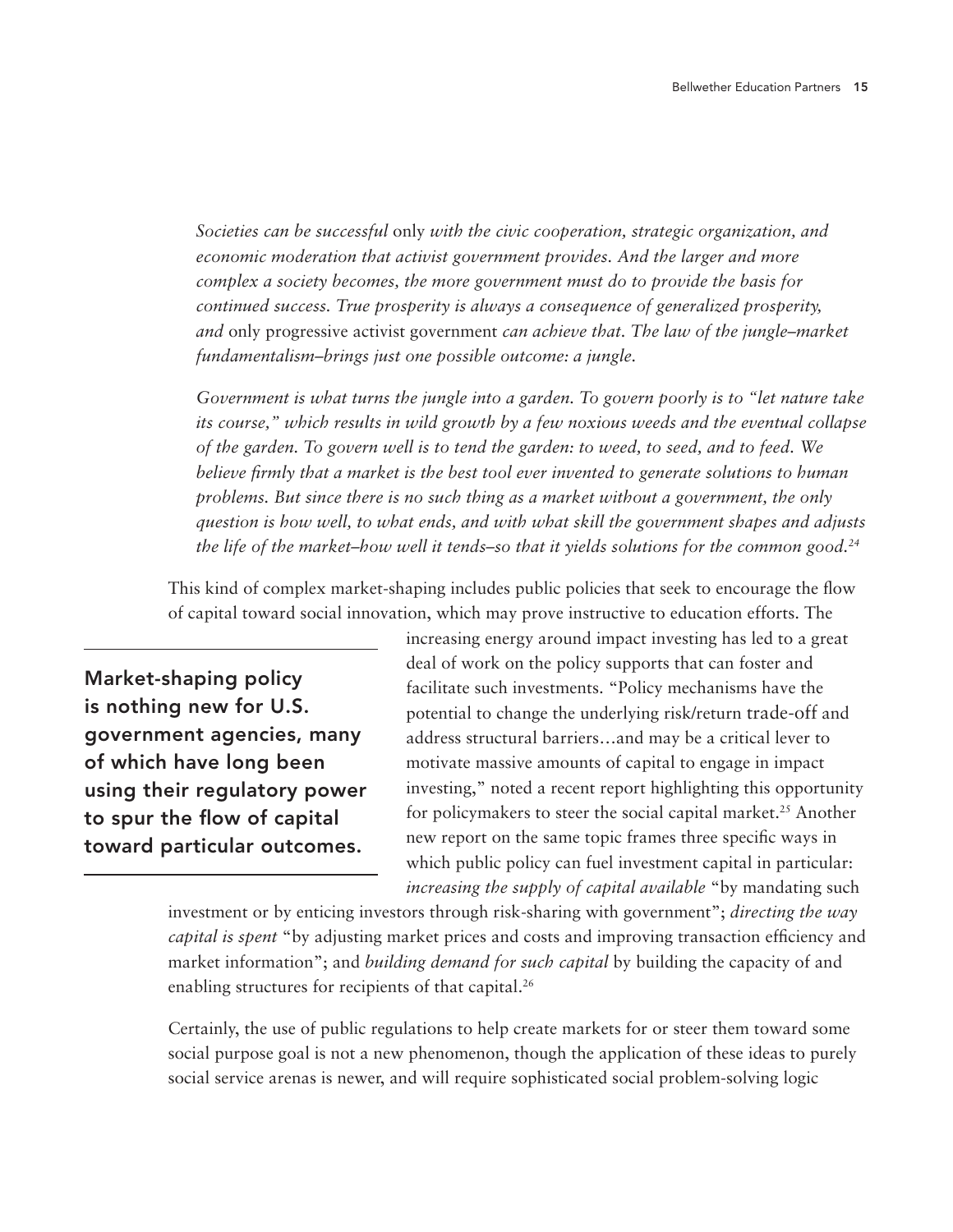and infrastructure that are different from traditional government intervention in financial markets.27

But market-shaping policy is nothing new for U.S. government agencies, many of which have long been using their regulatory power to spur the flow of capital toward particular outcomes. When the goal has been to advance or steer technology development and adoption, this has taken the various forms of creating new nonprofit venture capital organizations, establishing co-investment networks, partnering with existing venture firms or setting up internal programs that make investments directly into early-stage companies. For example, In-Q-Tel, established by the Central Intelligence Agency, is a nonprofit venture firm that partners with the CIA to define the critical intelligence-community needs, source companies and technologies that are best poised to address those needs; make equity and other investments to accelerate the development of relevant solutions; and help to match those solutions with national security and intelligence-related customers. As such, In-Q-Tel connects emerging technology innovations (the supply side), the most important needs in the field (as defined by the CIA and others on the demand side) and private investors who bring expertise and have economic incentives to support these companies. It is interesting to note that a slice of In-Q-Tel employees' salaries goes into a fund that matches \$1 for every \$3 invested by In-Q-Tel itself – a way of explicitly aligning the organization's financial gains with employees' own personal fortunes, similar to a VC partnership. Meanwhile, in 2002 the Department of Defense (DoD) created the Defense Venture Catalyst Initiative (DeVenCI) program to identify emerging technologies that might be useful to advancing defense – and the chance to influence their development. DeVenCI does not make investments, but bridges private sector providers and public sector demand by brokering relationships between these technology companies and prospective DoD customers.

When the goal has been to mobilize private capital to grow small business and foster economic development within specific communities, government agencies have sometimes turned to bond guarantees, loan guarantees and debt leverage. For example, the Overseas Private Investment Corporation (OPIC) was established in 1971 as an independent government agency "to mobilize and facilitate the participation of United States private capital and skills in the economic and social development of less developed countries and areas, and countries in transition from nonmarket to market economies." OPIC does not invest directly. It works by setting priorities and then selecting relevant expert intermediaries who invest in overseas markets. OPIC creates market-steering incentives by providing loans, loan guarantees, political risk insurance and debt capital to these private equity investors who, given this adjusted risk/ return context, agree to invest in specific priority geographic areas.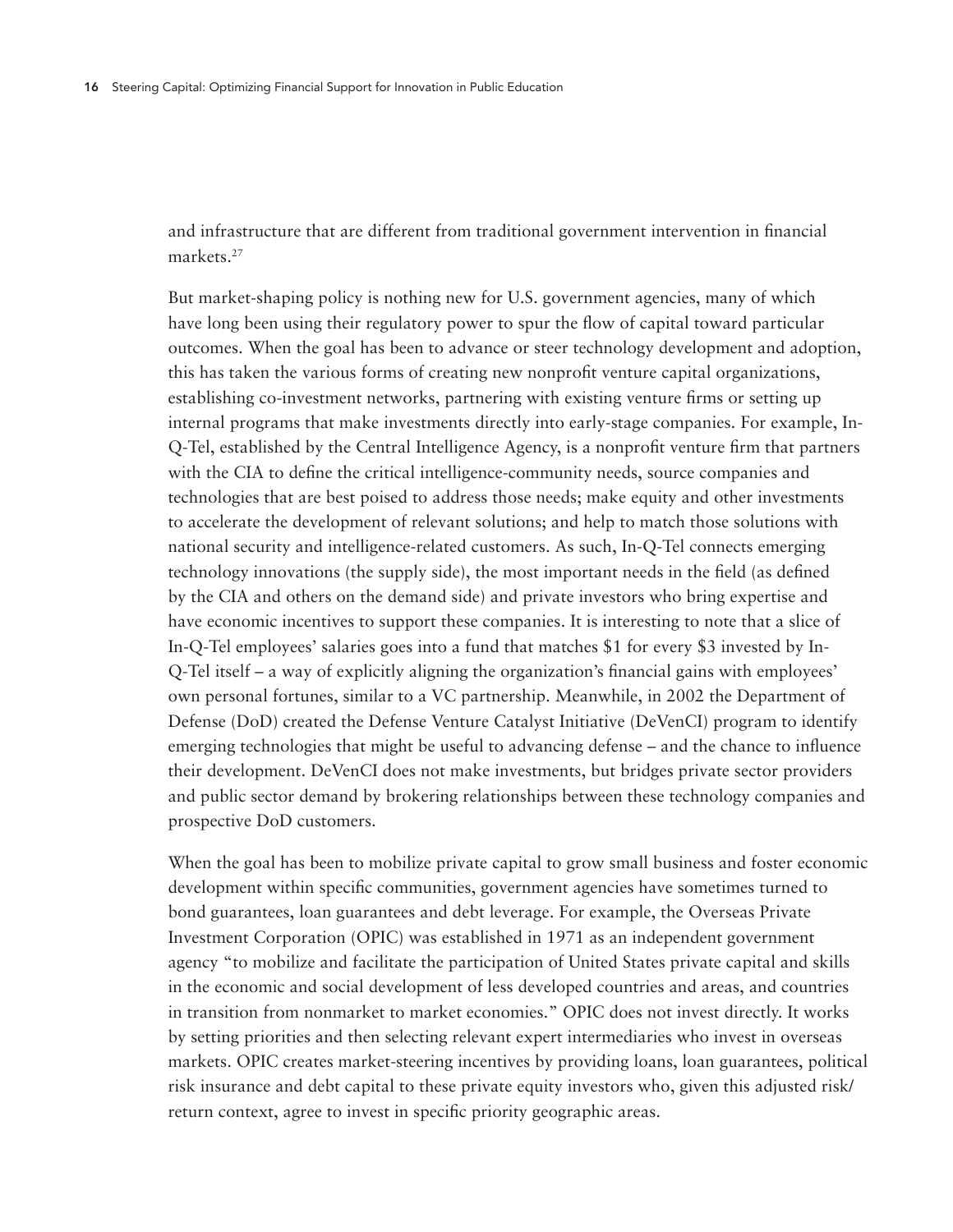Tax credits are another approach to stimulating investment in priority communities. For example, New Markets Tax Credits (NMTC) were created to spur investment of private sector capital in low-income communities by providing a tax credit for those who make equity investments in Community Development Entities (CDEs), which in turn use investor funds to make below-market financing available in those communities. To date, the organizations awarded these tax credits have raised \$15.8 billion in investments for these communities, though they have largely been limited to real estate.<sup>28</sup>

Some of the most robust examples of public market-shaping for social good can be found in environmental efforts, where it is widely agreed and empirically established that marketshaping mechanisms have created substantial impact in environmental outcomes. According to Robert Stavins*,* director of the Harvard Environmental Economics Program:

*With appropriate rules and oversight, markets have been shown to work exceptionally well to address environmental problems. They provide key flexibility to regulated entities to adopt least-cost approaches to emission reductions, while providing powerful incentives for technological innovation and diffusion, which serve to reduce costs over time. Real world experiences with using market-based instruments for environmental protection include CFC trading under the Montreal Protocol (to protect the ozone layer);* SO<sub>2</sub> allowance trading under the U.S. Clean Air Act Amendments of 1990 (to curb *acid rain);* NO<sub>x</sub> *trading (to control regional smog in the eastern U.S.); and eliminating lead from gasoline in the 1980s.29*

In an effort to reduce emissions, the state of California has spurred solar and alternative energy investment by steering funds and incentives toward both suppliers and buyers, first by mandating investment in solar infrastructure by the large investor-owned utilities in 2000, and later adding the requirement that these utilities provide "net metering" or the opportunity for solar users to sell back their extra solar-generated energy to the utility at set minimum rates. The state also added tax credit incentives and rebates to encourage homeowner and business installation of solar cells. These California alternative energy steps show that in efforts to support entirely new markets to encourage a social purpose, the government may have a role to play in stimulating both supply and demand. According to the Clean Economy Network, California's progressive environmental regulations have not only created significant environmental impact, but also created jobs and economic growth in the state. Assessing some of California's recent market steering policy activity, Fred Krupp, president of the Environmental Defense Fund, described it as "a very smartly designed policy mechanism that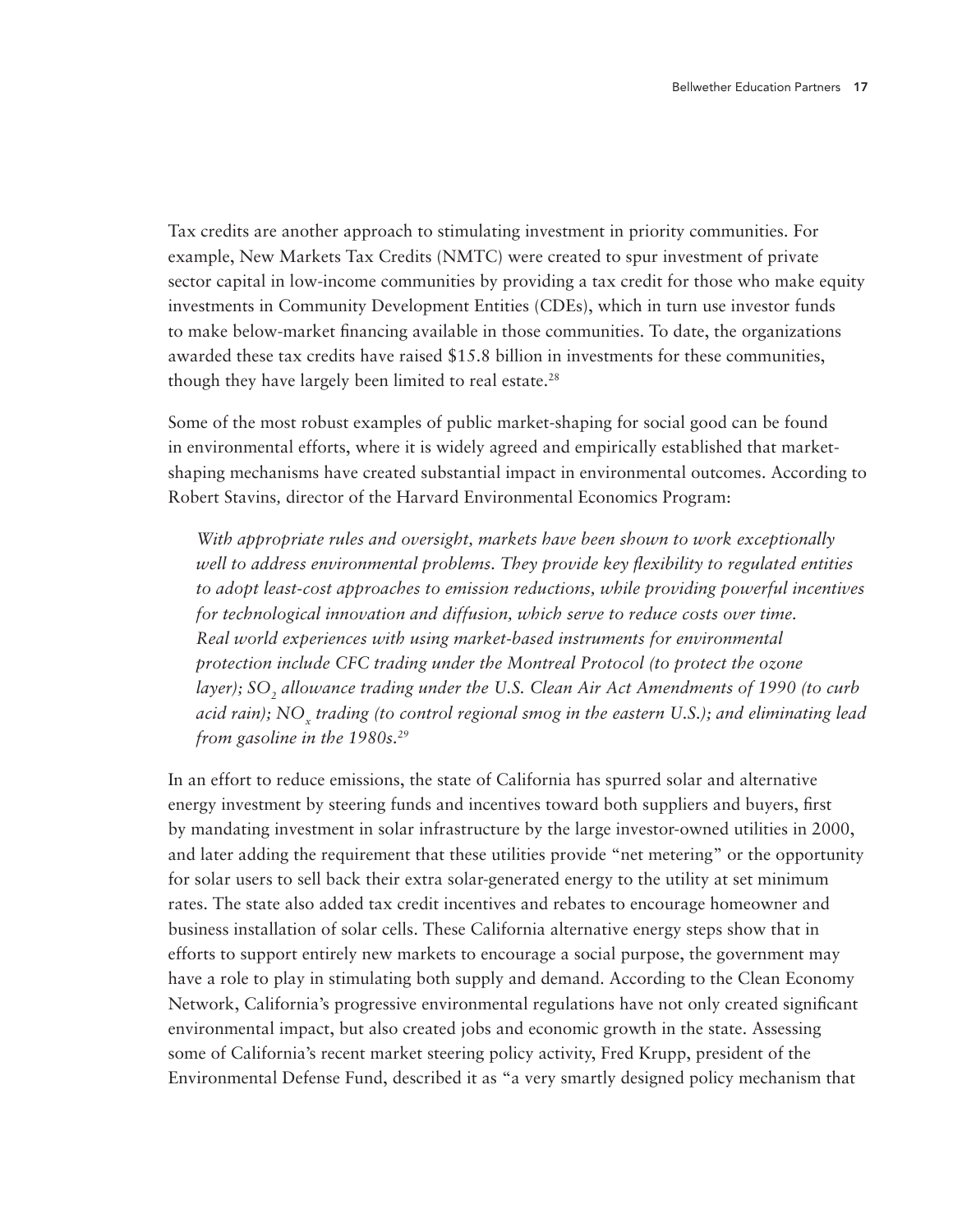gets away from micromanaging the economy and instead leaves folks free to choose the best way to meet the requirement of lowering emissions."<sup>30</sup>

Europe has taken the idea of stimulating supply and demand for the social impact of green energy one step further by instituting a "feed-in tariff" approach. Utilities are required to pay above-market rates for green electricity, shifting the burden from taxpayers to electricity ratepayers. In Germany, where feed-in tariffs have been in place since 1991, about five times as many photovoltaic panels have been installed than in the United States, though they still account for only 0.5 percent of electricity in that country. The approach has gained some attention and early traction in some states here. Describing a feed-in-tariff solar program implemented in Florida, Boston energy consultant Wilson Rickerson told *The New York Times*' Kate Galbraith that it is helpful policy because in addition to accomplishing environmental impact: "If you put your money in, you know you're going to get it back."<sup>31</sup>

Meanwhile, in medicine, some government or philanthropic entities have used Advanced Market Commitments (AMCs) to stimulate the development and manufacture of vaccines specifically for developing countries. Donors commit money to guarantee the price of vaccines once developed, thus creating the potential for a viable future market. These donor commitments provide vaccine makers with the incentive they need to invest the considerable sums required to conduct research and/or build manufacturing facilities. As part of the AMC, participating companies also make binding commitments to supply the vaccines at lower and sustainable prices after the available donor funds are exhausted. An independent advisory group makes decisions in advance about which diseases to target, criteria for effectiveness, price and long-term availability.<sup>32</sup> In 2009, a variety of international organizations and finance ministers joined with the Bill & Melinda Gates Foundation to accelerate introduction of vaccines against pneumococcal diseases in developing countries. The currently existing pneumococcal vaccine is sold at over \$70 per dose in industrialized countries, but as a result of the AMC, the long-term price for developing countries is estimated to be \$3.50. In 2010, GlaxoSmithKline and Pfizer became the first two companies to make long-term commitments to supply the new pneumococcal disease vaccines.

Finally, two recent efforts in the United Kingdom demonstrate the next generation of how the government can use its market powers to engage the private sector in a way that establishes strong performance incentives for social impact: performance contracts and social impact bonds.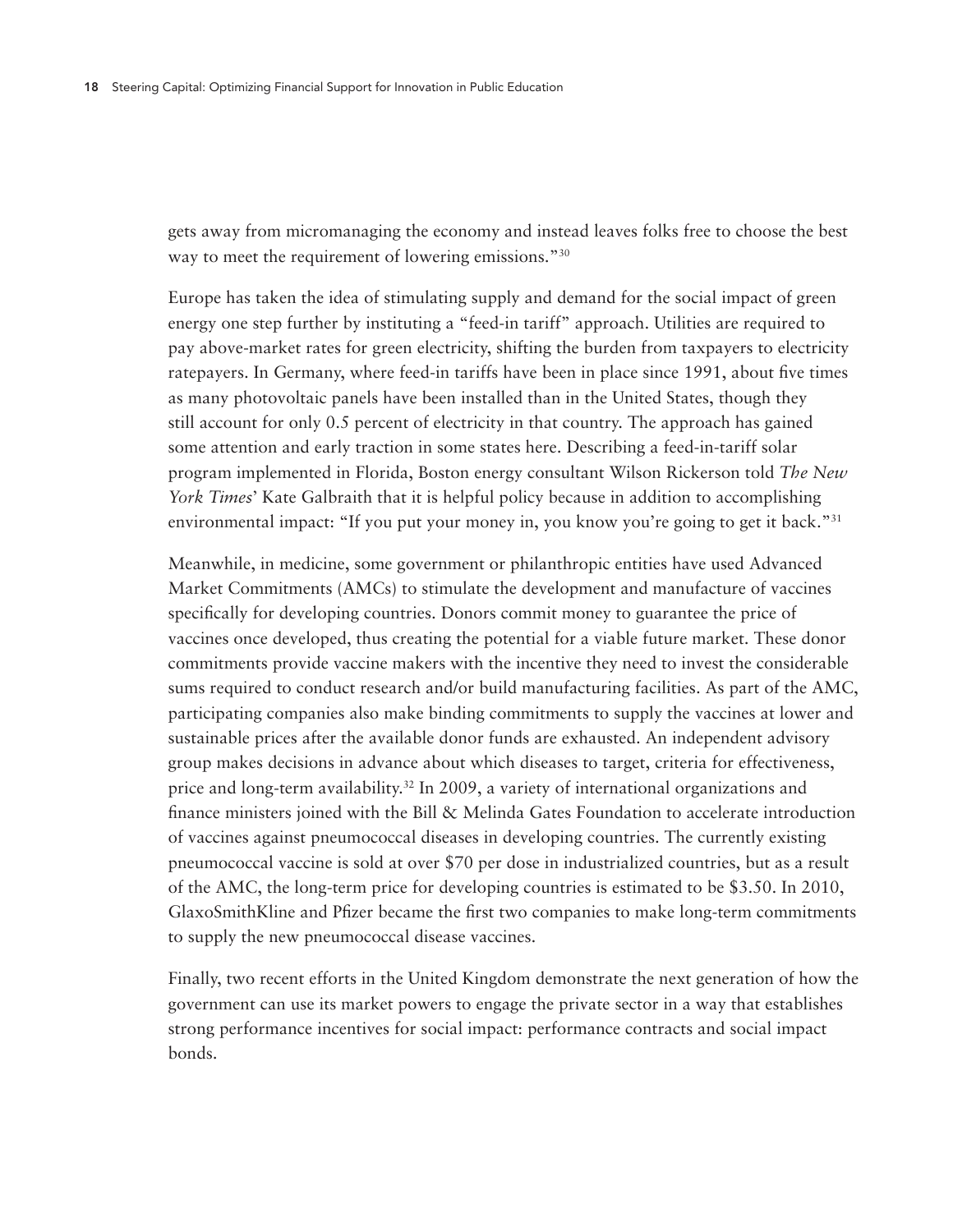Performance Contracts. Governments have for decades been increasing the use of contracts with outside providers to deliver social services. While in some cases there have been cost savings, there have been significant quality issues, and in most cases little or no improvements in terms of social outcomes. Performance contracts are a way to ensure that public-private

Performance contracts are a way to ensure that publicprivate partnership spending is done wisely and in a way that accomplishes greater outcomes and shares the risk with the private sector.

partnership spending is done wisely and in a way that accomplishes greater outcomes and shares the risk with the private sector. Used effectively in roads and construction contracts, but new to the social service sector, performance contracts clearly define the intended outcomes (not merely inputs or processes), with compensation heavily weighted toward the later stages of the work and pegged to the accomplishment of the defined outcomes. In the U.K., with 1 in 4 citizens unemployed, in 2010 the Department for Work and Pensions was looking to dramatically improve the outcomes of employment programs. "We must be here to help

people improve their lives – not just park them on long-term benefits," one industry article quoted Work and Pensions Secretary Duncan Smith as saying, adding that "he made clear his intention to increase the use of private providers and the third sector to deliver routes back into work, but warned the providers would be rewarded for creating sustainable jobs and the government 'are not prepared to pay for anything less.' "33

They then launched a complicated bidding process for multiple large-scale contracts to help overhaul the U.K.'s immense and costly re-employment programs. "Payment should be exclusively or largely for delivering results and that payment should be made after the results have been delivered," read government descriptions of the performance contracts. "The price paid for job outcomes should be set to make it worthwhile for delivery partners to help each group of customers. We should not specify what delivery partners can, or should, do; they should have freedom to innovate. And the price paid for the job outcomes should not exceed the benefit savings that have been generated."34

These larger, longer-term contracts were appealing to the companies that bid for them, because of the opportunity to earn profits of as much as 20 percent; but only if the program reached and sustained impact (as defined by workers remaining one, two and three years or more on their new jobs) – with little to be gained, and potentially significant investments lost, if results were not strong and sustained. This approach creates some big upfront challenges to financing the work, but moves a lot of the risk from the public sector to the private sector, and provides huge incentives for attention to outcomes.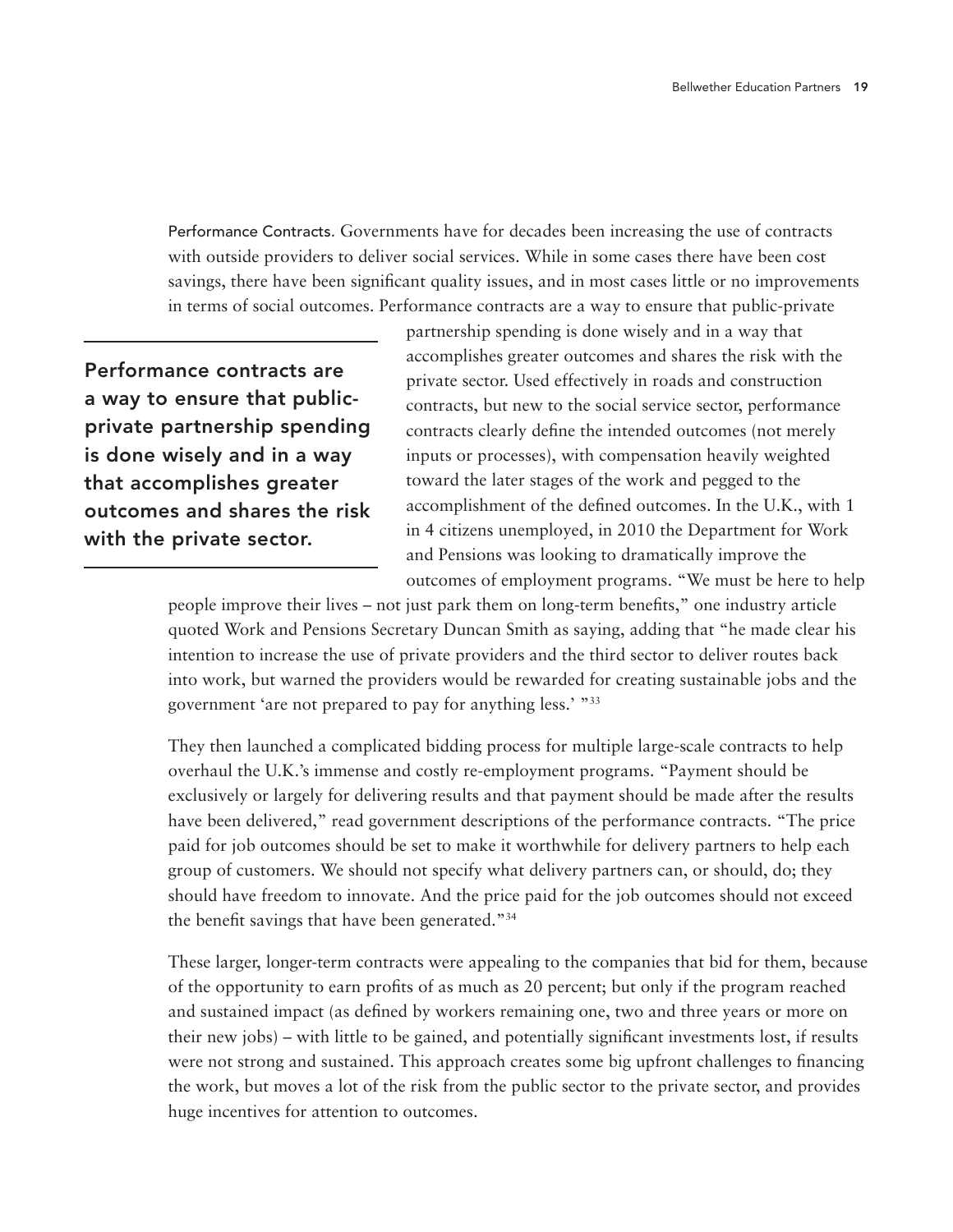Social Impact Bonds. Another version of this kind of performance-driven market-making effort in the U.K. is "social impact bonds." This approach begins with identifying social problems whose improvement would save the public large sums of money. In the pilot case, this problem is prison recidivism reduction. The British government will issue up to 5 million pounds in "social impact bonds" whose proceeds will finance efforts to tackle this problem by working closely for six years with 3,000 short-term prisoners in a concentrated region. Compensation to bondholders is determined by success in producing better outcomes: "The bond gives its investors a powerful incentive to finance organisations that will turn these ex-jailbirds into upright citizens," notes a recent article in *The Economist* on the experiment. "If they can reduce the rate of reoffending by at least 10%, the investors will be paid, the amount rising as the recidivism rate falls. If the payout is triggered—a 10% decline representing proof that the improvement is due to more than chance—the investors will earn a minimum internal rate of return of 7.5%, rising to a maximum of 13%, with payments made during years six and eight."35

"The current model of private finance for public services tends to focus chiefly on reducing the cost of the current activity," notes the *Economist* article. "Sometimes there are performance elements, but what is new about the government's scheme is that it incorporates incentives for radically improving outcomes into the financing model." There are some real risks of perverse incentives in these kinds of performance-driven schemes (such as efforts to "cream" the easiest-to-serve clients), but also real potential to replace ineffective government and private spending with outcomes-based programs and flows of capital that accomplish the social purpose we want from them. This approach is not without risk, nor is it simple. But as a point of reference to understand why this kind of experiment is worthwhile, it is important to consider the alternative. For instance, here in the United States, "the state of California annually spends almost \$250,000 on each youth in its juvenile-justice system – and gets an 80 percent recidivism rate," note Liu and Hanauer. "If this happened one time, with one year's cohort of kids, it would be an abysmally poor use of resources; that it happens year after year, without change or improvement, is criminal."<sup>36</sup>

President Obama's FY 2012 budget, released in February 2011, proposes the "Pay for Success" initiative, which appears to be based largely on the U.K. social impact bonds model. A recent Center for American Progress report highlights the promise of this new financial tool to help accelerate social innovation and improve government performance in the U.S., while at the same time calling attention to important infrastructure that will be required in order to implement this model successfully: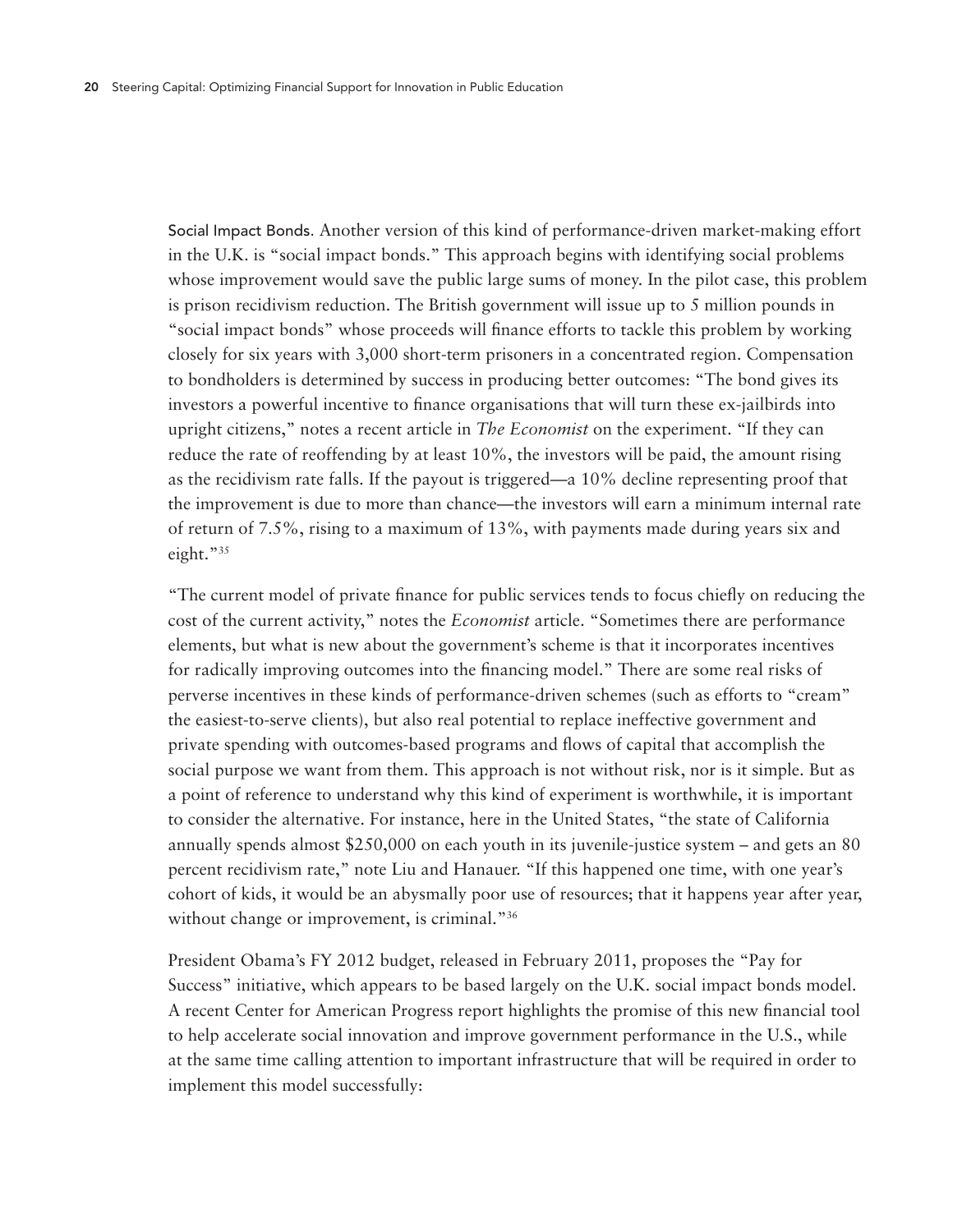*The United States needs to take three capacity-building steps to create social impact bonds. First, governments will need to develop or acquire the capacity to write effective payfor-performance contracts. Second, a neutral authority to measure outcomes and resolve disputes, independent of both the government and the bond-issuing organization, will need to be identified or created. Third, and most important, one or more social impact bond-issuing organizations will need to be created, with the capacity to raise capital from private investors, negotiate performance-based contracts with the government, and hire and manage service providers.37*

On February 22, 2011, Social Finance, Inc. announced it is creating a new nonprofit organization to help enable social impact bonds in the U.S. The combination of the president's budget request for "Pay for Success" and Social Finance's announcement suggests that performance contracts and social impact bonds will be important elements to consider in a discussion about ways to encourage more performance- or outcomes-based funding in U.S. education.

Together, these trends – social entrepreneurship, social purpose capital and public-purpose market-shaping – form a backdrop for the present opportunities to improve the ecosystem for innovation in education. The number of education entrepreneurs and the impact and scale of their organizations have been on the rise over the last two decades. At the Aspen Institute's Education Innovation Forum & Expo in January 2011 – an event that would not have happened 10 years ago – hundreds of capital providers and entrepreneurs convened to consider how best to spur educational innovation. Meanwhile, the U.S. Department of Education and other areas of the federal government have also edged closer to more explicit and well-thought-out market-shaping activity to fuel the innovation necessary to dramatically improve educational processes and outcomes. The remainder of this paper will consider how far we have come and what it will take to create a robust ecosystem with an aligned capital market to support an ongoing cycle of innovation and improvement in public education.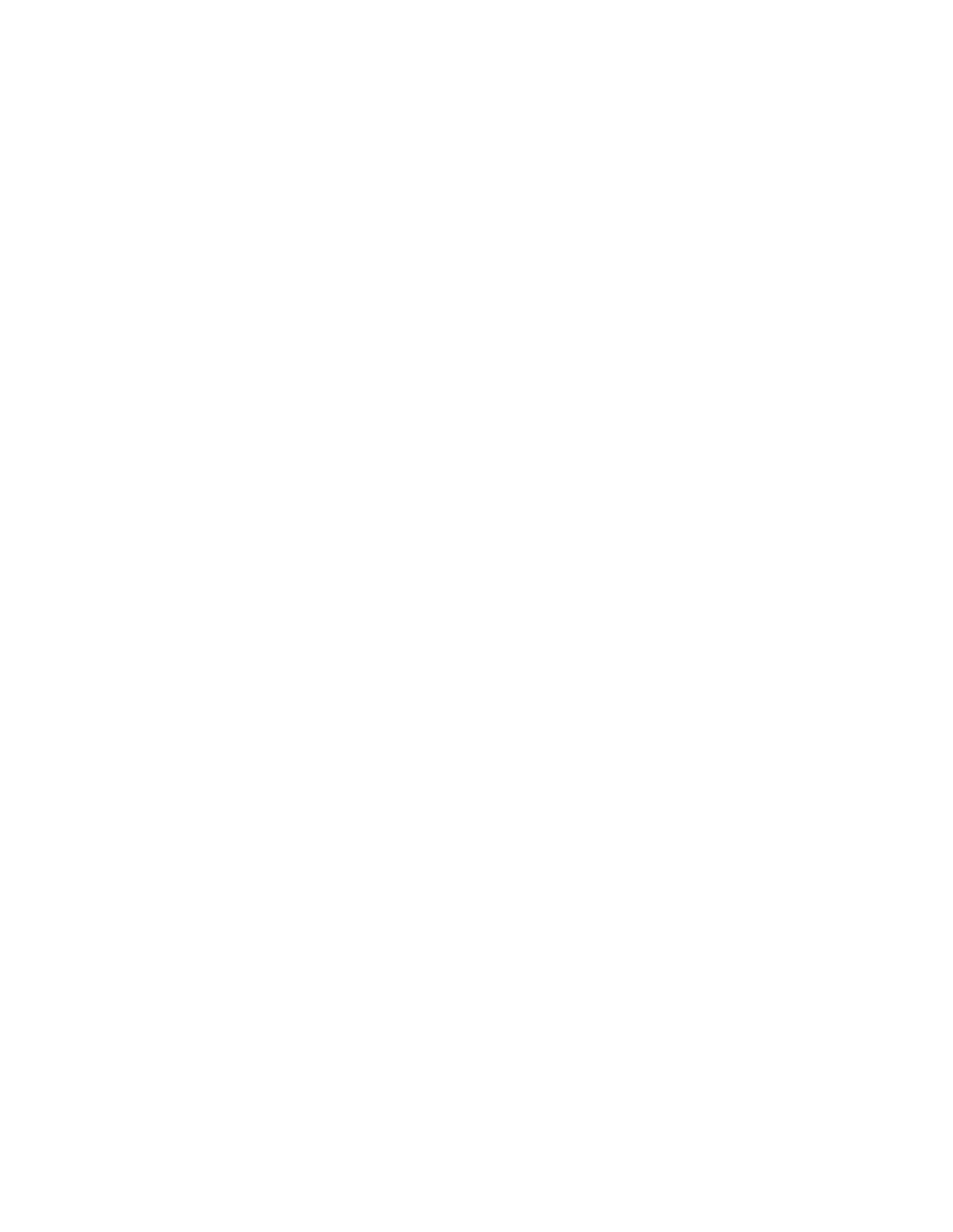## Analysis: Comparing Effective Markets with the Public Education Ecosystem

Social entrepreneurs, social purpose investors and public-purpose market-shaping policies all hold a great deal of promise for fueling useful innovation in public education – but only if they are part of an ecosystem that supports and demands constant learning and growth. Unfortunately, our public education ecosystem today is missing many of the components necessary to support a continuous cycle of innovation and improvement. These components include:

- 1. Clarity and agreement on the problems, goals and metrics for success
- 2. An effective research and development (R&D) system
- 3. A culture that is evidence-based, with incentives and infrastructure aligned for continuous improvement
- 4. Data that are transparent, available, comparable and useful
- 5. Robust, diverse and aligned investment capital

## 1. Clarity and Agreement on the Problems, Goals and Metrics for Success

In the traditional capital markets, it is clear how to "keep score" because success is defined as maximizing shareholder value, which is calculated in dollars. This simple metric allows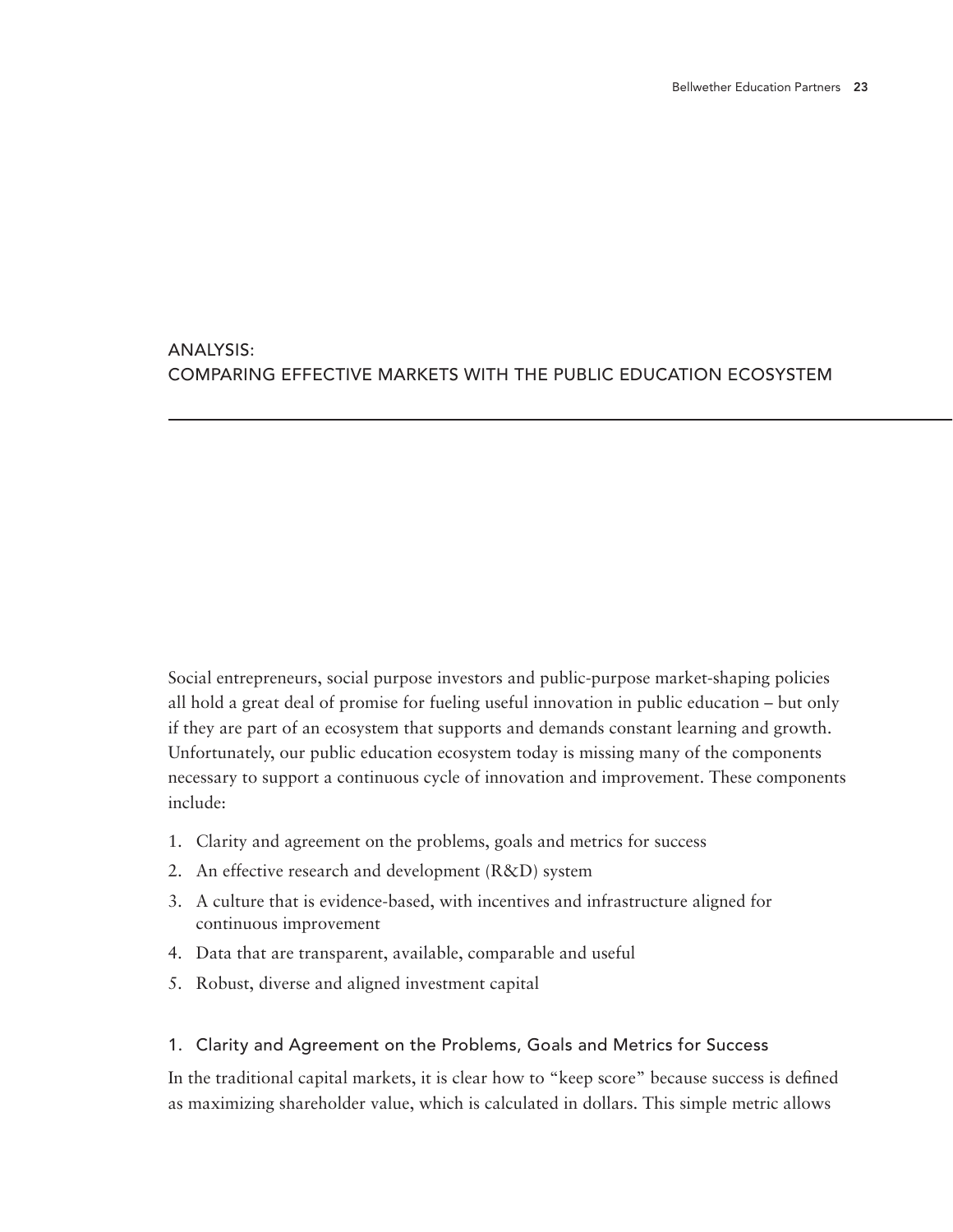the rest of the system – information, services and regulations – to function in reasonable alignment, and the calculations leading up to that goal can be understood by all. Similarly, in efforts to improve energy solutions, it is widely accepted that the major goal is reducing carbon emissions and developing more effective alternatives to fossil fuels, and there are widely agreed-upon approaches to measuring success in this effort. For example, the Kyoto Protocol defined the amount that industrialized countries would reduce their collective emissions of greenhouse gases (by 5.2 percent by 2012), using common metrics to measure progress, including greenhouse gas emissions avoided or sequestered, tons of carbon avoided and megawatts of alternative or green energy produced. Governments are using diverse strategies to accomplish these bold goals, but they agree on the goals, the problem and the metrics to measure progress.

In contrast, there is no universally agreed-upon goal for public education, with warring ideologies tugging at the edges of any consensus that might otherwise emerge. Education is both a public and a private good, which introduces a legitimate tension about the extent to which it should prioritize the needs of society and communities as a whole, versus the needs of individual students. To oversimplify a bit, one camp prioritizes community and equality above all (even if that means an equally mediocre standard of achievement) while the other prioritizes individual opportunity and efficiency (even if that means leaving some children behind). This ideological struggle plays out most vividly in the school choice debate, with voucher supporters digging in their heels despite evidence from programs like food stamps that simply adding a free-market approach doesn't necessarily lead to better social outcomes, and

There is no universally agreed-upon goal for public education, with warring ideologies tugging at the edges of any consensus that might otherwise emerge.

defenders of the status quo fending off any increase in diversity of providers and parental choice despite the obvious low quality of existing options for low-income communities. These are deep values-based debates that play out across many issues, from pedagogy to content to management to governance.

And education is admittedly complex. It is a social good, one through which we expect students to master not just technical skills or knowledge, but also certain social values, cultural

norms and socio-emotional habits – most of which are difficult, if not impossible, to measure. "Unlike molecules, which follow the rules of physics rather obediently, human beings have minds of their own, and are subject to many social, psychological, and environmental forces," notes Geoff Mulgan, former government adviser in the United Kingdom and now director of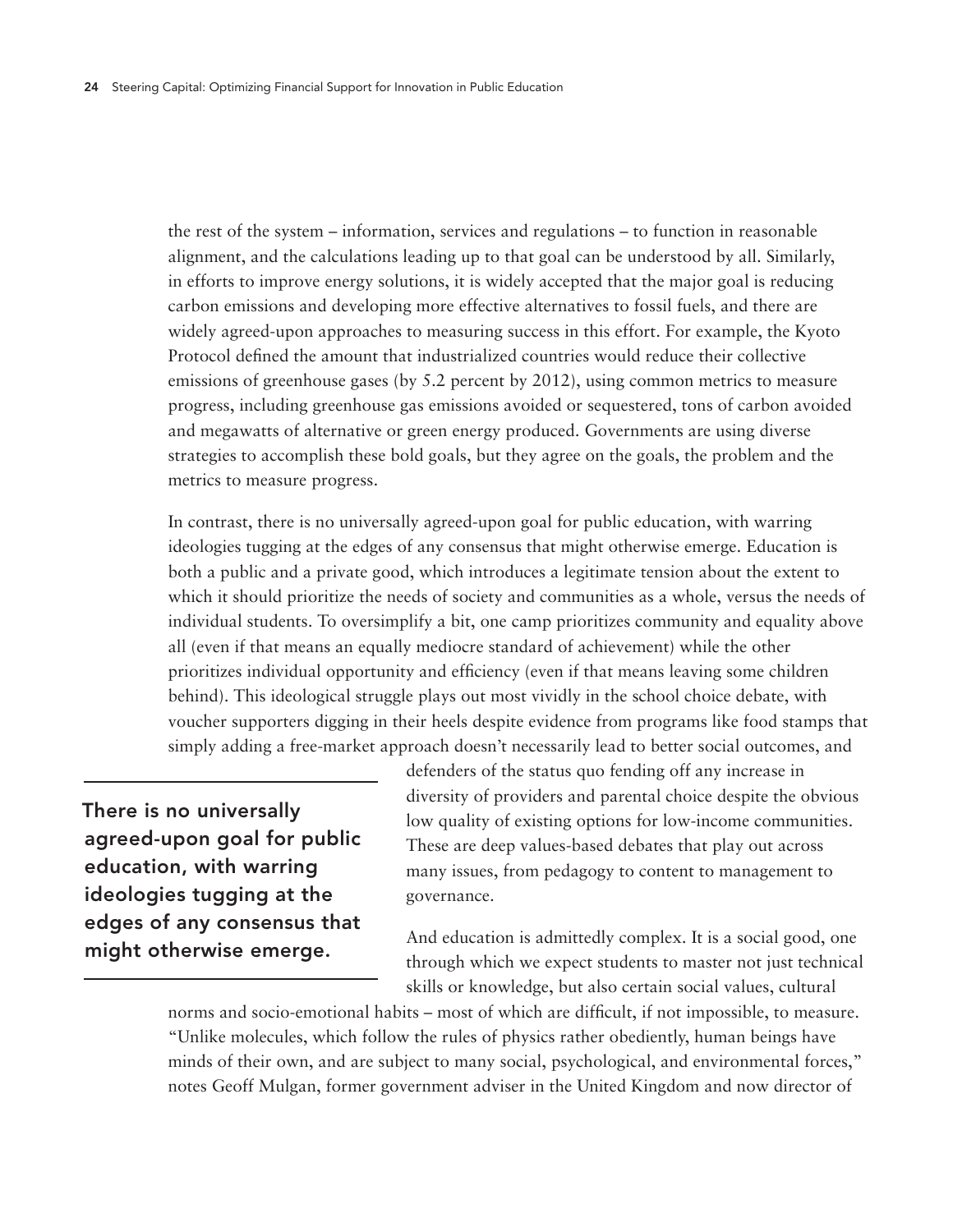the Young Foundation. "Several decades of involvement in evidence-based policymaking has shown me that although evidence should inform all action, very few domains allow precise predictions about what causes will lead to what effects. The social sciences (including business) simply do not have laws in the way that physics has."<sup>38</sup> Therefore, it is very difficult to agree on one set of educational metrics, because not all dimensions of education's social value can be easily quantified. As a result, efforts to become more performance-driven in a social good like education require a multi-faceted evidence base – a complex but not impossible task.

Although it has been very difficult to prioritize among these competing goals and to keep public support aligned with reform, pressure from economic stagnation and recession here in the U.S. – combined with a very tangible sense of competition from abroad – seems to be leading toward a consensus that all students deserve to be taught to internationally benchmarked academic standards and must be prepared for college-level work. This builds on the momentum over the last several decades toward standards and accountability, which has emphasized *outcomes* rather than *inputs and processes*, and has opened the doors for entrepreneurs and others to try different approaches for accomplishing those improved outcomes. This momentum is what finally allowed the widespread adoption of the Common Core State Standards, which consist of both a smaller number and higher level of academic standards for students than previously embodied in the fragmented system of wildly different individual state standards.<sup>39</sup> While not all states have signed on, and the Common Core State Standards so far only cover math and reading, they are a giant step toward a broad new agreement on what we want students to know and be able to do and by when.

Furthermore, when developed, assessments that measure learning against these standards will similarly help identify common metrics that states, districts and entrepreneurial school operators can all report against. As wireless technologist Marie Bjerede recently wrote:

*Education as a platform must support vibrant innovation in the area of metrics. States, assessment publishers, web start-ups, researchers, parents and teachers must be able to experiment with different ways to measure student achievement, and, indeed, with what things are important to measure. In a world of assessment innovation, a student portfolio might contain a combination of completed projects in addition to state test results, richer third-party assessment results, and innovative assessments of non-traditional skills such as collaboration and creativity. Colleges and employers might value this multi-dimensional view of a student more than just grades and standardized test results when evaluating applicants. Parents and students might take ownership of enriching their portfolio of assessments according to their own values. Publishers of curriculum and educational*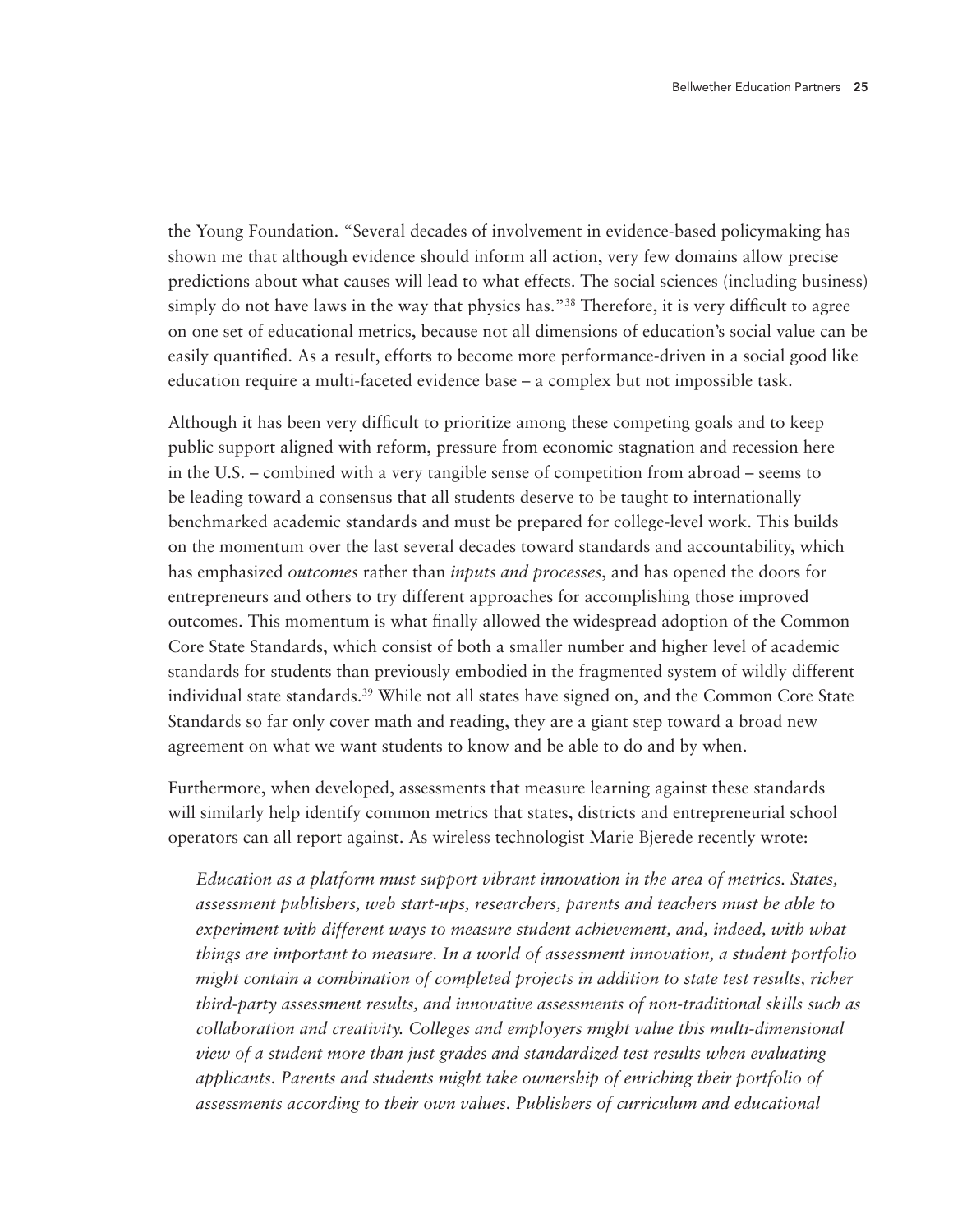experiences might be able to improve their offerings based on a broad set of assessments of *student outcomes – driving innovation in educational content. Administrators and states might be able to reward teachers for many different kinds of critical achievements.40*

This is an attractive picture that both education reformers and traditionalists could get behind – but must begin with a primary set of clear core goals and metrics, upon which these additional layers of desired outcomes can be added.

## 2. An Effective Research and Development (R&D) System

An effective research and development (R&D) system identifies the most pressing problems of practice, invests quickly in promising innovations and ideas, provides small spaces for experimentation, and engages entrepreneurs and other innovators in ongoing evaluation to ensure continuous improvement and learning. This cycle is most familiar in the corporate world, where companies like Xerox, Merck and 3M have long had an economic imperative to

An effective research and development (R&D) system identifies the most pressing problems of practice, invests quickly in promising innovations and ideas, provides small spaces for experimentation, and engages entrepreneurs and other innovators in ongoing evaluation to ensure continuous improvement and learning.

maintain their competitive edge by investing significant resources in research and converting the results of that research into marketable products that align with significant user needs.

In the public sector, R&D has been used to harness similar energy to develop solutions and technologies. The most commonly cited example of a publicly supported R&D effort is the Defense Advanced Research Projects Agency (DARPA). Charged with providing advanced research of new technology for use by the U.S. military, DARPA typically engages in twoto five-year projects, with Operational Liaisons from each military service helping to maintain DARPA's connection to real-life problems and also connecting DARPA technology back to each military branch. Project funding is milestonebased, establishing accountability for ongoing evaluation and supporting an outcomes-oriented culture. Technical staff rotates every four to six years to encourage fresh thinking

and risk-taking, and directors have flexible hiring authority. With DARPA as its model, the Department of Energy recently launched its own Advanced Research Projects Agency-Energy (ARPA-E) to "bridge the gap between basic energy research and development/industrial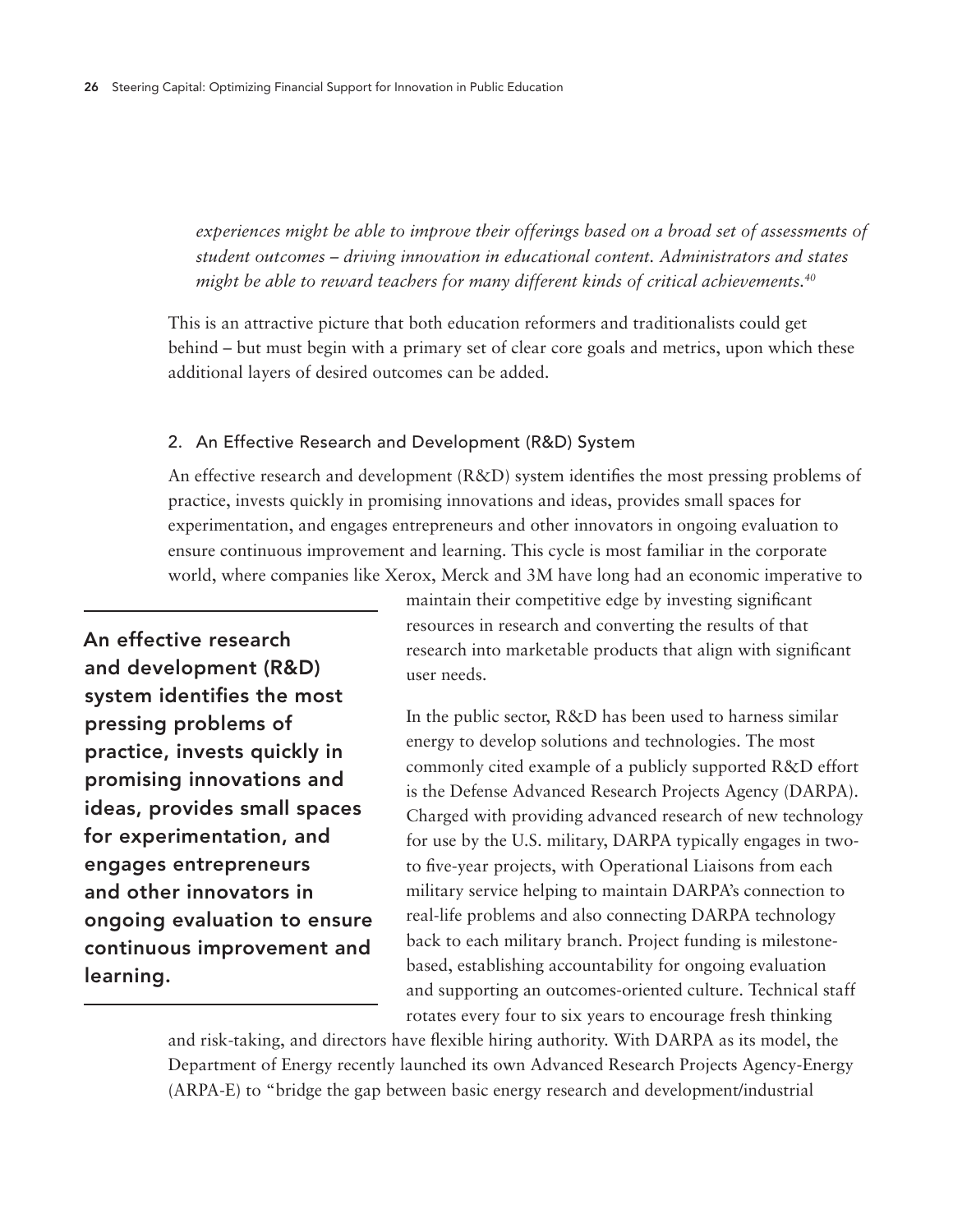innovation." The agency's objective is to make technologies market-ready quickly, with projects ranging from one to three years. Here also, agency directors have flexible hiring authority, project managers have limited tenures of three to five years and project funding is milestone-based.

Unfortunately, in education, there has historically been no corollary for effectively identifying the most pressing problems of practice, or policies designed to arrange incentives and rewards that will encourage innovation to solve these problems – though both may be changing with the recent announcement of ARPA-ED, a DARPA-like program for education, and the general emphasis of the Obama administration on strengthening research and innovation across a variety of fields. In a sense, education actually has historically had the opposite of a virtuous learning cycle, where a combination of nostalgia for tradition, misalignment of resources and the tendency for ideology to trump evidence have together inhibited effective R&D. Generally, research in education has not been required to connect clearly to the most pressing and important problems of practice, and has therefore been largely theoretical, ideological and less than rigorous in its standards for providing useful evidence or a robust and constantly improving knowledge base for the field. A quick look at the agenda for any American Educational Research Association conference<sup>41</sup> shows that the field is primarily focused on research about narrow content concerns, rather than on the structures and practices in which learning happens. Less than 0.1 percent of K-12 expenditures are in  $R\&D^{42}$ 

Though there is some notable philanthropic support for educational research, the major driver of educational research spending has been the \$200 million budget of the Institute of Education Sciences (IES) at the federal Department of Education,<sup>43</sup> with some related funding from the National Institutes of Health and the National Science Foundation. After a brief period of over-correction that sought to push only randomized controlled experimental studies, IES appears poised to make changes that will bring educational research closer to problems of practice, and to institute rigorous but multi-level evidentiary standards (perhaps somewhat similar to the three levels of evidentiary standards employed in the federal Investing in Innovation competition). "The Institute will encourage researchers to develop partnerships with stakeholder groups to advance the relevance of the Institute's work, the accessibility of its reports, and the usability of its findings for the day-to-day work of education practitioners and policymakers," noted IES Director John Easton in a document summarizing the agency's priorities. "In addition to supporting new research, the Institute will promote the synthesis and dissemination of existing and ongoing research to construct coherent bodies of scientific knowledge about education."44 If this is done, it would help a great deal to refocus educational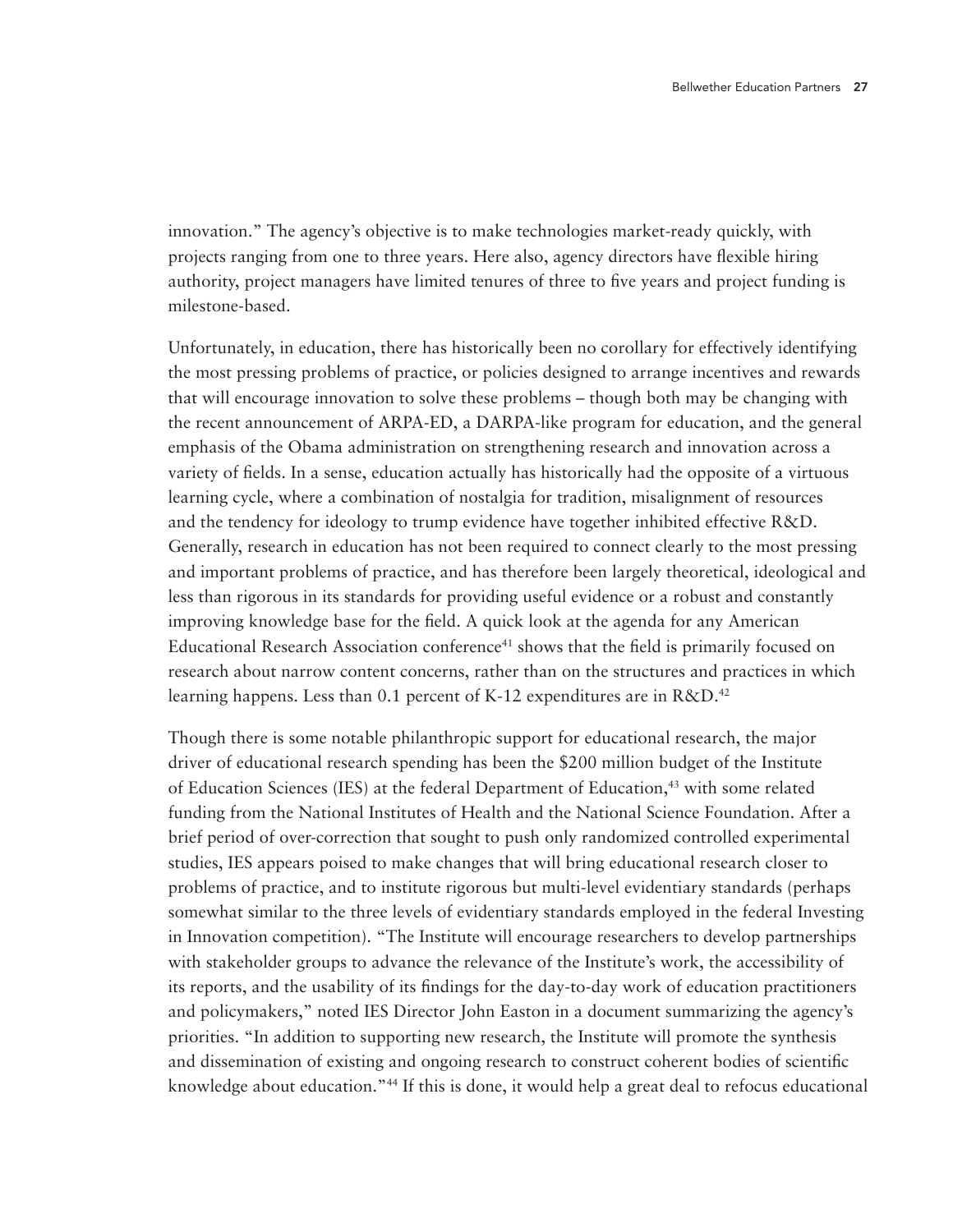research on more practical and useful work that could in turn help drive a more effective development and solutions engine.

Meanwhile, the university professors who conduct the vast majority of education research are not ready for – nor incented to provide – the kind of field-based and problem-based multidisciplinary research we need to propel effective R&D in education. "From state standards to classroom management, from technology to pedagogical issues, education professors pursue objectives that sometimes ignore – and even contradict – the policies and challenges that their students will face as actual teachers," the FDR Group found in a recent survey of education professors conducted for the Thomas B. Fordham Institute. "Professors appear to be saying that it is the real world that needs to change, not them. As they see it, each wave of new teachers they send into the nation's classrooms should challenge the status quo and provoke change. Thus, the disconnect between the real world and the ivory tower is not only one of their own making, but conscious and purposeful."45 As such, research agendas in education have often been driven by researchers' ideology and theoretical interests, rather than by pressing problems of practice. So, instead of promoting improvements in the way teachers teach and the way students learn, higher education is generally an inhibitor to sustained educational innovation.

Because of this historical disconnect between practice and research, education, unlike many other fields of public import such as medicine or energy, does not have a clearly and widely accepted knowledge base upon which to build. For years, former education researcher and professor (and now philanthropic leader) Anthony Bryk has been calling for a "designengineering-development" orientation to such research. "A new infrastructure is required, building its agenda around the core problems of practice improvement rather than isolated academic theories or currently popular, but ungrounded, policy ideas," says Bryk. "Productive innovations need to be co-developed by researchers and practitioners, tried out in schools, refined and retried. Such work entails an engineering orientation where the varied demands and details of local contexts are a direct object of study and design, rather than being decried as a 'failure to implement properly.' "46 One model that Bryk's Carnegie Foundation for the Advancement of Teaching and other organizations are considering is the "90-day cycle" developed by the Institute for Healthcare Improvement (IHI) as a way to accomplish deep, rapid research. According to Carnegie, the 90-day cycle process consists of: (1) a scan of the field, distilling the knowledge of scholars as well as practitioners; (2) a focus on particular front-line theories to refine and test understanding about what works; and (3) working to ensure the take-up and use of the findings by appropriate parties.<sup>47</sup>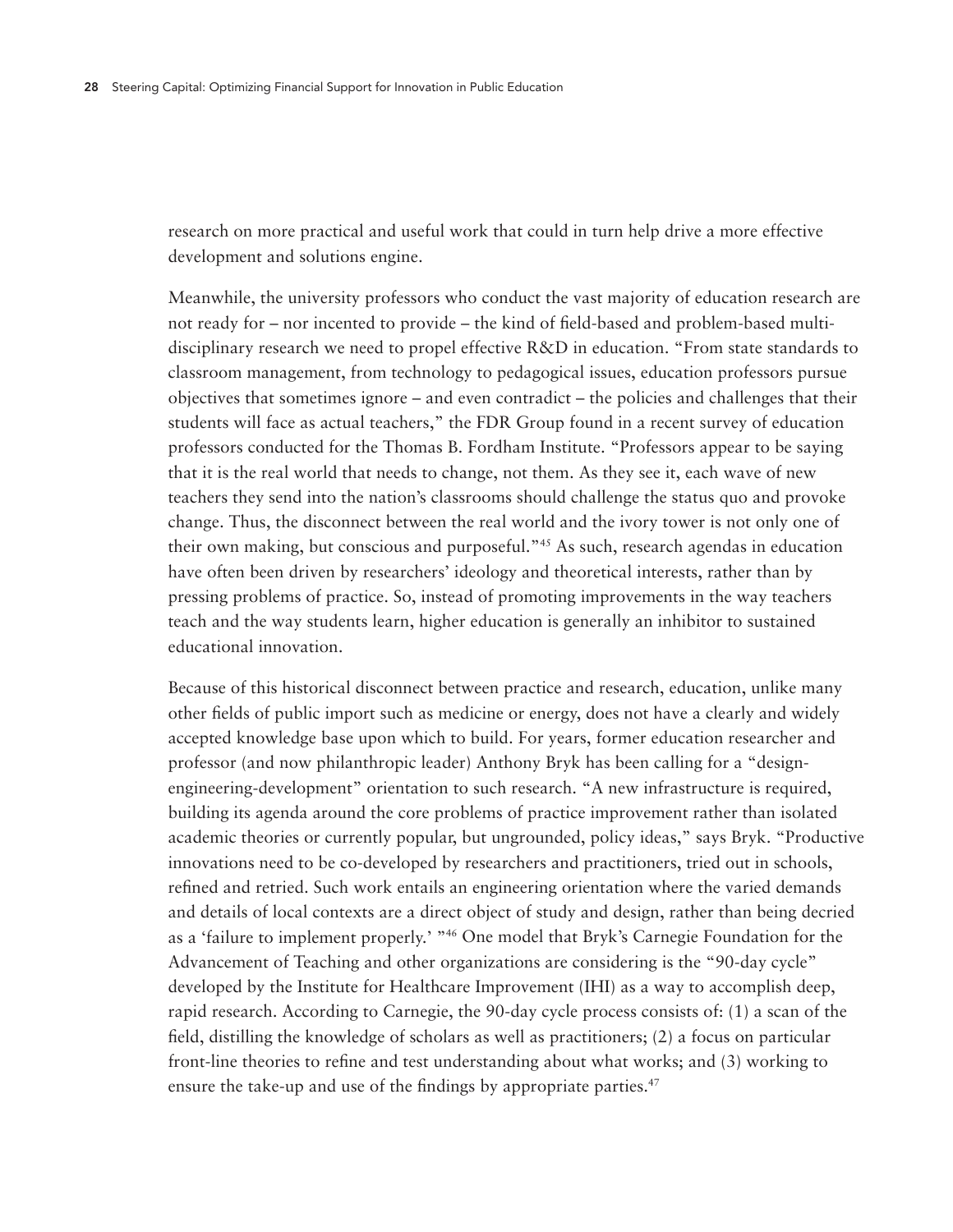A broken research engine inhibits potential entrepreneurs, not to mention their investors, who might otherwise leap at the chance to apply useful field-based research to develop better products or services that could make a difference for educators and students at scale. Contrast this to the work of DARPA and ARPA-E, where basic research is intentionally and thoughtfully linked to development activity and investment to help users in the field. The Department of Education's recent Investing in Innovation (i3) competition provided a new "field scan" approach to help elicit innovations from the field that align with defined priorities. This is a good addition to the R&D cycle, but it should not replace an ongoing and intentional development cycle that, as Srini Mirmira from ARPA-E describes, reviews the outputs of research investments and repeatedly asks the question: "What is the best way to leverage this basic research?"48

This approach may finally come to fruition with the creation of the Advanced Research Projects Agency-Education (ARPA-ED) within the U.S. Department of Education, announced in February 2011. Modeled after DARPA and ARPA-E, ARPA-ED will "develop transformative, game-changing education technologies – technologies that will be interoperable and build strategically upon one another to achieve progress at scale."49 The president's FY2012 budget request to Congress, released in February 2011, includes \$90 million for the agency, provided through a combination of discretionary and mandatory spending. (The same innovation announcement also cited plans to accelerate the market for advanced learning technologies by working with the Department of Defense Education Activity (DoDEA) schools as early "customers" for effective new approaches.)

One other promising effort that could help drive more effective educational R&D is the National Center for Research in Advanced Information and Digital Technologies. Also known as the Digital Promise Project, the center aims to provide grants and contracts for R&D projects that explore the way advanced technologies can support learning in K-12 and higher education, as well as government and corporate training. The center was first proposed more than a decade ago by former media executive Lawrence Grossman and former Federal Communications Commission chairman Newton Minow, who called for a multi-billion-dollar trust that would act as a "venture capital fund" to research learning technology. Congress finally approved a \$500,000 appropriation for the center in early 2010 (far lower than the \$50 million requested when the center was authorized in 2008). Though partially funded by the federal government, the center is an independent nonprofit organization overseen by a board of directors appointed by the U.S. Secretary of Education, so it has the potential to bridge public sector goals with private sector flexibility.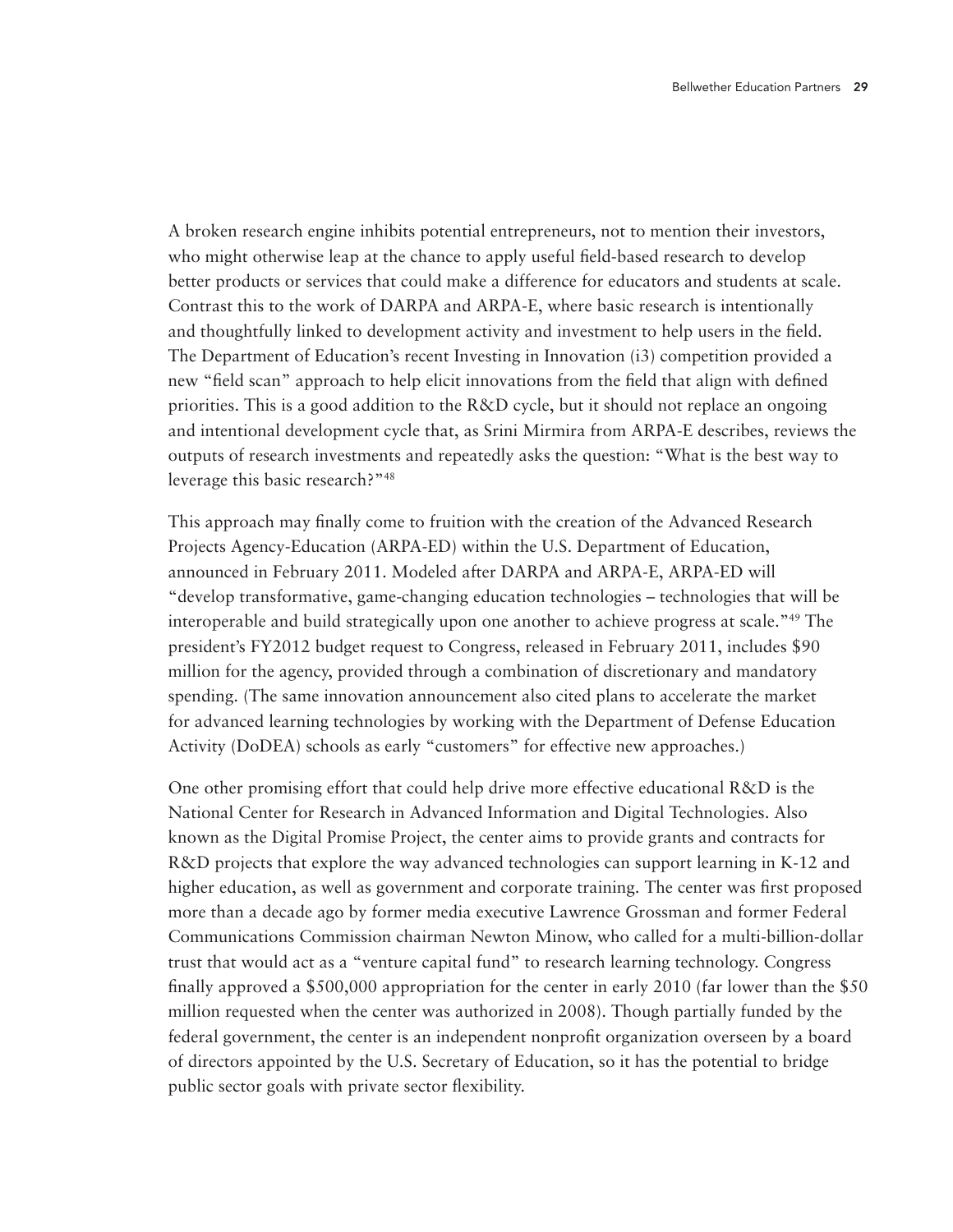## 3. A Culture that is Evidence-Based, with Incentives and Infrastructure Aligned for Continuous Improvement

As discussed earlier, public education has long been mired in a culture of compliance. Without a clear evidence base, or the commitment to resolve ideological battles based on that evidence, there has rarely been a real incentive for schools or school systems to change. Unlike businesses that have an economic imperative to profit or perish, public school systems are rarely compelled to adopt better practices or tools, and almost never get shut down for failing to deliver quality educational options, which decreases the willingness of entrepreneurs to undertake the hard work of producing innovative solutions (and taxes the patience of private investors and philanthropic funders who underwrite their efforts in the hope that states or districts will purchase them when they see the obvious value). Even those districts or schools that truly *want* to change things for the better often find their hands tied by work rules and collective bargaining agreements that further calcify compliance norms.

By reducing fragmentation and streamlining goals and metrics, the Common Core State Standards will simplify development cycles and thereby reduce barriers to entry for new providers of content and assessments. Performance evaluation systems for educators and related outcomes-based systems will help to rationalize incentives throughout the system. Together, these shifts should help to provide incentives for investors, innovators and buyers to align around these new emerging needs. But this shift must be coupled with robust investments in the kind of infrastructure – rules, regulations and systems – that will solidify and reinforce these content standards and related new cultural norms (moving away from things like a preference for stability over dynamism and peaceful conversation about process, toward honest conversations about results) into the kind of system we need to foster real and ongoing innovation. These include new regulations and systems for preparing, evaluating and compensating educators, and vastly more responsive mechanisms for funding public education. This kind of shift means directing more funding to things that work, and removing resources from those that don't.

Indeed, moving toward a more responsive, dynamic market for educational innovation will require adopting a culture and infrastructure that aligns financial resources and incentives in support of improved processes and increased outcomes – and away from things that, while comfortable, simply don't work. Federal efforts like the What Works Clearinghouse and Doing What Works have been somewhat helpful in encouraging this kind of improved evidence-based practice. But the three levels of evidentiary standards (Development, Validation and Scale-Up) in the recent i3 competition took it a step further, providing differentiated but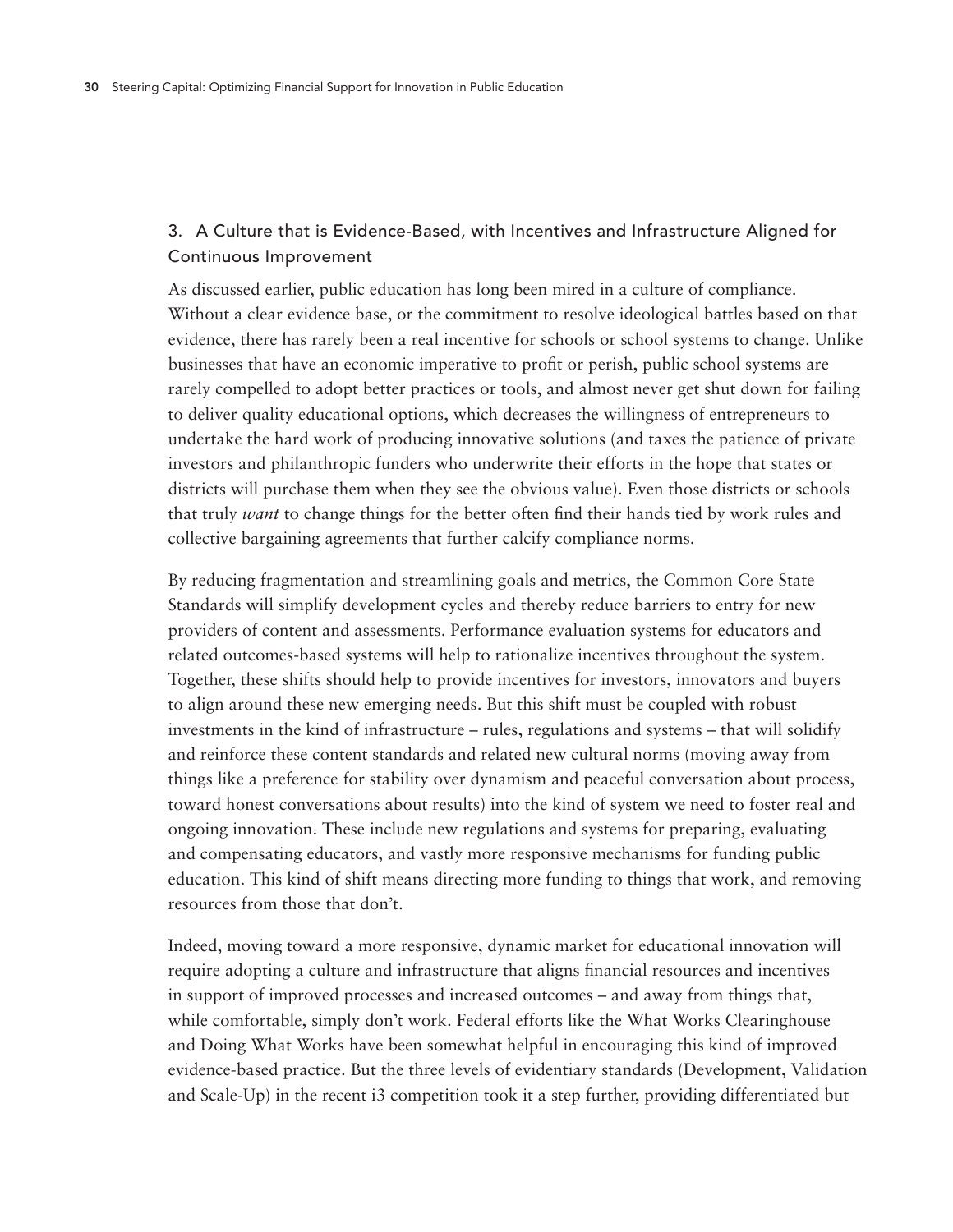rigorous standards for evidence, based on the stage and scale of an innovation's development. The i3 competition also helped to improve the field's base of knowledge by requiring i3 grantees to participate in ongoing evidence-building processes.

In order to drive deep cultural changes in this compliance-based system, public funding for schools and students must flow in a more rational and responsive manner, tailored to the

In order to drive deep cultural changes in this compliance-based system, public funding for schools and students must flow in a more rational and responsive manner, tailored to the needs of students and administered in a way that can be adjusted nimbly as needs change.

needs of students and administered in a way that can be adjusted nimbly as needs change. One example of this kind of shift in funding is a "weighted student formula" approach, which some believe would better create incentives to serve students with the greatest needs, by basing funding on a set of defined student characteristics and needs instead of formulabased categorical funding and building-based budgeting that directs funds based largely on teacher seniority and choices. Another example of how the funding infrastructure needs to be shifted is the millions of dollars in federal technical assistance funds that were rigidly defined, and thus unable to be re-deployed as states grappled with the challenge of redesigning their goals and systems to compete for Race to the Top grants.

"Performance guarantees" also hold promise as an innovative practice that sits where culture and infrastructure meet, and that might enable more public-private partnerships and innovation in education. In this approach, public sector decision-makers – such as districts or states interested in tapping private sector or nonprofit contractors to provide services like taking over chronically failing schools – could enter into a three-way contract of sorts. As explained by Bryan Hassel and Daniela Doyle, the contract with the service provider would stipulate outcomes targets, and the third signatory would be a foundation that would provide a performance guarantee to the district. Then, if the service provider did not successfully meet the increased social outcomes/benefits as defined in the contract, the foundation would repay the funds to the district (or other contracting agency). As the authors contend, this kind of arrangement might help mitigate the cultural and risk aversion many public leaders have toward tapping outside providers, and incent both the public agencies and the outside providers to take more of a leap together on bold goals.<sup>50</sup>

Another way that the culture of compliance might shift can be seen in the "Red Tape Reduction Act" in Louisiana, which was enacted in summer 2010 to reduce bureaucracy in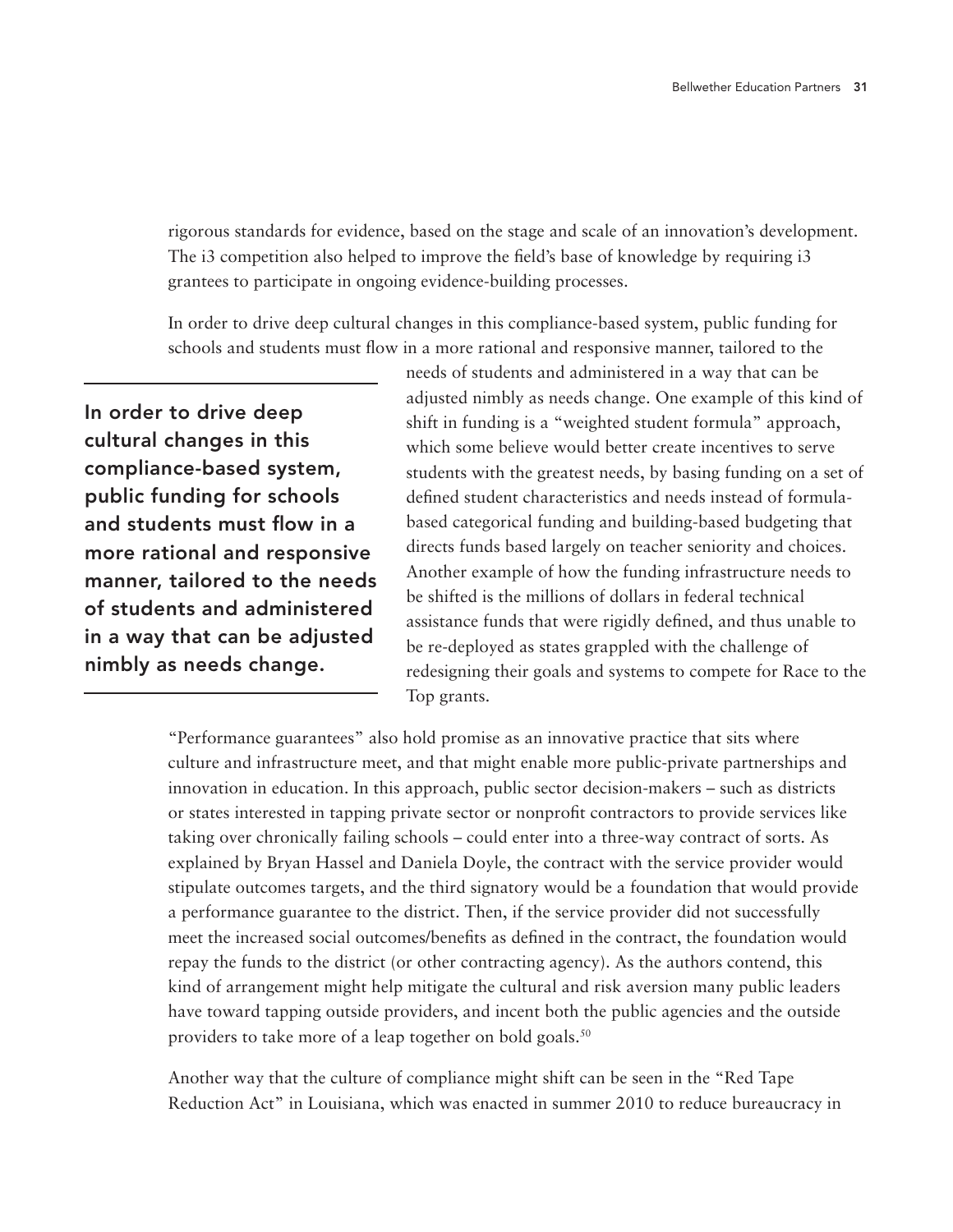the state's education system and provide schools the flexibility needed to improve student performance. The law gives local officials the option of seeking four-year waivers from various state laws and rules, such as classroom size, instructional time and curriculum, in order to pursue innovative approaches. (However, as of January 2011, zero districts in the state had requested the waiver, according to Louisiana State Superintendent of Education Paul Pastorek.)<sup>51</sup>

Education is at heart a service business and as such, any conversation about its culture or infrastructure must address the way its labor is selected, developed and managed. Many professional fields – including law and medicine – have a segmented system of licensure and preparation that involves selection criteria appropriate for the type of work being done, and various levels of advanced certifications. Within the medical field, for instance, there are different entrance and completion requirements for becoming a lab technician, a nurse, a nurse practitioner, a doctor, a board-certified specialist, etc. In education, universities and state licensure systems are rarely selective, and generally do not provide any kind of tiered system or competency-based assessment, and thus do not provide a reliable pipeline for identifying, preparing and supporting the kinds of educators we need for this new kind of dynamic, innovative and performance-based work in education. This has created shortages of effective talent where it's needed most (especially in hard-to-staff subjects and schools) and failed to support and develop those teachers and principals who are most effective, while improving or counseling out those who are not effective. Furthermore, the National Board for Professional Teaching Standards (the closest thing education has to an advanced industry certification) has not been shown to have a strong evidence base for connection to student impact.

While there have been some notable entrepreneurial efforts at innovation to improve talent development – including not only Teach For America, The New Teacher Project and New Leaders for New Schools, but also newer entrants like the Academy for Urban School Leadership (AUSL), Teacher U, Urban Teaching Center and Leading Educators – most of the traditional talent preparation programs have largely functioned as accountability-free cash cows for institutions of higher education. Improving this piece of the infrastructure will require a combination of state policy (including the tracking of which preparation programs are actually developing teachers who have a positive impact on student learning, as Louisiana and other states are starting to do) and other ways to connect the preparation, recruitment, support and ongoing professional evaluation, management and development of educators in a more systematic way. The recent *Newsweek*-National Council on Teacher Quality (NCTQ) partnership to rate teacher education institutions is a sign that the field is beginning to take quality more seriously.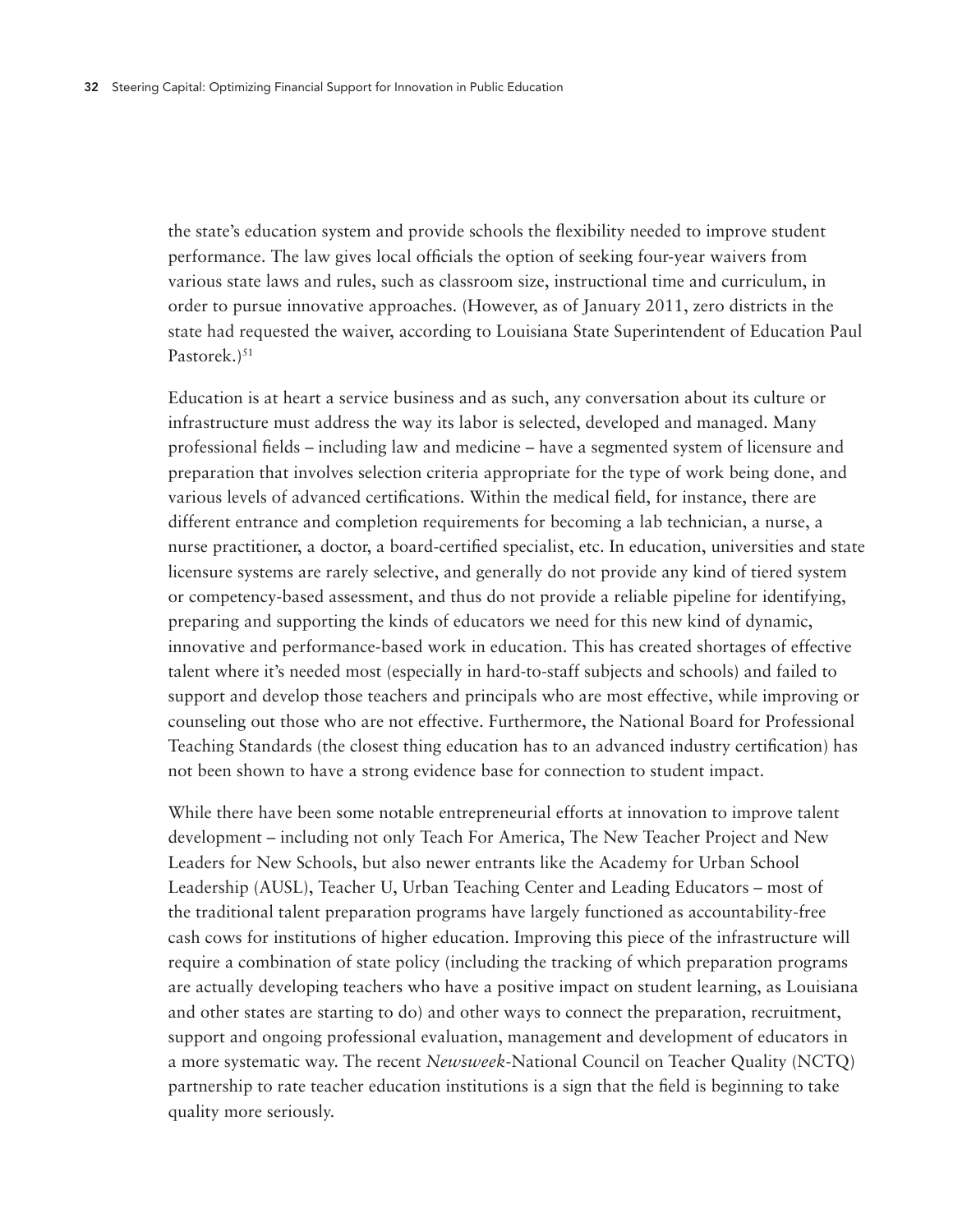Until this past year when the federal Race to the Top competition inspired dramatic statelevel policy reform, many states not only did not provide incentives to evaluate and improve instruction, they actually expressly forbade connecting student-level performance data with teacher-level data. Moreover, the prevalence of "last-in, first-out" layoff policies that are "quality-blind," and favor seniority over performance when decisions are made about which teachers will be let go when budgets are cut, indicate the kinds of cultural and infrastructure shifts that will be required.<sup>52</sup> Many have resisted such moves because they incorrectly assume improved teacher productivity and teacher job satisfaction are a zero-sum game: you can either improve teacher productivity or support teacher job satisfaction, but not both. However, entrepreneurial efforts like School of One in New York are showing how a smart technology platform can not only customize student instruction and improve learning, but also enhance teacher effectiveness while simultaneously improving teacher job satisfaction by allowing teachers to teach what they are best at and only teach students who are actually ready for that content. Similarly, Rocketship Public Schools in California is using computerassisted instruction for some basic skills, and then using the cost savings to increase teacher salaries without requiring additional funding.

In a labor-intensive field like education, massive productivity gains will also require the use of technology and an increasing attentiveness to assessing productivity as part of management strategy. "The return on investment mindset that drives other sectors to replace expensive labor with technology, and that sees the logic of scaling such efficiencies rapidly, does not come naturally to K-12 [administrators]," says Wireless Generation CEO Larry Berger, whose company leveraged its success with preK-3 assessment products into developing K-12 technology tools for supporting data-driven instructional decision-making before most districts and states were really ready to adopt them. "The problem for education ventures is that such administrators will tend to make decisions within their comfort zone – they will usually choose to solve a problem with additional district people and processes rather than with tools, systems or outsourced resources – without regard to whether the additional district people might be the more expensive or less effective option."53 "In other fields, many of the compelling applications of technology have to do with making labor more efficient, thereby enabling a reduction in people or an increase in output," notes Berger. "Even if the education sector is not interested in reducing the number of teachers, it would still be good for the teaching profession, and for the ability of entrepreneurs to articulate their value propositions, if the education system started to quantify the value of a saved teacher-hour in terms of its increased instructional output."54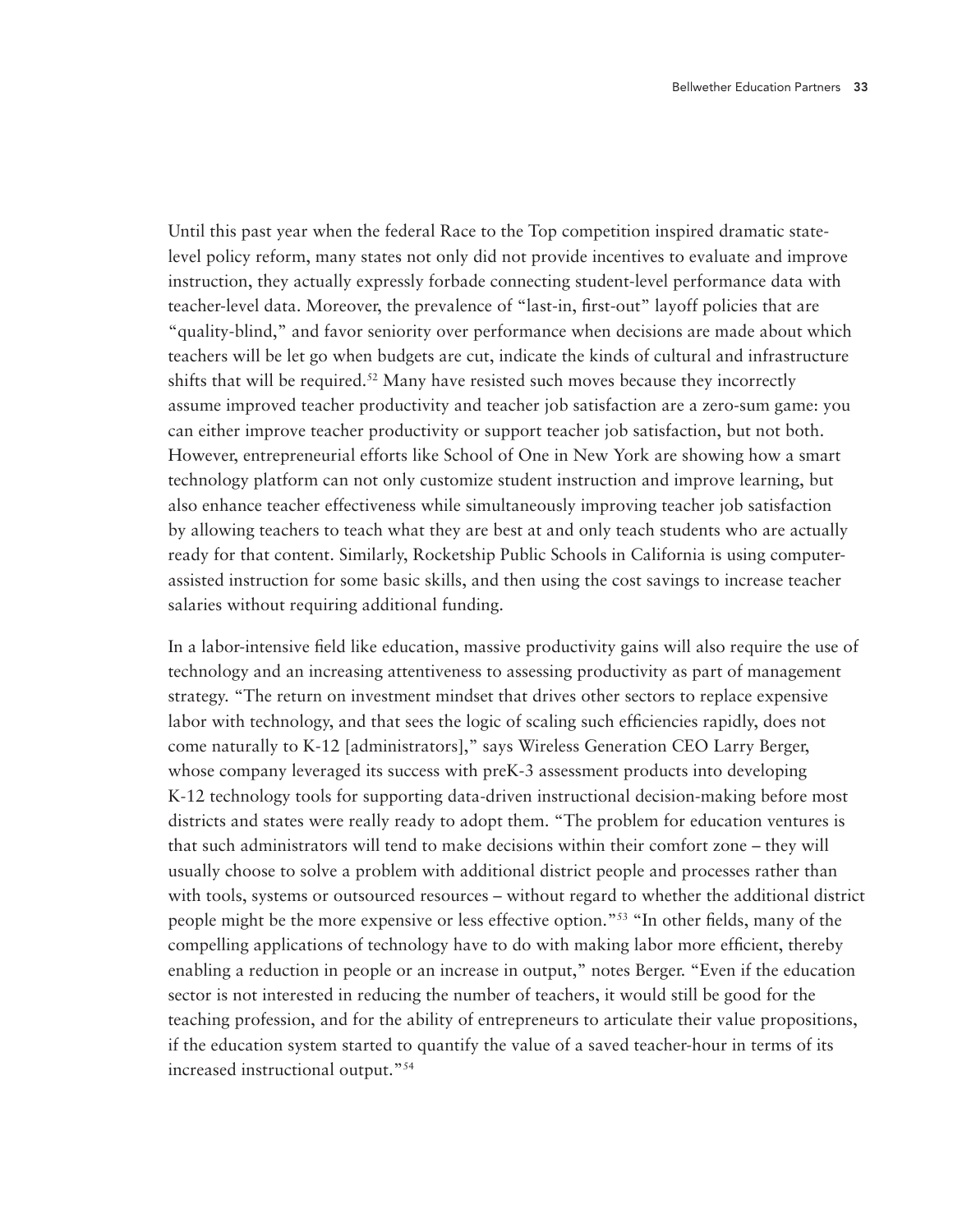But resistance to technology in education is legendary. A recent analysis by the Parthenon Group (funded by the Carnegie and Stupski foundations), investigating next-generation learning supply-side needs, suggests that this historical resistance may be as much about infrastructural limitations as about cultural resistance: "The analysis uncovered a surprising fact regarding technology: education is the only sector where technology *reduces* productivity, because it is always additive: when new technologies are introduced, old resources are not taken away."55 As such, to be useful in education, new productivity tools must be implemented in a way that removes old systems while adding new ones, and directs resources away from ineffective or outdated technologies in support of those that are most needed and useful. This same report is also helpful in its analysis of infrastructure supports that are required to enable real "next generation" and "hybrid learning" environments – including knowledge networks, focused capacity-building intermediaries and more-focused funding resources.

And lastly, this cultural and infrastructural shift toward evidence- and performance-based practices and incentives throughout the policy and management levels of the education system would be accelerated substantially by a shift toward a competency-based model for delivering and measuring students' academic progress. As Michael Horn, author and executive director of education for the Innosight Institute, explains the dynamics of so-called disruptive innovations:

*Policies can't judge the disruption by the old metrics. As long as you do that, the disruption won't look particularly good, and you'll hamstring it in not particularly productive ways. In practice, this means moving much more to outcomes-based funding models for this new disruption. In online learning, time can be a variable. But we can hold outcomes as the constant. The Florida Virtual School is a good example. They only pay for a course when a student has successfully completed the course. We have to free up all of our assumptions about seat time. We've been measuring the wrong end of a student for the last 80 years. Free up all those constraints on Carnegie units and seat time. Let creative solutions come out and just focus on the outcomes that we want.56*

#### 4. Data that are Transparent, Available, Comparable and Useful

In education, and indeed throughout the social capital market, social purpose investors and donors have little access to useful, comparable data that they can use to make funding decisions or to understand productivity trade-offs in their management efforts. "[Private] investors can make use of a broad array of data, ranging from reports of quarterly earnings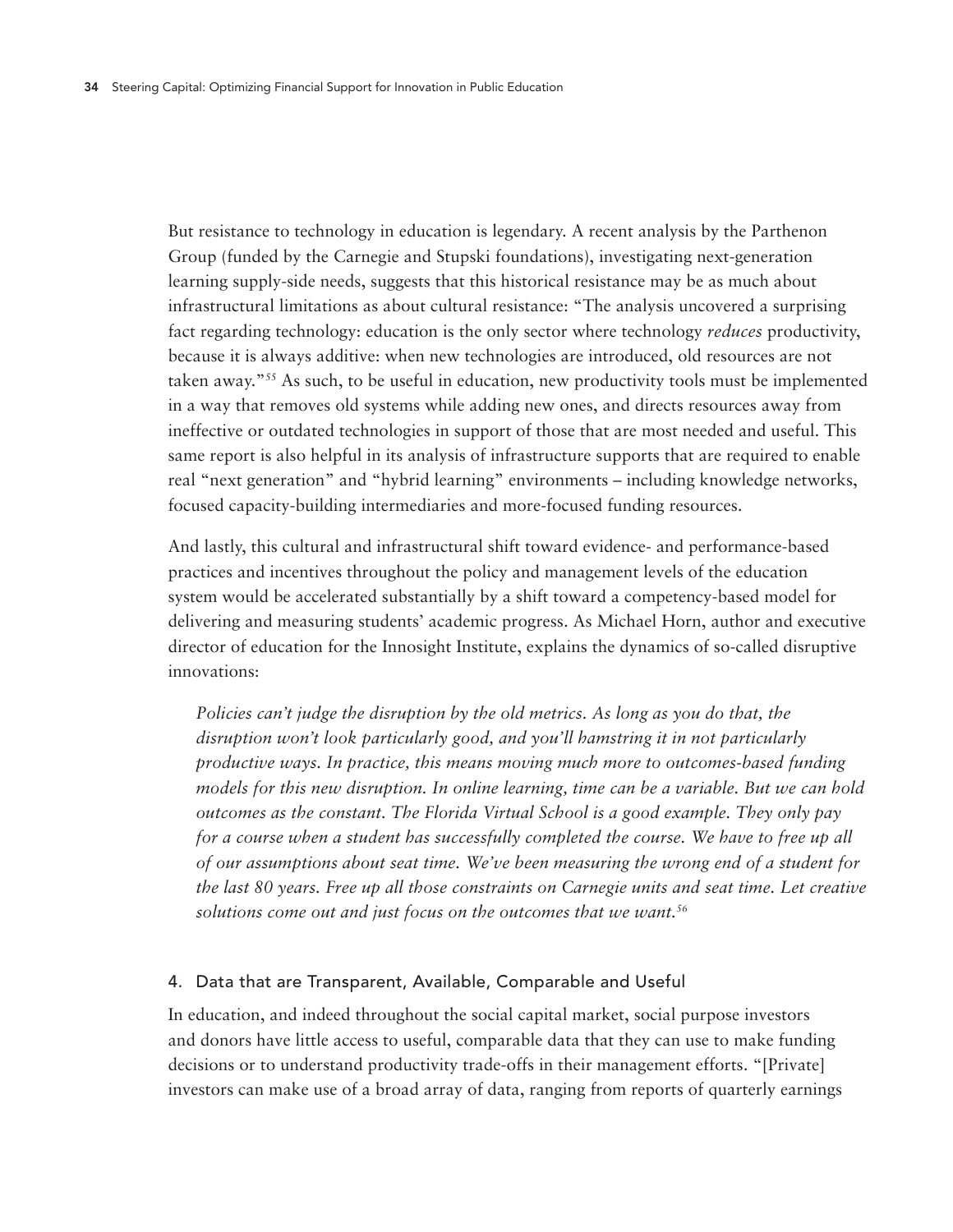statements to the historical and current prices at which stocks are traded – all based on standards that are consistent across many industries, markets, and countries," notes Paul Brest, president of the Hewlett Foundation. "Based on this information, investors can put together portfolios that are aligned with their investment horizons and tolerance for risks. And at the end of the day, or quarter, they will know their actual returns."<sup>57</sup> Whereas in the education sector they lack not only achievement data, but also reliable and useful organizational data and financial data.

This is a deeply rooted problem in education, where educators themselves are only now beginning to become comfortable with using student achievement data to inform their instructional decision-making. An increasing number of states are investing in student-level data systems that will enable them to track over time how an individual student is doing, and adjust interventions accordingly, and a range of technology tools are making it easier for schools and school systems to track and monitor achievement and other data. While these improvements have increased the availability of achievement data within districts and states, it remains difficult to draw comparisons across them or to understand what exactly is behind these differences – though the Common Core State Standards mentioned above, coupled with forthcoming new investments in state data systems, will help here. The National Assessment of Educational Progress (NAEP) helped historically, by providing one legitimate set of sampling data that allowed comparable analysis and was powerful in pointing out the different levels of standards set by different states. The No Child Left Behind (NCLB) Act followed, introducing some important highlighting of educational gaps, but did not improve the quality or utility of data, and in fact inadvertently created a micro-compliance environment that was in many ways even less hospitable to innovation.

Recent federal Race to the Top (RTTT) competitions and related state reforms have provided useful incentives for states to connect data to utility (i.e., student-to-teacher analysis), which was reinforced by the criteria within the Race to the Top Assessment program, including interoperability standards for assessment data that could be shared across states and technology platforms. But we still need tools and infrastructure to allow easy sharing and comparing of data. These include not only common calculations for metrics like the graduation rate (an issue the National Governors Association has been pushing, with about half of states now using the NGA's formula) but also widespread adoption of data interoperability standards and easy-to-use open platforms that allow practitioners, researchers, policymakers and investors to access and compare useful data about student learning.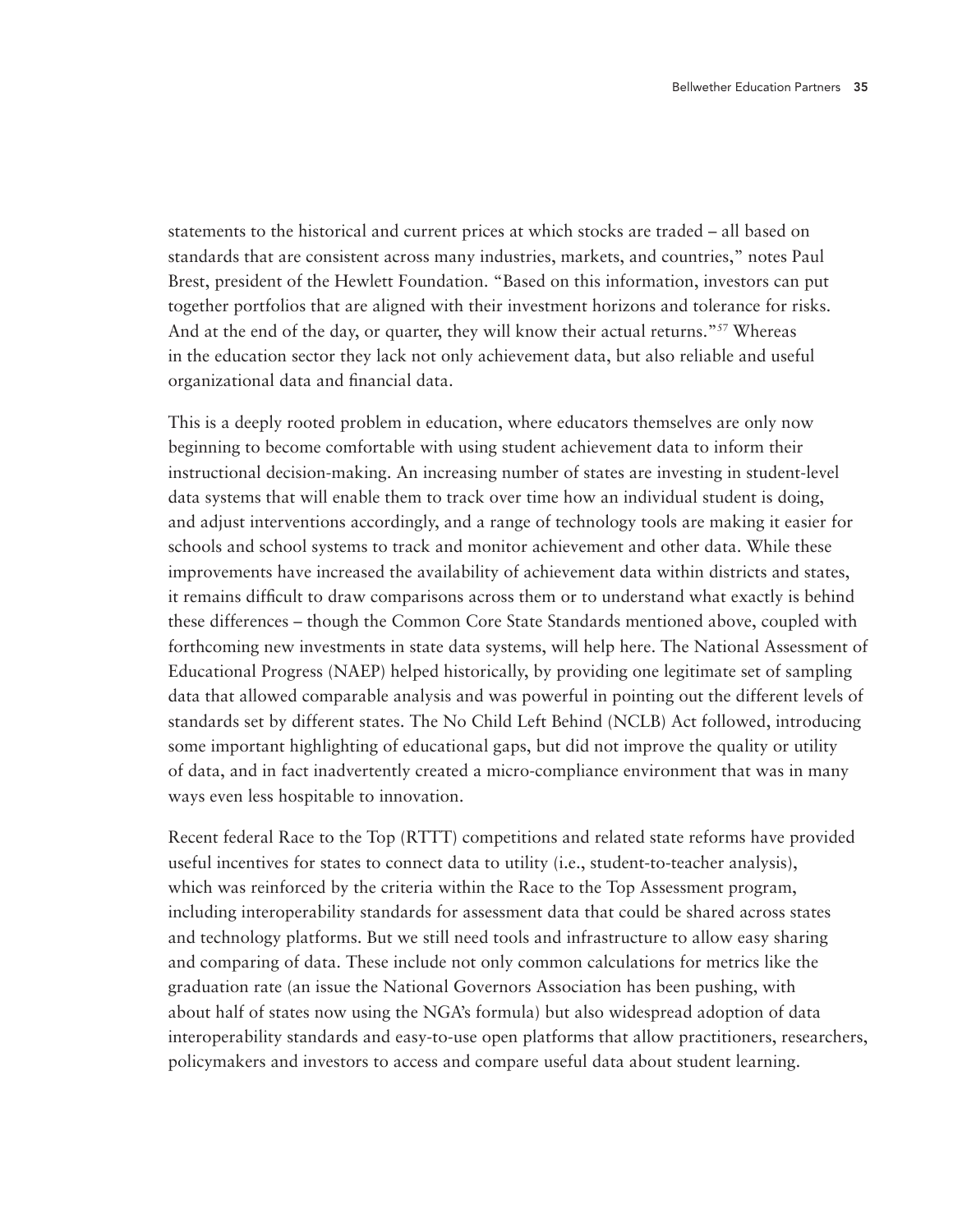In addition to addressing academic data, investors – whether private sector or public sector leaders investing tax dollars – need better access to organizational benchmarks for elements like program design, staffing and costs. As scholar Marguerite Roza notes, school districts report certain things in consistent ways, such as the number of full-time employees, but do not provide reports for more specific things like overall math instruction, remediation or professional development. "Since education leaders don't know the costs of their current efforts, they can't compare them to potential alternatives," Roza says. "For instance, in one district where I consulted, the leaders couldn't determine what they were spending on foreign language classes, so they couldn't be sure if switching to an online language program such as Rosetta Stone would save them money or not. In another district, officials couldn't parse the potential savings to be incurred by adopting a reading program that promised to reduce the occurrence of reading disabilities."58

Entrepreneurial organizations are often no better, using their own systems and terminology to describe programs and to account for their costs. Financial and impact reporting data are often presented in an inconsistent way that is less than useful to funders, especially those interested in helping organizations grow to a significant size or achieve a level of sustainability that decreases their dependence on philanthropy. For example, nonprofits do not account for their growth capital separately from their general operating revenue, and thus "relatively few donors and foundations are willing to provide money for growth because it is difficult to track what their money accomplishes," says George Overholser of NFF Capital Partners.<sup>59</sup> Outside of education specifically, the social sector has been experimenting with ways of advancing on this front, with the Global Impact Investing Network developing what it calls "Impact Reporting & Investment Standards" (IRIS).<sup>60</sup> These standards are a set of cross-sector and sector-specific indicators designed to reduce the reporting burden on entrepreneurs while increasing the level of comparable information available to impact investors.

Finally, one of the most critical elements of making capital markets work is the development of specialized intermediaries, who can help investors and others make sense of this data. Some of these intermediaries trade in knowledge and information, such as bond-rating firms, equity analysts and consulting firms, while others specialize in funneling investment funds, such as venture capital firms and investment banks. Because the private capital market is so large and diverse, these intermediaries develop valuable expertise in particular types of investments, categories of capital providers or spheres of information, allowing them to add value to the space between an investor's capital and an entrepreneur's business.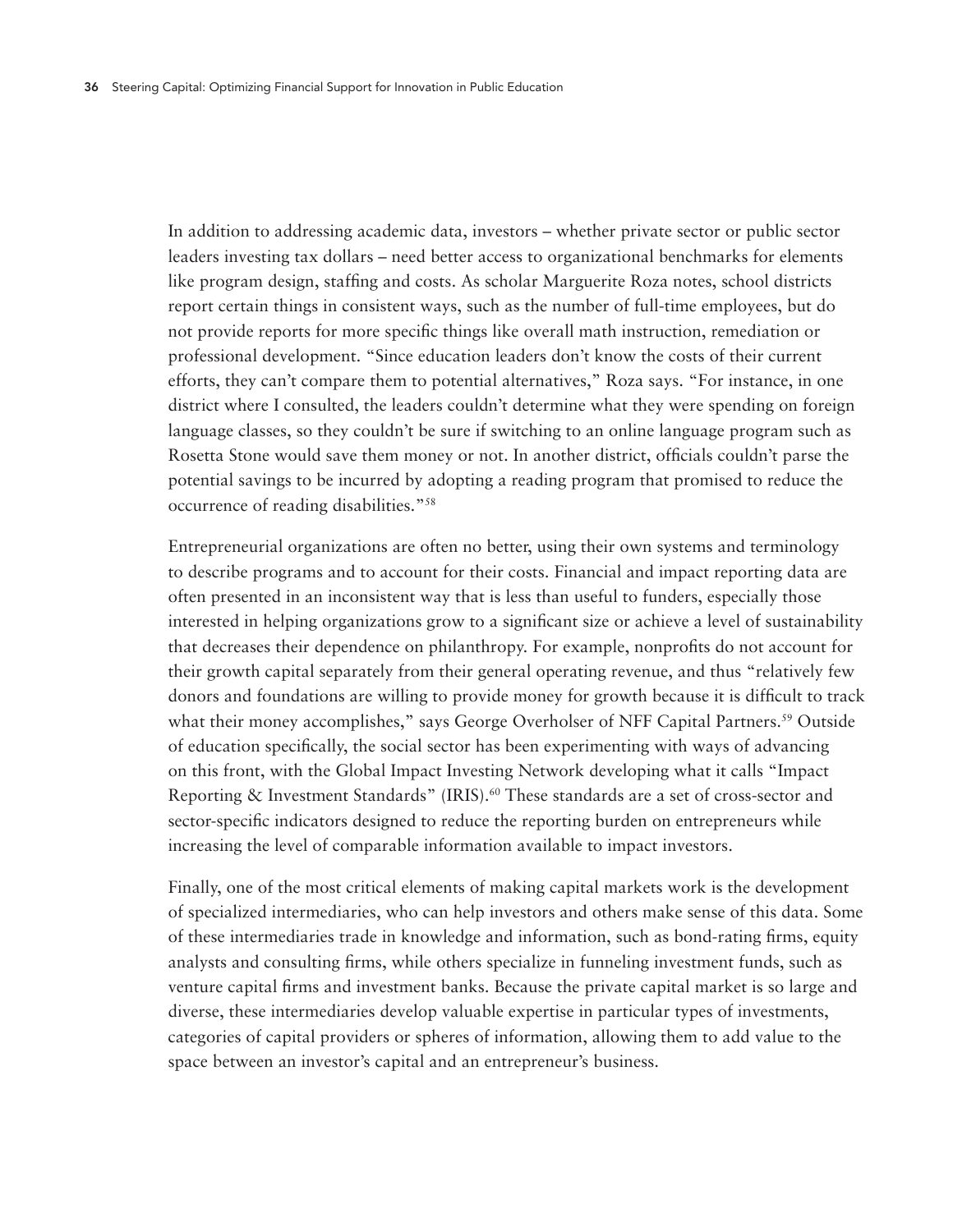Because the social purpose capital market in education is young and growing, there are still a limited number of these independent intermediaries and advisers, and fewer still who are focused explicitly on education. Thanks to the influx of philanthropic capital into the market over the last 10 years, several consulting firms have begun to engage with entrepreneurial clients, including the for-profit Parthenon Group, the Monitor Institute and The Bridgespan Group, the nonprofit spin-off of consulting giant Bain & Company. There are a handful of analysts that track industry trends; Eduventures Inc. has been at it for years, more recently joined by JPMorgan Chase, neXtup (whose founders include longtime education analyst Michael Moe, formerly of education-focused investment bank Think Equity), Berkery Noyes and Education Growth Advisors. Newer entrants include a group of technology editors and programmers building EdSurge, a new tracker of information and news about educational technology products and companies that would help investors and entrepreneurs navigate this emerging field. Given the complexity and importance of this industry, this level of attention is not yet sufficient to grow investment activity to the scale we need.

In addition to information intermediaries, network-building hubs help to build the knowledge and relationships that are necessary to encourage and sustain innovation in a field. NewSchools Venture Fund has been hosting its "Summit" for 12 years with precisely this goal in mind. The Education Innovation Network, co-chaired by Michael Moe, has for a few years convened entrepreneurs, educators, researchers and investors at its Education Innovation Summit at Arizona State University's SkySong Center. Since the last such summit in 2010, 10 of the 55 companies that presented had major investments totaling \$110 million, five companies merged or were acquired, and 19 announced major partnerships. This represents half of the total investment in education companies of \$225 million in that period.<sup>61</sup>

On the public and philanthropic front, a group of foundations collaborated in 2010 to quickly create the Foundation Registry to better connect Investing in Innovation (i3) grant applicants with funders who might provide part of their required "matching funds." Though this online platform significantly helped improve the matching fund process, it remains unclear whether and how it will evolve to meet the future needs of philanthropists, investors and entrepreneurial organizations.

## 5. Robust, Diverse and Aligned Investment Capital

In order to be effective, any capital market must have two things: an amount of capital commensurate with the needs it is tackling and a diversity of investors. The first half of this is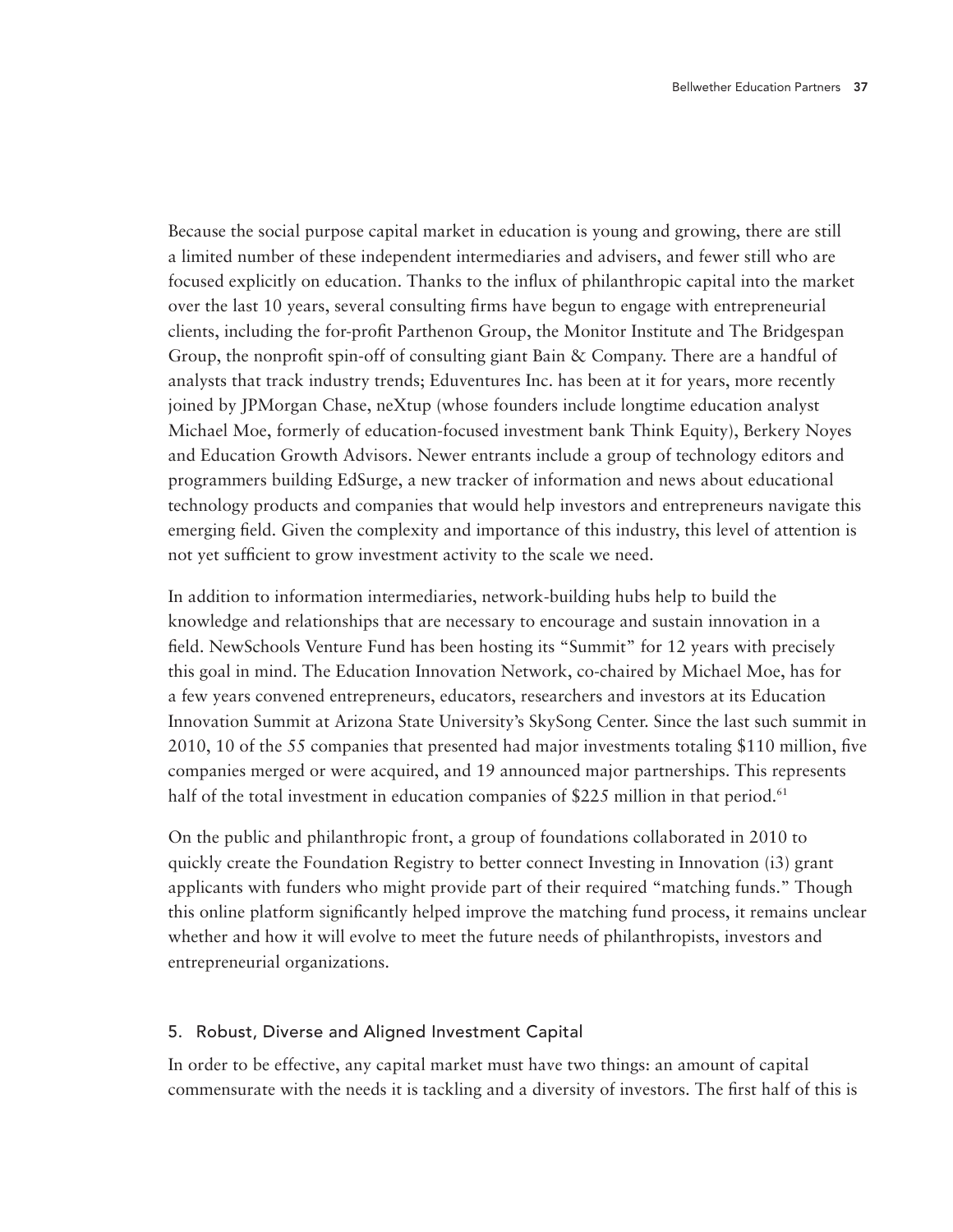fairly obvious: a market starved of capital cannot appropriately respond to the needs of buyers, users, or organizations that seek to start up or scale up to address those opportunities. Meanwhile, all mature financial markets have some investors who seek high-risk, high-return opportunities, like venture capital, and others who seek more-stable and lower-risk

In order to be effective, any capital market must have two things: an amount of capital commensurate with the needs it is tackling and a diversity of investors.

investments, like mature utilities stocks or bonds. This kind of diversity is important to keep a market dynamic and responsive to emerging needs and opportunities.

Although the social purpose capital market is rapidly expanding, it is still relatively limited in terms of the number of players, their coordination and the types of investment vehicles available – all of which, put together with barriers that inhibit traditional investors, significantly hampers the growth of entrepreneurial solutions in education. The

responsibility for fixing this is shared among the nonprofit, private and public sectors. Specifically, the biggest financial challenges facing these entrepreneurs are: too little earlystage investment capital available to for-profit social entrepreneurs in education; a dearth of nonprofit capital for organizations that want to grow to scale (at both the early and later stages); and a shortage of supply-side investing and incentives in this important arena by the public sector.

## *Challenge #1: Early-Stage For-Profit Capital*

Public education would seem a natural opportunity for private investment: massive and fairly predictable annual spending, huge needs, many customers, a clear link between improvement and the larger economic and social benefit. But its ideological and politically volatile nature has scared away many private investors. Even those undaunted by these factors tend to mitigate the immense risk (and questionable return) involved in education innovation by waiting to invest in entrepreneurial organizations until they have made significant progress developing and selling their product or service. When venture capitalists shy away from making early-stage for-profit investments in education, promising innovations are starved of capital to get off the ground and to grow in response to demand. For example, from 2005 to 2010, just 128 education companies received venture capital dollars, totaling nearly \$970 million – compared with more than \$13 billion to 500 clean technology companies and \$41 billion to 1,900 life sciences companies, both sectors that have social impact dimensions. Investors are not only cowed by the struggle to build strong education businesses, but by the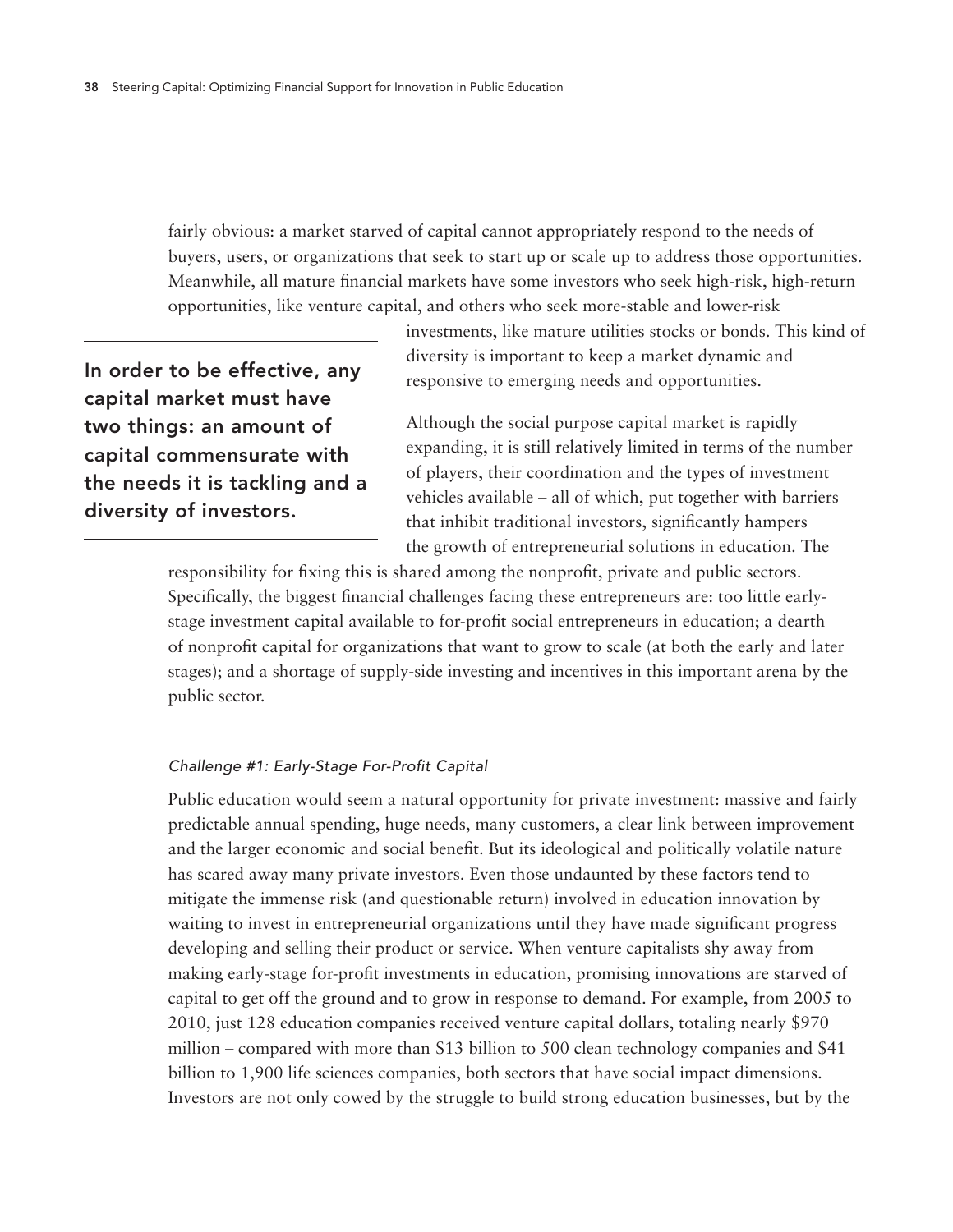challenge of achieving financial returns through an initial public offering or an acquisition: over the last 20 years, just 31 venture-backed education companies have gone public (though many more have been acquired, often by big publishers who quickly assimilate and dilute the

In recent years, investors who have long shied away from the volatile education market have been edging toward making education investments, particularly in technology.

original innovation) – less than half as many as the number of IPOs from the clean technology sector (65), a sector that didn't even really exist until relatively recently, and just 5 percent as many as the number of life sciences IPOs  $(665)$ .<sup>62</sup> Put bluntly, it's been hard for investors to make a decent return in K-12 education.

In recent years, investors who have long shied away from the volatile education market have been edging toward making education investments, particularly in technology. They tend to be intrigued by factors outside of education,

like the reduced cost of technology development (whose potential to improve productivity in education is largely unrealized) and the shifting economic environment that has put pressure on education "buyers" (especially districts) to cut costs and boost productivity. They are also encouraged by education-specific policy changes that are creating a more evidence-based R&D system, creating a Common Core of State Standards, improving incentives and rewards for performance, and making data more transparent and useful.

Taken together, these shifts create new opportunities for innovation and make room for a much more diverse set of smaller players to enter the market on almost equal footing alongside the traditional publishers. In particular, seed-stage funding by "angel" (individual) investors has been on the rise, including the recent high-profile example of Reed Hastings' investment in Dreambox. "The velocity of the investment in the education industry is rapidly increasing," note marketing materials from the Education Innovation Network, based at Arizona State University. "From April to November 2010, high-profile venture capital firms completed 19 investments with a total value of more than \$225 million in education innovation companies. Investments were made by more than 50 VC firms and angel investors, notably \$75 million for Chegg (online textbook rentals) by Ace Limited, Kleiner Perkins, and Insight, and \$46 million for Kno (tablet textbooks) by Andreesen-Horowitz, Silicon Valley Bank, and Triple Point Capital."63 But most of these educational technology investments focus on content and content delivery mechanisms that can tap a mixture of consumer and schools markets, and not the infrastructure changes required to drive dramatic productivity improvements within public school systems.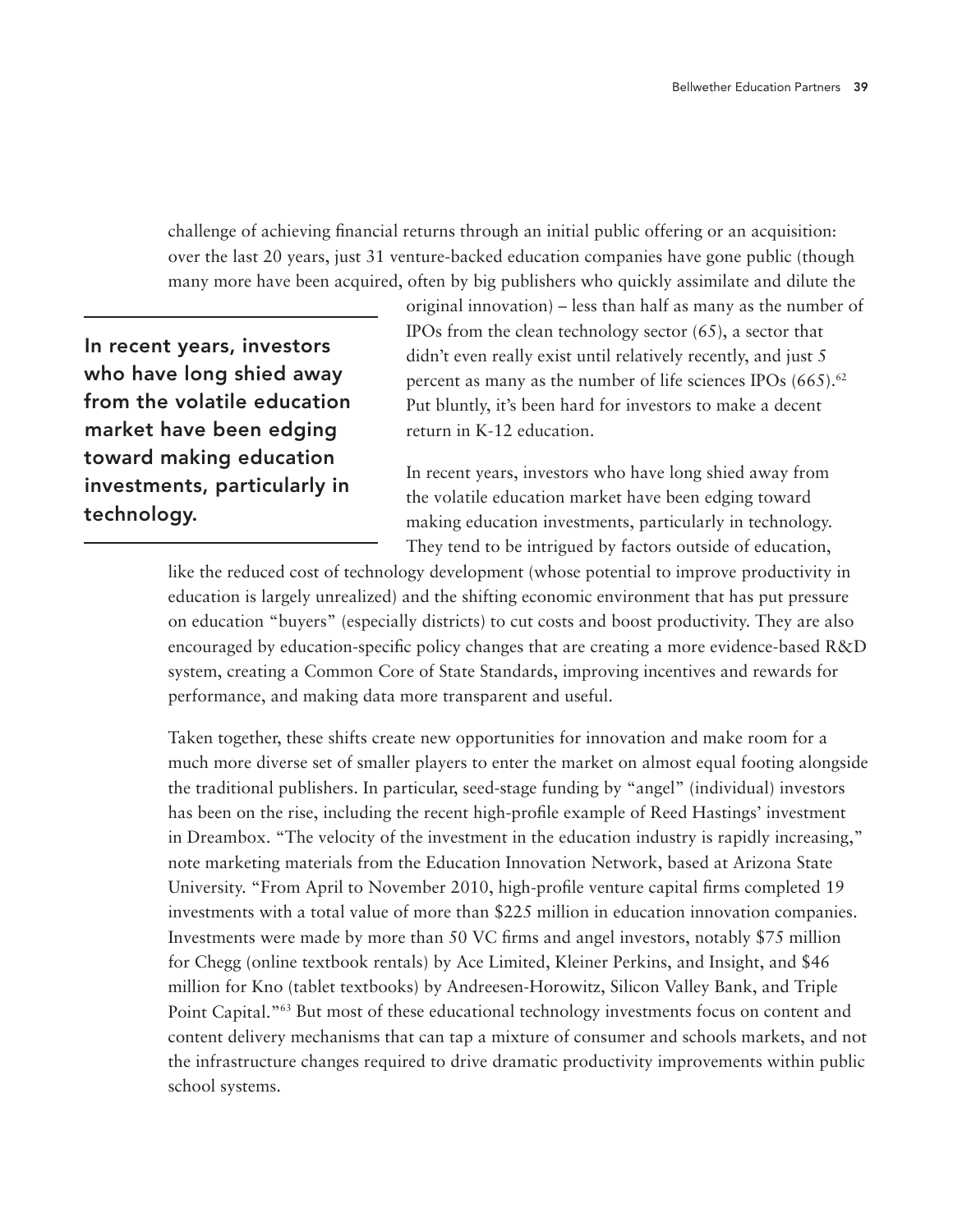A few new education-focused venture capital firms like Learn Capital (with investment from Pearson, among others) and others interested in impact investing with the possibility of education investments, like City Lights Capital, have joined traditional venture capital firms such as Union Square Ventures, New Markets Venture Partners and higher education investors such as Salmon River Capital to make early-stage institutional investments in education startups, alongside social-venture firms like NewSchools Venture Fund and Charter School Growth Fund, who have invested in both for-profits and nonprofits in education. Many are watching as News Corporation and Google have begun to make strategic investments and acquisitions here as well, including News Corporation's acquisition of Wireless Generation for \$360 million. This activity is certainly a step in the right direction, but does not yet approach the scale of the need.

A few foundations have begun to step into this gap, providing some socially motivated investments in early-stage education companies from their large endowments instead of only from grant funds. The Kellogg Foundation's "mission-driven investments" have focused not on the earliest and most risky, but rather on those that have a solid revenue base, including equity investments in healthy food service provider Revolution Foods and preK Headstart turnaround operator Acelero Learning, and a bridge loan to Wireless Generation (prior to its acquisition by News Corporation). And the Bill & Melinda Gates Foundation has recently begun to make some equity and royalty-based investments, including support for companies like Inigral Inc. (which creates online communities) and Tutor.com (which provides accessible and affordable tutoring), both aiming to improve college success for low income students. The philanthropic sector is also embracing the potential of competitive "challenges" or "awards" to support early-stage innovation. For instance, the Next Generation Learning Challenges initiative from the Gates and Hewlett foundations will provide multiple "waves" of grants tied to specific requests for proposals that are designed to expand the reach of technologies that can improve college readiness and completion; individual grants will be between \$250,000 to  $$750,000$  – far less than what venture capitalists might provide, but a start.<sup>64</sup>

#### *Challenge #2: Philanthropic Capital for Nonprofit Scale*

Philanthropic donors are also affected by the lack of evidence-based decision-making in the public education system. Their coping mechanism is to adopt their own frameworks for grantmaking based largely on their own unique ideologies (and often those of their endowing families or individuals) and to hold grantees accountable according to their own specific metrics. Philanthropy as a field also tends to publicly penalize failure but rarely celebrate real,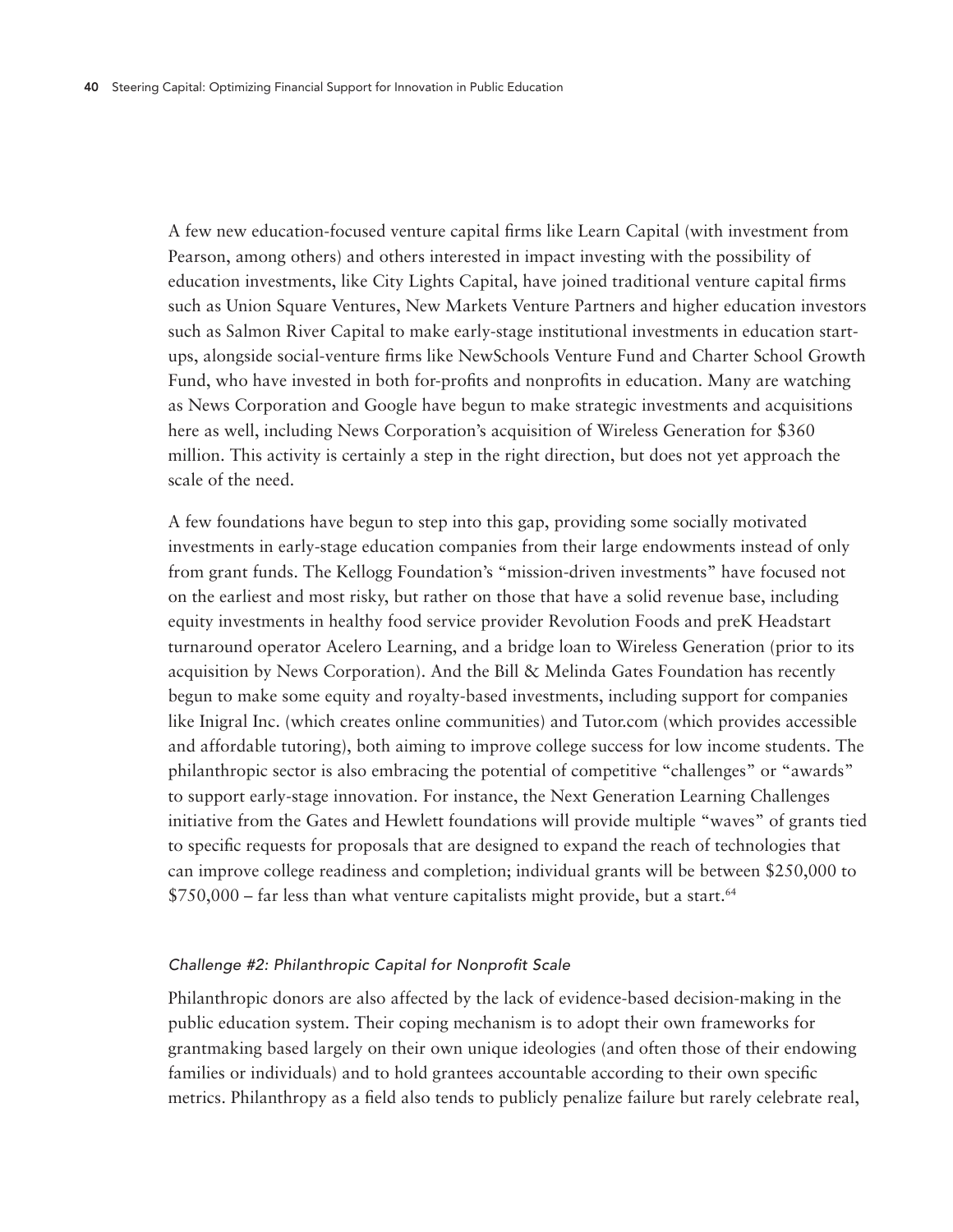meaningful successes, leading most donors to avoid risk by spreading funds across many small grants instead of placing larger bets – which, as noted earlier, forces nonprofits to fund-raise pretty much constantly.

"At precisely the moment when large amounts of capital would flow to a proven idea in the forprofit sector, funders in the nonprofit sector frequently back away." –Jeff Bradach, The Bridgespan Group

Even established nonprofit organizations that demonstrate a clear impact find it nearly impossible to raise funds for growth. This is what Bridgespan consultant Jeff Bradach calls the "paradox of success" in the nonprofit sector. "At precisely the moment when large amounts of capital would flow to a proven idea in the for-profit sector, funders in the nonprofit sector frequently back away," he writes. "There are many reasons – donor fatigue, a belief that equity requires spreading money around, hesitance to make 'big bets' – but the consequence is that proven solutions to pressing problems do not spread." Grantmakers for Effective Organizations has

found that foundations provide a median of just 20 percent of their grant dollars to general operating support, and that the median grant size is just \$20,000.65 Sean Stannard-Stockton further illustrates the challenge of scaling in one of his posts to the Tactical Philanthropy Advisors blog:

*The nonprofit sector suffers from a massive inability to scale. Since 1970, only 144 nonprofits have grown to surpass the \$50 million a year in revenue mark. During that same time, 46,136 for-profits have cleared the \$50 million hurdle. There is nothing fundamental about the nonprofit corporate structure that prevents growth. Yet accounting standards that fail to recognize nonprofit equity strip away the single most important building block to growing an organization. Without equity, an organization is forced*  to live on the revenue they gather each year and lack the ability to make meaningful *investments in growth opportunities.66*

Certainly not all nonprofit investors shy away from providing growth capital to these organizations. For the last 13 years NewSchools has been aggregating capital from donors and providing large, long-term grants and loans to a range of nonprofit (and for-profit) organizations that are trying to grow and serve more students. The Charter School Growth Fund began to do likewise in 2005, but that is only two specialized intermediary funding organizations focused exclusively on this incredibly large field. Some newer foundations established by wealthy entrepreneurs from the business sector – whose founders have an appreciation for what it takes to grow an enterprise to scale – have been willing to provide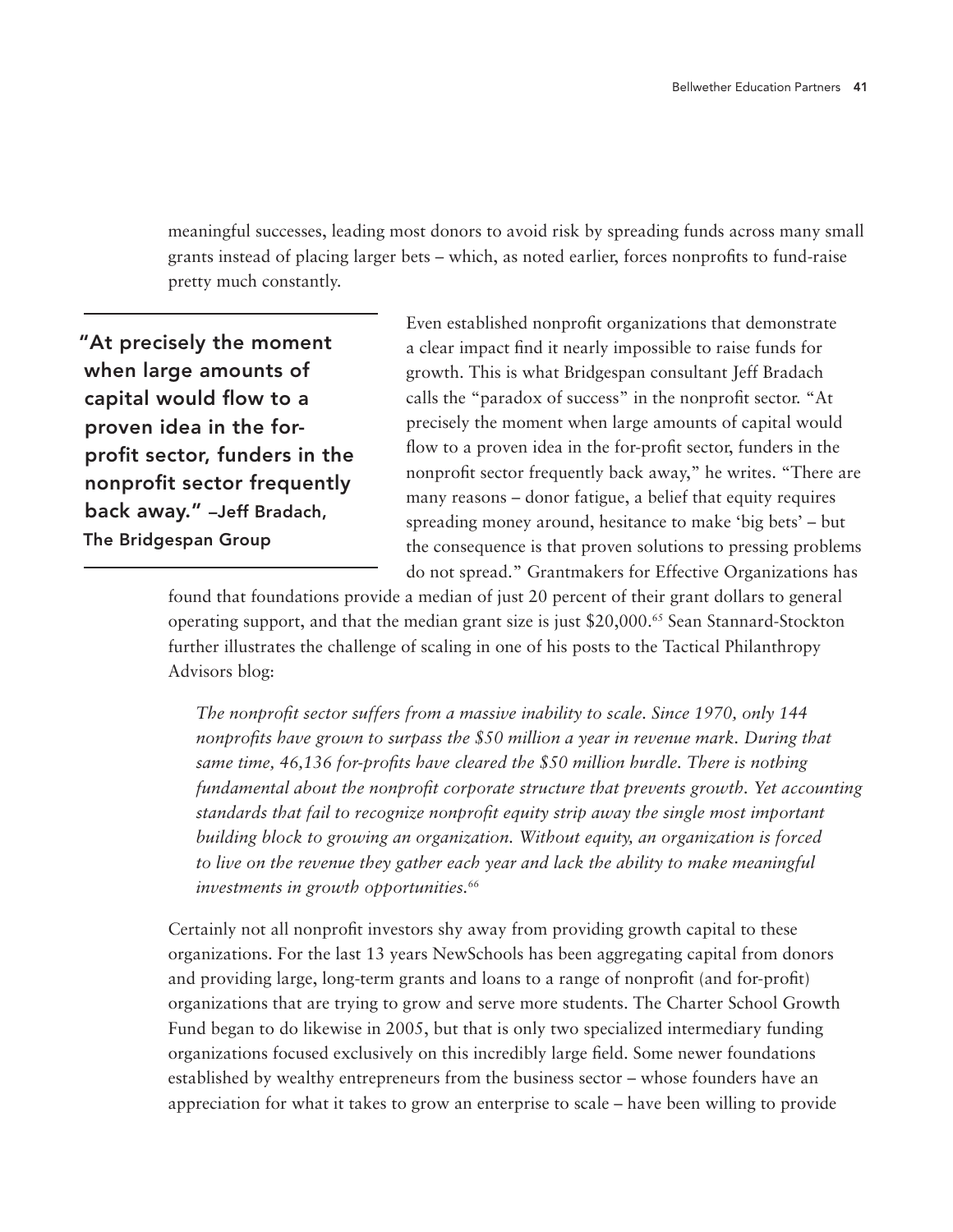bigger grants to organizations seeking to provide large-scale change, thus allowing those entrepreneurs to focus more of their energy on running the enterprise. For example, the Doris & Donald Fisher Foundation (benefactor Donald Fisher founded the Gap clothing empire), the Bill & Melinda Gates Foundation (created from the massive earnings of Microsoft founder and former CEO Bill Gates) and the Walton Family Foundation (created by Wal-Mart founder Sam Walton and his heirs) have all given many millions to the nonprofit charter school network Knowledge Is Power Program (KIPP) to sustain that organization's ambitious growth plans, including at least \$40 million from the Fisher Foundation, \$17 million from the Gates Foundation and more than \$25 million from Walton. And other foundations are beginning to support the kinds of systems that growing nonprofits need in order to successfully grow with quality, instead of considering all operational support as "overhead," such as the Michael  $\&$ Susan Dell Foundation's grants to districts and charter school management organizations for performance management systems and a similar grant by the JPMorgan Chase Foundation to Friendship Public Charter School.

In a bold move, some exceptional foundations, including the Atlantic Philanthropies and the Gates Foundation, have announced that they plan to "spend down" their endowments. Rather than allocating only the minimum legally required amount of 5 percent of their assets each year, they have set a deadline by which all of their funds will be put to use. This strategy stands in sharp contrast to the vast majority of foundations, whose growing endowments allow them to grant more money to nonprofits but also to support enormous staffs and occupy lush office buildings and operate in perpetuity. The decisions by Atlantic and Gates to spend down their endowments will no doubt increase the amount of philanthropic capital available in this century, but because just a small percentage is expected to flow into public education, this will not come close to filling the gap of nonprofit growth capital for social entrepreneurs in this market.

Foundations can take a number of steps to address this shortcoming. The simplest is to recognize the capital needs of social entrepreneurs and provide them with larger, longerterm grants. Further, more foundations could take a page from Atlantic and Gates by either spending down their endowments, or at least increasing the percentage of their assets that is used to create social impact through a variety of "program-related investments" or PRIs. The past decade has seen a slow increase in foundations willing to use PRIs for supporting growing nonprofits. The Gates Foundation established a pilot program allocating \$400 million for PRI opportunities, including debt, equity and guaranty investments<sup>67</sup> and recently made its first such direct equity investment (as noted above), providing \$2 million of a \$4 million round of financing to Inigral, a for-profit developer of social applications for increasing college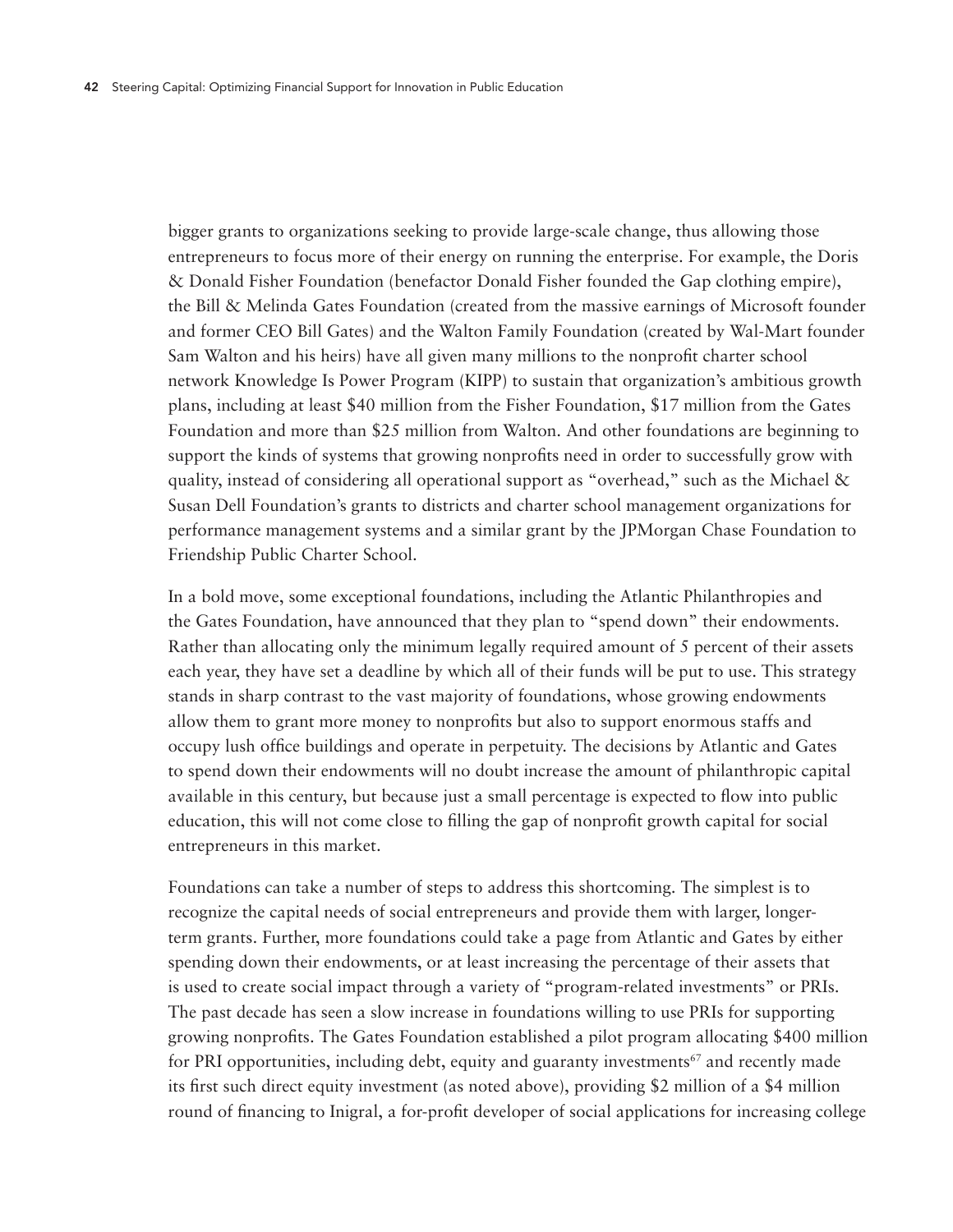enrollment and engagement. <sup>68</sup> In 2010, The Annie E. Casey Foundation approved expanding its social investments to a total of \$125 million, or 5 percent of the philanthropy's \$2.5 billion endowment. The increase from the endowment would not be included in the annual grant payout rate of almost 8 percent (3 percentage points higher than the federally mandated 5 percent).69

Foundations could also learn from the experience of the Kellogg Foundation. In 2008, Kellogg announced plans to invest \$100 million of its \$9 billion endowment in mission-driven investments in the U.S. and Africa, committing \$75 million domestically.70 MDIs seek near or market returns, but are made in efforts that generate social impact and are done as a way to ensure that at least some portion of the foundation endowment funds activities aligned with the foundation's mission (whereas most of the more than half a trillion in foundation endowment assets $71$  is invested solely in traditional profit-maximizing investments).

Foundations have also partnered with other investors to "layer" or "sequence" capital for promising education efforts. One way "layering" is being used is to make charter school facilities development – one of the most expensive aspects of operating a charter school management organization – more affordable and attainable. For example, Aspire Public Schools secured \$93 million in a tax-exempt bond issuance with \$8 million apiece from the Gates Foundation and the Charles and Helen Schwab Foundation (structured as programrelated investments that acted as unfunded loan guarantees), a \$1 million funded guarantee by NCB Capital Impact (a nonprofit lender that will also manage the PRI) and \$4 million by the Sequoia Union High School District.72 Meanwhile, on the sequencing front, NewSchools Venture Fund provides patient, impact-first capital to early-stage education entrepreneurs (including both for-profits and nonprofits), allowing them to progress far enough in their development to attract traditional private sector investors in later rounds of financing (for for-profits) or to persuade foundations to support growth of new markets (for nonprofits). For example, healthy food provider Revolution Foods received early investments from NewSchools and other impact-first investors and has recently secured a significant financing round (\$20 million) from traditional venture capital investors impressed by its early results and interested in encouraging its scale.

One of the easiest ways for philanthropies to provide more growth capital to nonprofits is to use "recyclable grants" for expanded operating capital. These interest-free, long-term loans could be allocated to nonprofits that generate fees for their services (such as charter school management organizations) and could therefore repay those loans over time, allowing the same grant capital to be "recycled" and provided to other organizations. Another approach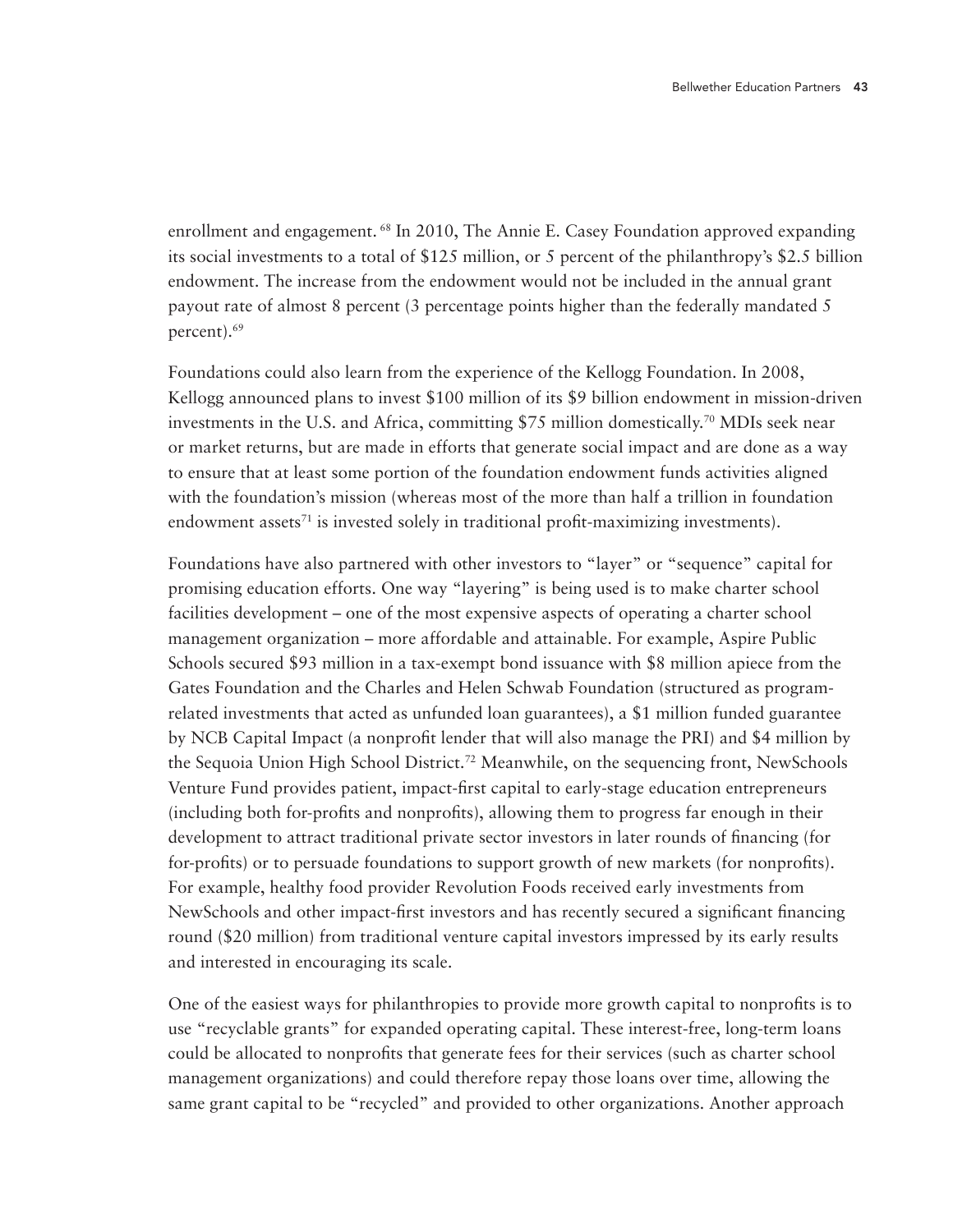would be to create an "equity equivalent" that would allow foundations to provide nonprofits with growth funds without saddling them with debt liability that reduces their access to private sector debt. Although such a tool might look much like a recyclable grant or loan, it could be structured so that it would be accounted for and function more like equity (only to be repaid if certain financial accomplishments were met). Still another way to use PRIs is to invest in independent intermediary organizations that could then specialize in selecting and supporting higher-risk early-stage organizations – whether for-profit or nonprofit – within areas that complement the work of foundations themselves. These intermediary firms could then leverage these funds with later-stage funds from the private sector or from foundations.

Meanwhile, several newer firms have emerged to help social entrepreneurs in their quest for growth funds, including the previously cited NFF Partners, founded by George Overholser within the Nonprofit Finance Fund, and SeaChange Capital Partners, which was created by two former Goldman Sachs partners with a \$5 million initial contribution by Goldman Sachs itself. These organizations perform extensive due diligence to choose nonprofits that are poised for growth, present the opportunity to their network of donors and raise capital from those donors as NFF describes it, "without major restrictions and with an expectation of return measured by social impact." This approach has helped NFF Partners raise more than \$40 million for two education nonprofits, College Summit and Teach For America. Also in this realm, the Growth Philanthropy Network is working with funders and nonprofit organizations to try to create a national marketplace to provide the growth capital and other resources needed to take nonprofits and programs to scale, including venture fairs and more informal connections.73 But more of this kind of activity is needed, given the extent of the problems we face.

#### *Challenge #3: Public Sector Investments*

As discussed earlier, public sector financial support to encourage social purpose innovation can take the form of regulatory-based incentives or contracts or subsidies, actual market making and/or direct investment activity. Historically in U.S. education, most of the public sector activity has been in the form of regulatory systems to provide revenue-side incentives for private sector entrepreneurial activity, as opposed to any direct investment in spurring on the *supply* of innovation per se. Regulatory demand-side support includes things like the revenue streams created by the supplemental service providers provisions of NCLB. The few historical examples of supply-side support include the federal charter schools program start-up and debt enhancement funds, and access to state bond revenue for financing charter school facilities.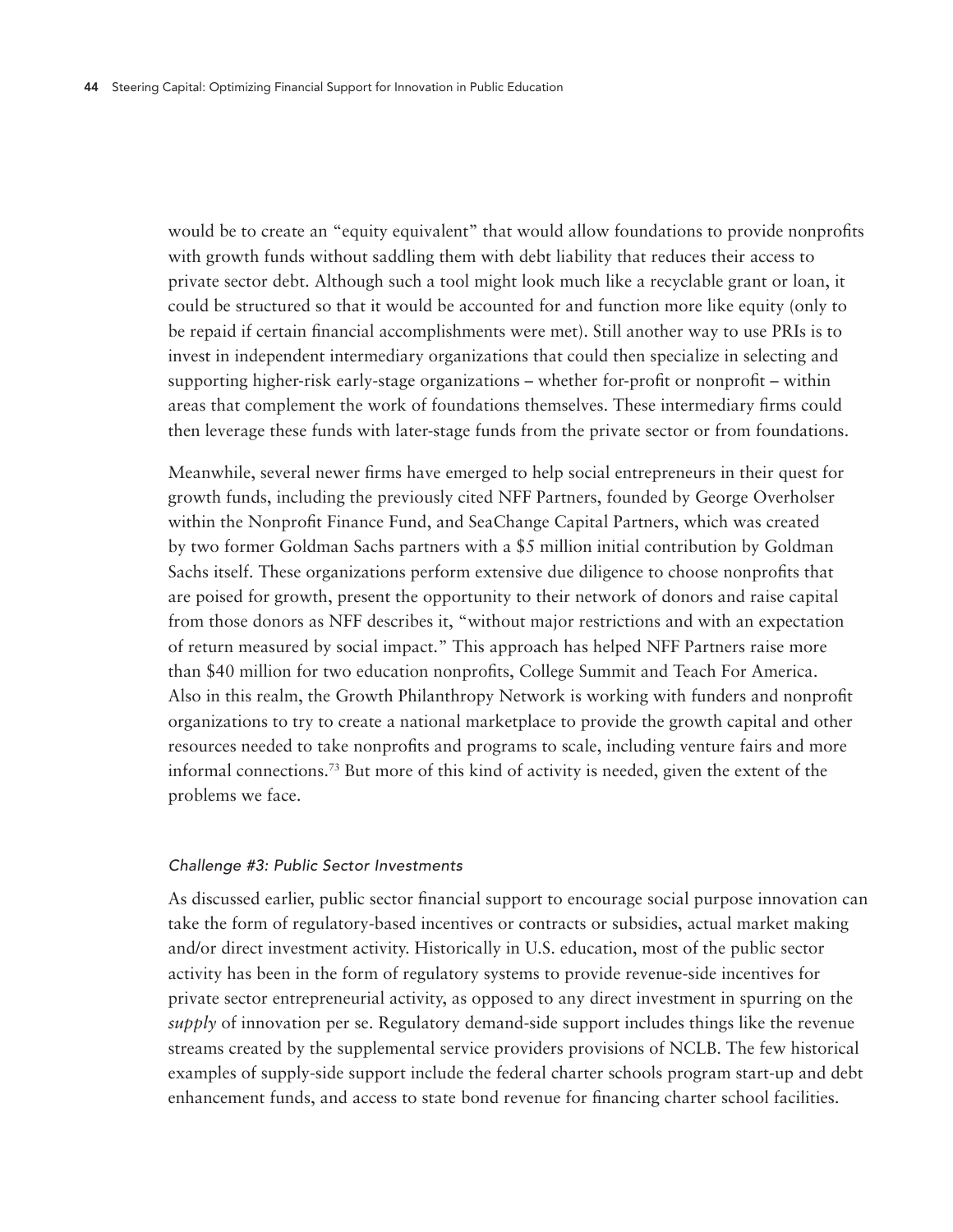However, the Obama administration has begun experimenting with more-direct efforts to invest in and support innovative providers. As a result of federal stimulus dollars, including the Race to the Top competition (RTTT and RTTT-A), the Investing in Innovation (i3) funds and the Teacher Incentive Fund (TIF), the U.S. Department of Education has recently engaged in direct funding of infrastructure reform incentives and innovative ventures to the tune of more than \$1 billion (\$330 million for RTTT-A, \$650 million for i3 and \$442 million for TIF). Along with building a stronger evidence base, these investments mark significant progress toward growing and steering the markets for innovation in education. Coupled with the recent development and adoption of the Common Core State Standards, this two-year period has been perhaps the most extraordinary public investment in education innovation in our lifetime. If this momentum is sustained, it could provide the opportunity to reframe entirely the landscape for innovation and continuous improvement in education. However, given the powerful interests that are lined up against these structural reforms and cultural shifts, this momentum should not be taken for granted.

Furthermore, these efforts, while potentially game-changing, suffered from two serious problems that direct governmental investment in innovation faces. First, departmental investments generally require peer review processes, and the "peers" doing the selecting are

Without more (and better aligned) private, philanthropic and public capital moving into and through the system, the innovation cycle in education simply won't turn at the pace we need to meet the challenge of preparing all students for college success in the  $21^{st}$  century.

generally inexperienced with identifying promising innovations. Second, public grant processes – even those with substantial degrees of freedom and competitive systems like i3 – are still affected by their surrounding political environment. For instance, the recent i3 competition did not allow for-profit companies to compete, which significantly reduced the pool of prospective organizations and talent. As discussed earlier, effective innovation requires a close connection to real problems of practice and a rapid, nimble learning cycle – none of which lends itself to annual peer-reviewed RFP cycles. In order to build on this early momentum, the public sector should supplement incentive-based funding like RTTT and direct investments in nonprofit activity like i3 with other activities that encourage private sector investments and entrepreneurial activity.

Without more (and better aligned) private, philanthropic and public capital moving into and through the system, the innovation cycle in education simply won't turn at the pace we need to meet the challenge of preparing all students for college success in the 21<sup>st</sup> century.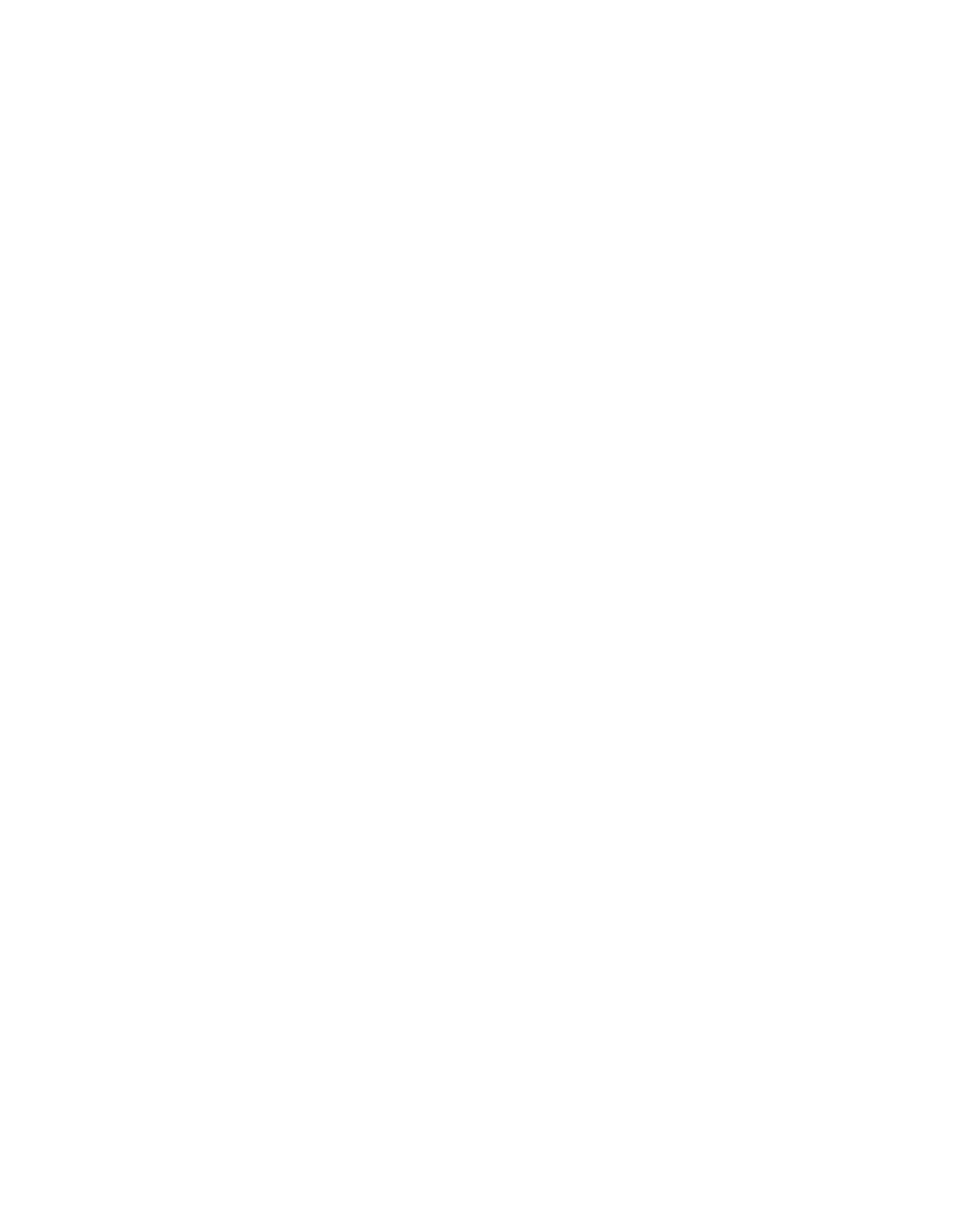## Creating a better ecosystem for innovation in education

What would it take to create a dynamic, responsive education system that encourages innovation and strives for continuous optimization of outcomes – with incentives and rewards aligned to those desired outcomes? Some signals may be found in the fact that this goal is similar to the classic definition of a market, and should be treated more as such. Of course, this is not a naïve call for a simplistic free-market system, but rather an acknowledgement that certain kinds and degrees of market forces are vital for accomplishing the ambitious goal of improved academic outcomes for students – and recognition that *all* sectors, including the public and philanthropic sectors, have a vital role to play in organizing that market.

In simple terms, a market is an economic ecosystem in which demand (those that "buy" or use) and supply (those that provide) meet and exchange something of value. Within any market, suppliers and consumers each attempt to maximize their own gain for the lowest cost. There is an implicit assumption that buyers and sellers are able to make choices – suppliers have some choice about what segment to focus their supply on, and buyers can choose freely from among a range of suppliers (or choose to exit the market). Together, these dynamics put pressure on suppliers to respond to the demand side's needs and preferences so they can compete effectively with other suppliers. Some useful benefits result from allowing these forces to play out, but they must be balanced against other societal values. As economist Arthur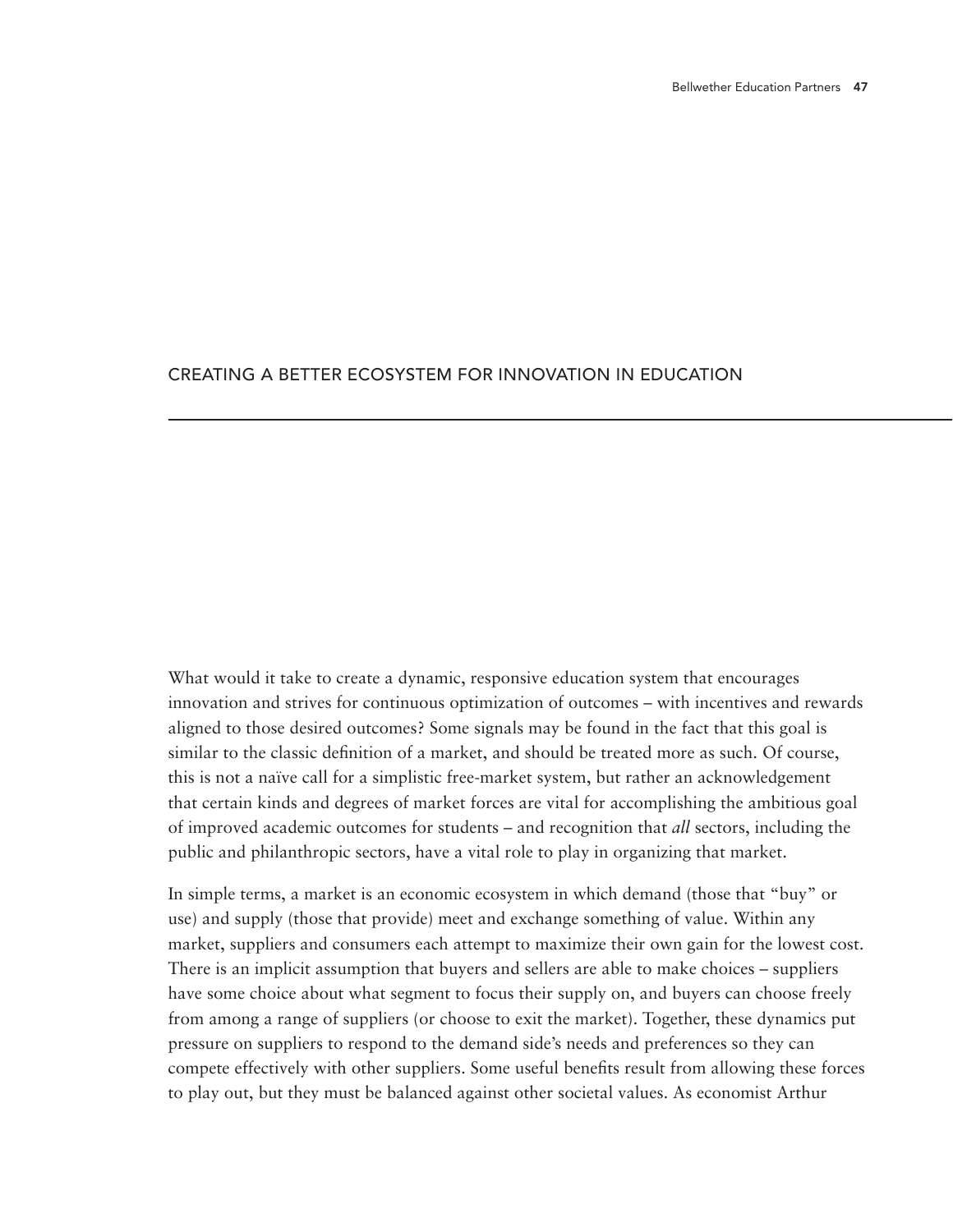Okun has explained, a market "responds reliably to the signals transmitted by consumers and producers. It permits decentralized management and encourages experimentation and innovation. Most important, the prizes in the marketplace provide the incentives for work effort and productive contribution." The flip side, Okun says, is that markets are not in and of

"[Capitalism and democracy] need each other – to put some rationality into equality and some humanity into efficiency." –Arthur Okun, economist

themselves set up to ensure equality of opportunity or of income. Therefore, Okun says, capitalism and democracy "need each other – to put some rationality into equality and some humanity into efficiency."74

Scholars Mark Schneider and Paul Teske have pointed out that "schooling is characterized by only an indirect link between the payment for and the receipt of the service, which blunts some of the power consumers have over private goods, such as the ability to withhold payment."<sup>75</sup> Another dynamic

that distorts the system is the lack of a user- or learner-centric approach in policies and buying decisions. For example, state textbook adoption processes and purchasing cycles often adhere to timelines and criteria that reflect the state's ability to consider or purchase materials, rather than the pace of change in the content or the needs of teachers – let alone student utility. Finally, markets work best when buyers have the option to make other choices – otherwise, while there will still be suppliers and users, there will be little dynamic or responsive interaction. It's not just the abstract system that benefits, though – individual participants reap the rewards. Organizations simply work better when the people who gather within them agree on a common purpose and approach. Choice also increases the agency of the stakeholders who make these choices. Research has shown that the very act of choosing leads people to demonstrate an "escalation of commitment" to what they have chosen.

Whether we like it or not, these market forces – and the capital that goes along with them – do run through education. Money flows up from taxpayers to state and local governments, and is used to pay for a variety of resources in education, ranging from teacher salaries and instructional supplies to buildings, food and transportation. Thus far, efforts to harness "market forces" on both the demand and supply sides in education have been somewhat simplistic and rarely took into account the complicated intersection of these forces in the lives of children and their communities. On the demand side, charter school policies in most states were initially too permissive, incorrectly assuming that quality public outcomes – and school operators – would arise purely from consumer demand. "Early hopes that charter and voucher schools would be so obviously great that no finely calibrated outcome measures would be needed to prove it have been dashed," says Paul Hill, director of the Center on Reinventing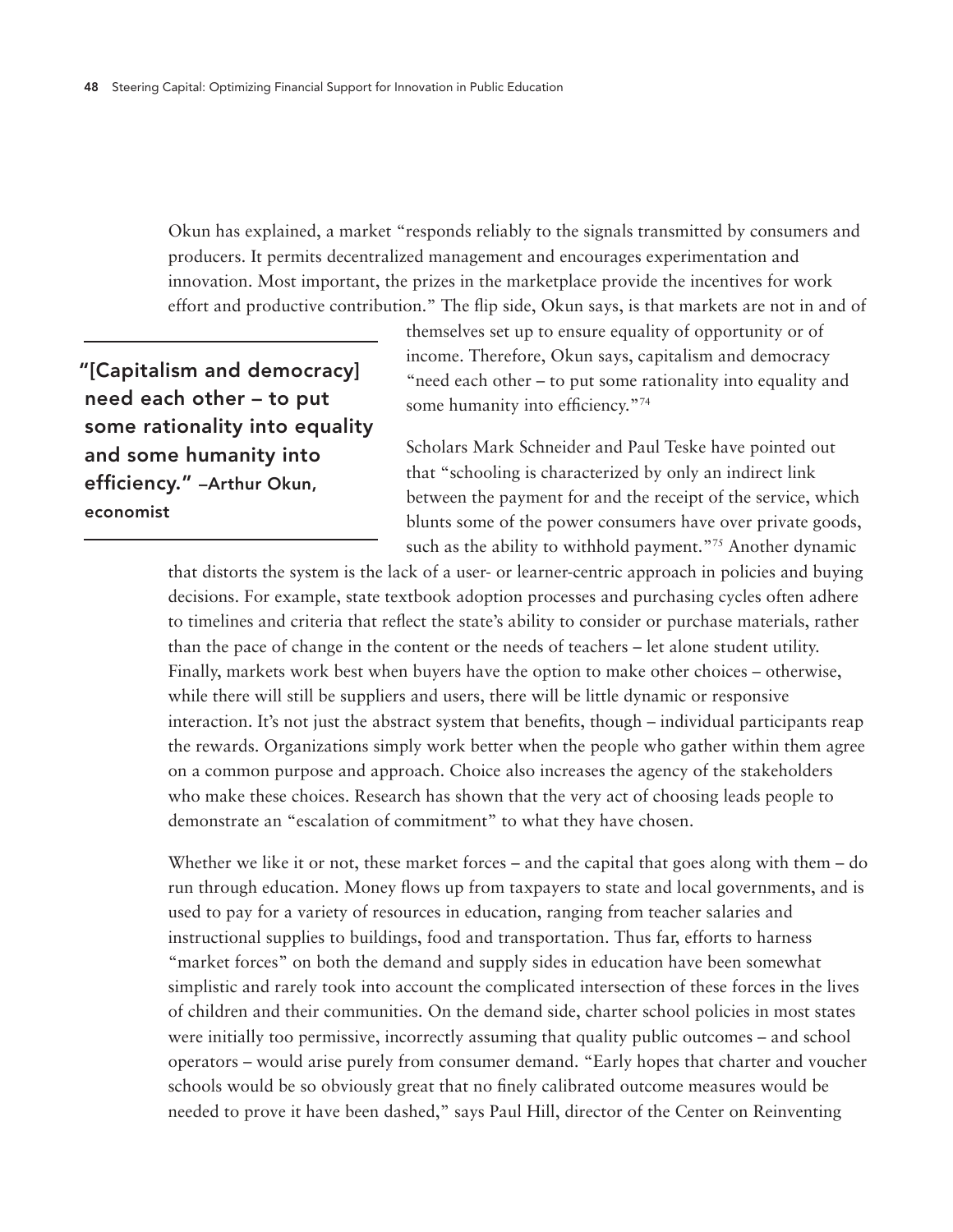Public Education at the University of Washington. "So have hopes that families and communities would be willing to wait until children had completed school to make judgments about school performance."76 More sophisticated approaches like the portfolio management model taking hold in large urban school districts such as New York or New Orleans require the city agency to engage in purposeful market-making by contracting with multiple school providers to create and manage a diverse portfolio of educational offerings that better meet community needs, tap different pools of talent and allow more parental choice. When this

Harnessing market forces for social good is complex and requires very thoughtful, equally complex and constantly evolving regulatory systems. But we can also see that *not* harnessing these forces has left us with a system that is stable and comfortable for our current educators to manage, but incapable of reaching the dramatic productivity improvements we need.

kind of activity works, scholar Jeffrey Henig finds, "public managers are not simply listening carefully to markets or applying a set of technical administrative criteria: they 'do more than steer a market process, they balance technical and political concerns to secure public value.'" But he also points out that this kind of judgment implies a need for a different kind of public sector leader who is able to "judiciously and effectively intervene, and do so not only whenever required, but also only when required, to maximize the public good."<sup>77</sup>

On the supply side, the recent debates over the role of for-profit higher education providers have shown us how important it is to carefully and explicitly define success in terms of real outcomes metrics and not merely process indicators like seat time or course registration, and to effectively design incentives and enforcement infrastructure for providers. We can see from experience both in education and other fields that harnessing market forces for social good is complex and requires very thoughtful, equally complex and constantly evolving regulatory systems. But we can also

How can we create better and more powerful market dynamics in education that align public, private and philanthropic investments and resources with public goals? And what is the right role of the public sector in this kind of market-shaping effort? Below, we offer some initial recommendations to begin addressing this enormous and complex question.

see that *not* harnessing these forces has left us with a system that is stable and comfortable for our current educators to manage, but incapable of reaching the dramatic productivity improvements we need.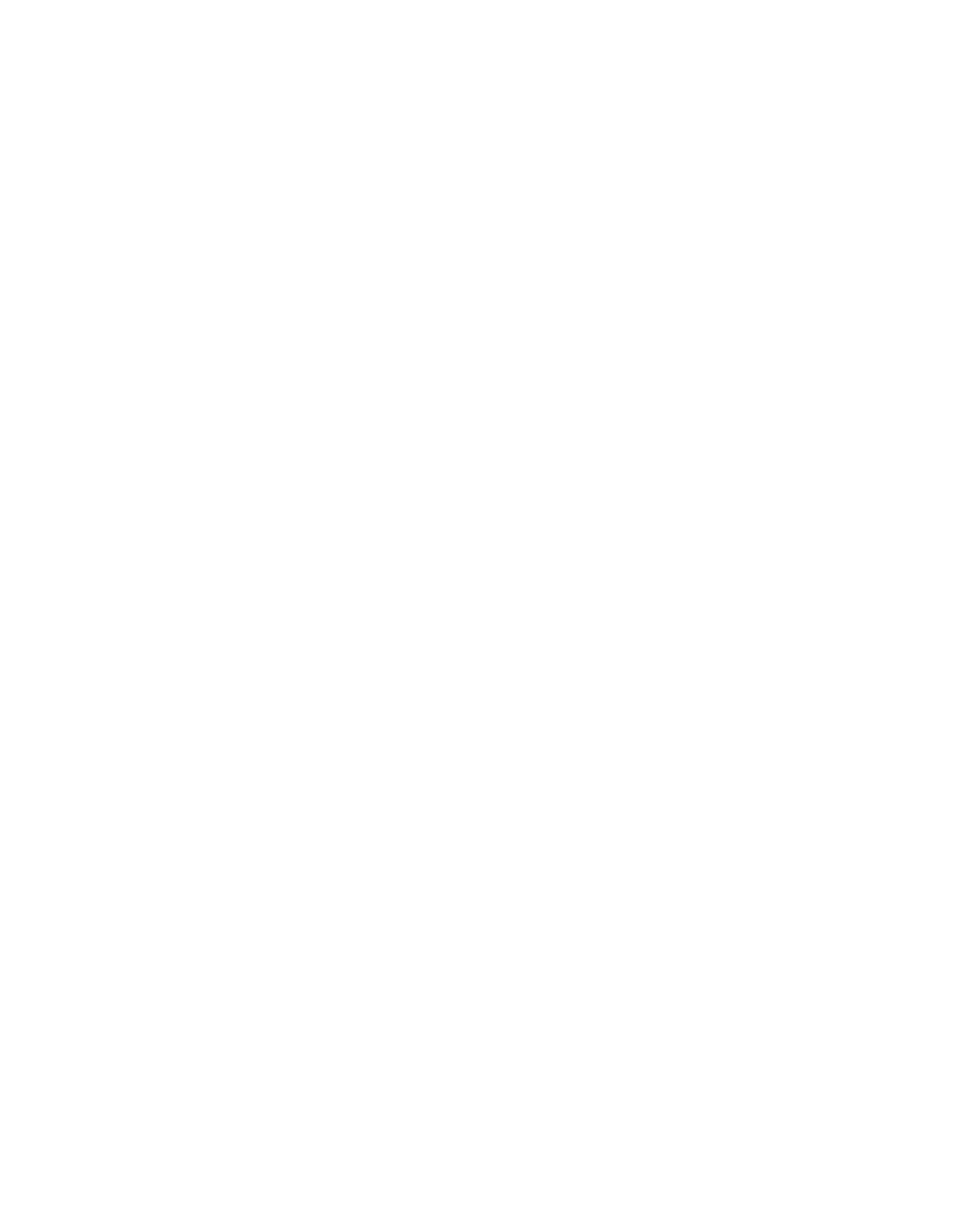## **CONCLUSION**

The ambitious goal of college-level attainment for all of our students creates a massive productivity challenge for public schools and school systems. We know from historical observation that these kinds of productivity gains will require tremendous innovation if they are to be accomplished without huge increases in funding – not a likely scenario given the current economy. And we have posited in this paper that the kind of focused and sustained innovation we need requires a major cultural and infrastructure shift in our educational ecosystem. This kind of fundamental shift is significant: it requires moving from a culture and system of compliance to one that is adaptive and responsive to emerging needs, and based in cycles of constant learning, with incentives and rewards aligned to our greatest needs, effective metrics and oversight to ensure high quality and diverse suppliers of goods and services whose incentives are aligned closely with our public goals and priorities. It will require sophisticated skills and significant resources from across the public, private and nonprofit sectors in order to design and deliver this kind of new educational ecosystem.

How might the sectors contribute to solving this challenge, based on their strengths and weaknesses?

Public Sector. The public sector has a responsibility to define and ensure the public good. Its job is to set the "rules of the road" and define and focus the ecosystem on priorities through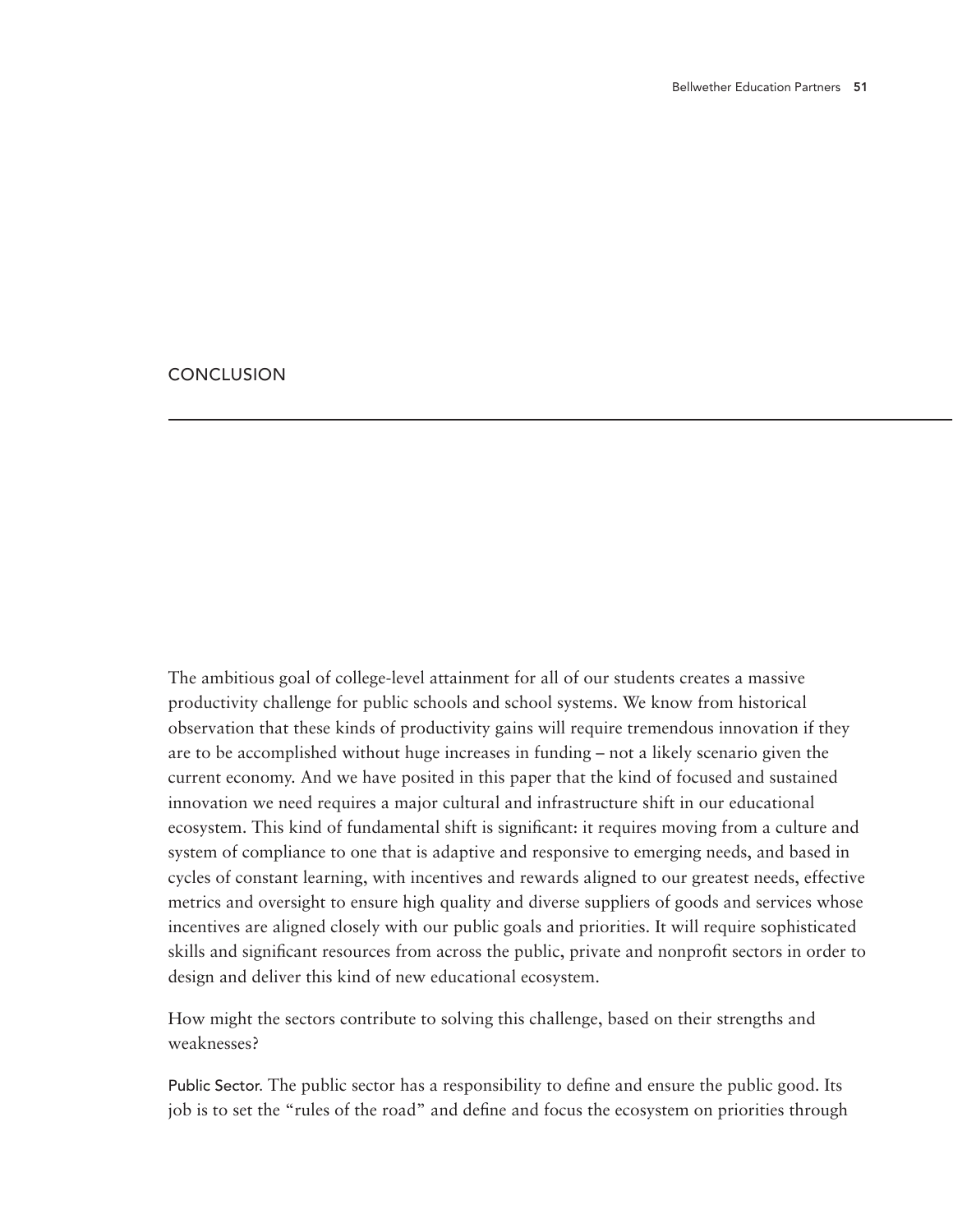policy and regulations, and to police or ensure the delivery of public goods. The sector should do so in a way that creates the strongest outcomes, by balancing its oversight and control

"Government should do *more what, less how*: a stronger hand in setting great national goals and purposes; a lighter touch in how we reach those goals." –Nick Hanauer and Eric Liu, authors

needs with providing flexibility for high performers and innovators who can help move the system forward. The strength of the public sector is its clear mandate to prioritize the public good, while its weakness is risk aversion, which comes partly from the political process itself and partly from ideological pressures. "Government should do *more what, less how*: a stronger hand in setting great national goals and purposes; a lighter touch in how we reach those goals," authors Liu and Hanauer have challenged. "Government should be… less wielder of stick than of carrot; less the parent than the coach; less the vending machine than the toolkit for

civic action. A more what/less how government should set the bar high and invest fully in a great springboard – then let people, through dedication and practice, compete to get over the bar."78 "Governments and other non-market institutions have long suffered from the innovation malaise of top-heavy bureaucracies," agrees author Steven Johnson. "Today, these institutions have an opportunity to fundamentally alter the way they cultivate and promote good ideas. The more government thinks of itself as an open platform instead of a centralized bureaucracy, the better it will be for all of us, citizens and activists and entrepreneurs alike."79

Philanthropic and Nonprofit Sector. The philanthropic and nonprofit sector was created to allow individuals to pursue public good outside of the rigid constraints of the governmental infrastructure. As an "independent sector," foundations and the nonprofit organizations they support have the ability to be quite nimble, adaptive and future-oriented, in a way that the public sector cannot easily do. There are few real constraints on philanthropy, and little of the short-term-only pressure that is put on the public and private sectors, due to the fact that the sector faces few constraints other than avoiding fraud and lobbying. The philanthropic and nonprofit sector also have an ability to focus on and subsidize those products or populations that the private sector has incentives to avoid, such as "orphan drugs" or hard-to-serve student populations. Their weaknesses (with a few notable exceptions) include an unfortunate aversion to risk, a slow pace of activity given that only 5 percent of their capital is required to be mission-focused in a given year and an idiosyncratic, often ego-driven culture that can be resistant to aligning with others' goals or priorities. The goal of those in philanthropy in this period should be, as philanthropic leader Paul Ylvisaker described their potential: to be "society's passing gear<sup>80"</sup> – that is to use their unfettered position to get out ahead of the curve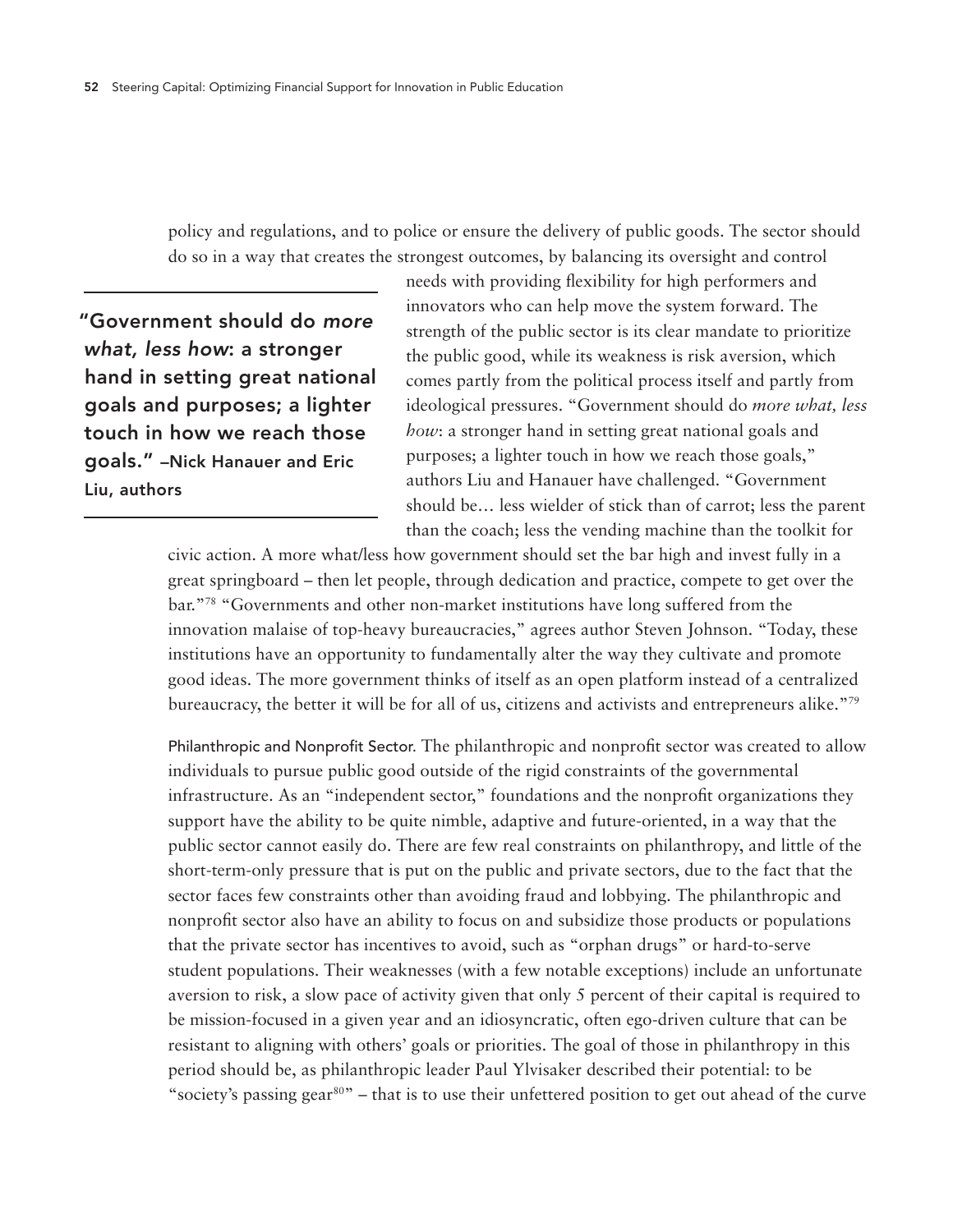to invest in building innovative supply that will be needed down the road but doesn't yet have broad public appeal or awareness, and to accelerate key cultural and infrastructure changes that are already in process but moving too slowly. Given their ability to focus on the future

As an "independent sector," foundations and the nonprofit organizations they support have the ability to be quite nimble, adaptive and future-oriented, in a way that the public sector cannot easily do.

and long-term benefit, they also should play an important role encouraging or demanding that public sector leaders pay attention to and invest in long-term benefits, instead of only short-term electoral political pressures.

Private Sector. The private sector is generally acknowledged to excel at competition – and the rapid innovation and development cycles that often stem from that competitive drive – as well as at efficiency, access to specialized talent, and quicker growth than other sectors. The weaknesses of those in the private sector include: defining success through simplistic financial metrics, impatience for financial returns,

an increasing push for growth above profitability (with "value investors" the exception), and (left to their own devices) a strong tendency to pursue efficiency over effectiveness. Their focus in this time of transition should be to expand the pool of capital focused on earlystage educational innovation, and to broaden the diversity and scale of capital by creating new layering and sequencing approaches that combine traditional, impact and philanthropic capital to better meet the needs of the field for risk and growth capital.

## Recommendations

We shared this paper with a set of participants at the cross-sector Education Innovation Forum & Expo, presented by the Aspen Institute in cooperation with the U.S. Department of Education, in January 2011. These conversations helped to refine our own analysis and informed the recommendations that follow.

1. Continue the culture shift toward performance and away from compliance. It is important for policymakers to continue to push away from a rigid compliance culture and toward a more performance-based culture and system – at every level, including federal, state, district and school/classroom. These shifts are not easy and no one knows exactly how to do them correctly, but it is crucial we don't lose sight of the end goal in the face of legitimate implementation challenges. Specific areas to focus on include: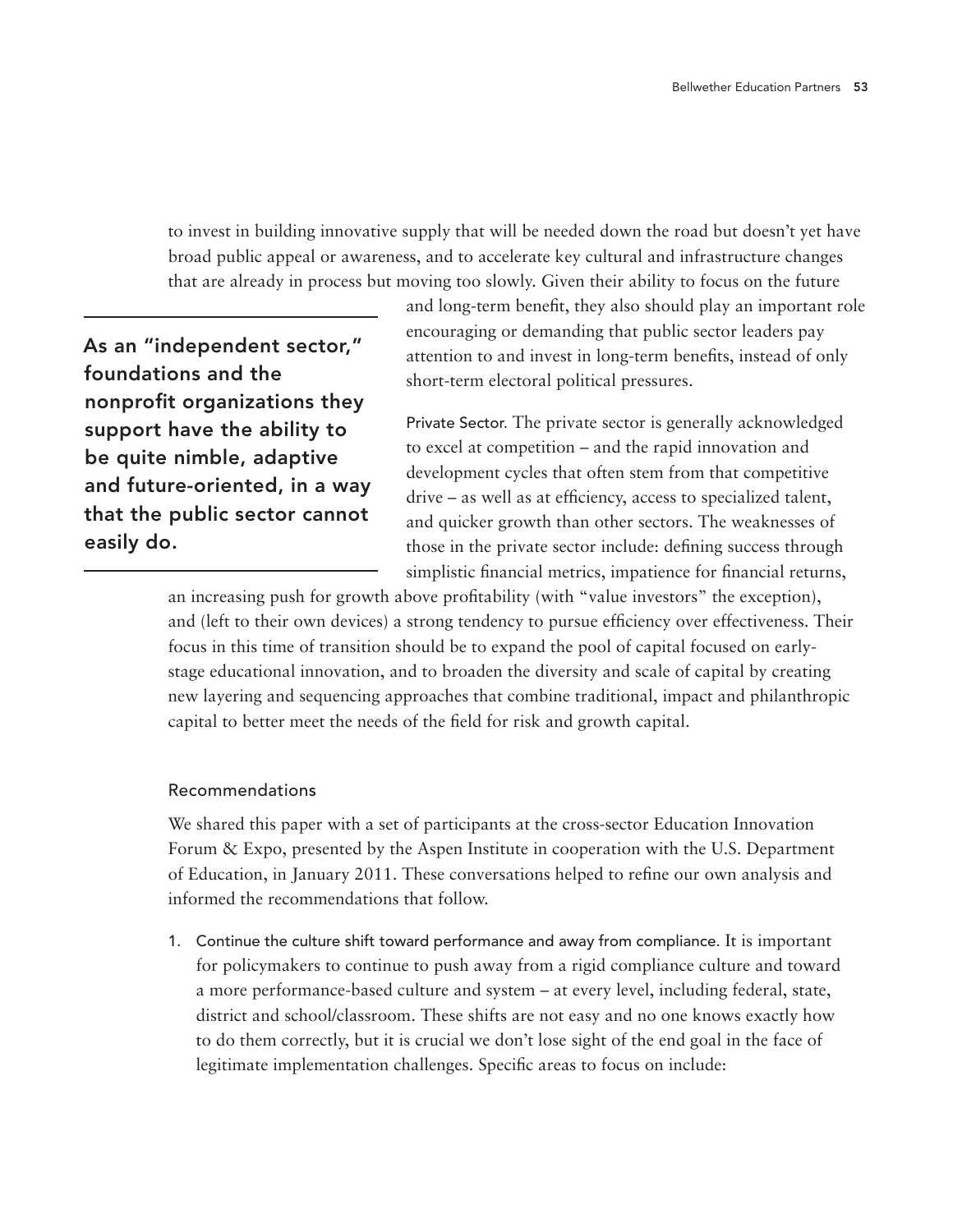- a. Leadership. There is an enormous need for more and differently prepared leaders including policymakers and educators – who are capable of functioning in this new environment. Some attention is being paid to rethinking teacher evaluation and preparation, but far too little attention is being devoted to cultivating a pipeline of managers and leaders, let alone adjusting the way they are prepared, licensed and evaluated.
- b. Assessments. It is critical that we accelerate the development of better assessments that really measure what we care about and that provide rigorous data (including for the many "untested subjects") that can be used in performance-evaluation systems.
- c. Data. It is important to support the development of technology platforms that act as the "backbone" or "middleware" for allowing practitioners, researchers and policymakers to access disparate types of data (achievement, financial, operational, programmatic) in order to conduct productivity analyses and identify the most effective ways to invest their resources.
- 2. Enable faster and continuous learning cycles. As part of this shift, new mechanisms are needed to support and encourage faster and continuous learning cycles to better inform practice at every level, like that exemplified in the "90-day" cycle explained earlier. Another promising idea would be the identification of a diverse set of what we call "subsidized beta networks," where a group of like-minded practitioners provide extra access to researchers and developers in exchange for early access to new tools and funding subsidies that would make adoption low-cost. These networks of subsidized earlyadopter customers would provide small learning spaces to help inform practice, accelerate development and attract investors. We believe these networks might function best if each shared a set of common pedagogical, philosophical, and technological elements, but there would then need to be a diverse set of such networks to learn about applications in different kinds of environments.
- 3. Invest in identifying and cultivating "smarter demand." As we have laid out in a previous paper, in most markets, suppliers listen to the needs of their customers to figure out how to create appropriate products and services. In education, practitioners are often overwhelmed with information and grappling with changing demands on them and their craft, and they rarely know what is possible in other fields that might be useful to them, let alone how they might assess the quality of what's available in their field.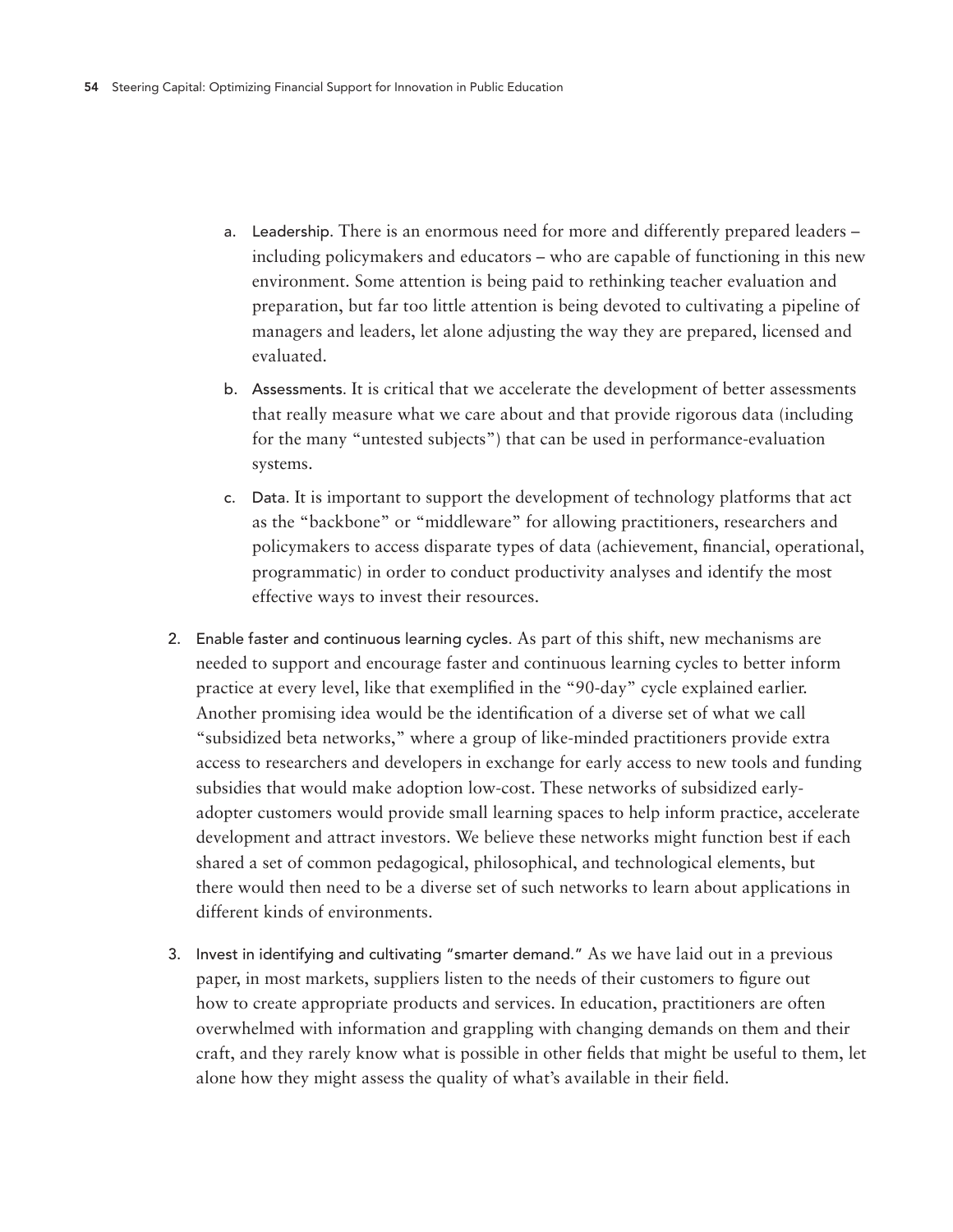- a. Early adopters. Like the "specialized beta networks" idea above, it would be helpful to identify people and organizations willing to act as "early adopters" in education – to try out and help refine new products and services before they are widely available, and to inform innovators, investors and policymakers about their needs in ways that will help steer resources toward solutions that improve their practice and optimize student outcomes.
- b. Aggregate demand. We need ways to aggregate the demand of thoughtful, cuttingedge buyers, so they can help drive the market forward. Some, including Thomas Kalil of the White House Office of Science and Technology Policy, have suggested that adopting something like the Advance Market Commitment tool used in global health might allow small groups of practitioners and funders to aggregate their buying power in favor of developing innovative new solutions.
- c. Information to inform smarter demand. Education practitioners need *Consumer Reports*-like information to help them make sense of the available tools and services, and to allow them to compare quality and price. The What Works Clearinghouse was an effort in this direction, but perhaps more valuable still would be an independent arbiter that can combine information and services to coordinate the purchasing and sales process inside states and districts, in order to make the buying process more effective for both practitioners and high-quality providers.
- 4. Strengthen the R&D continuum. It is crucial that we invest more resources in a robust R&D system, and do so in a way that capitalizes on the experiments and lessons of other fields.
	- a. Anchor in problems of practice. Create more-effective ways to identify emerging problems of practice in the field, and ensure those problems influence the way R&D resources are allocated.
	- b. Build the evidence base. Consider investing in a "knowledge scan" each decade, as the National Aeronautics and Space Administration and National Science Foundation have done, to measure progress and define collective priorities for further knowledge development.
	- c. Connect research to development. Develop an R&D entity that functions much more like DARPA in its independence from bureaucracy but tight connection to problems of practice and fast learning cycles. ARPA-ED may be this entity.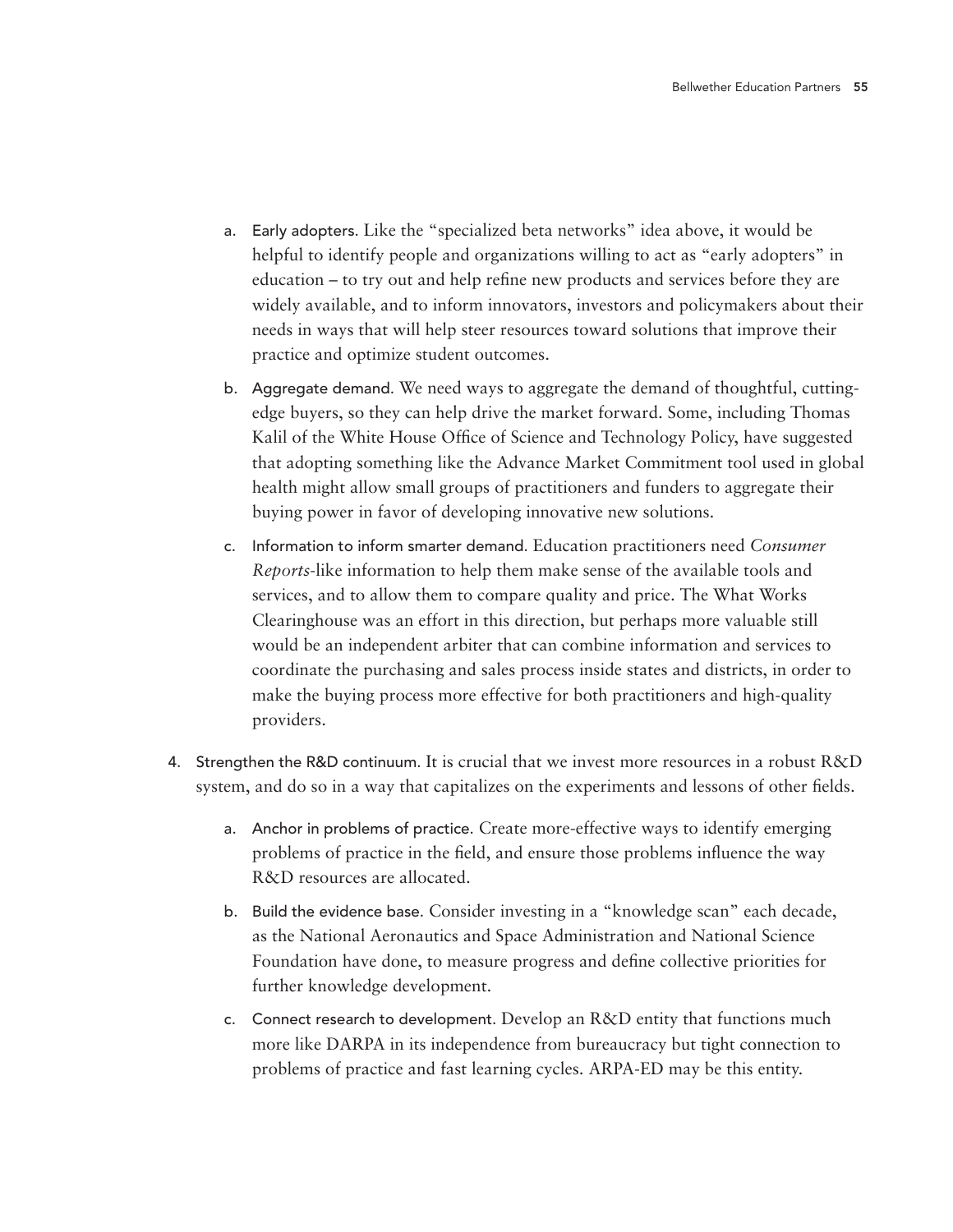- d. Improve development. Multiple pathways are needed to develop solutions at the early stage and at scale, some based in innovations from the field and others intentionally harvesting insights from basic research. It will be important to tap private sector expertise and solutions wherever possible, rather than excluding this important source of innovation.
- 5. Align capital with the desired impact. We need to create mechanisms to better align capital – private investment and philanthropy – with our goals for student achievement and attainment.
	- a. Maximize available capital. We should continue to support the "sequencing" and "layering" of private capital so that investors with different risk/return profiles can combine their efforts in ways that lead to much greater investment activity aimed at significant social impact. Technology could help coordinate these diverse investor syndicates (and reduce the burden on entrepreneurs) if used to share information (e.g. case studies, sample term sheets, diligence documents, common reporting frameworks).
	- b. Create common metrics. To increase and improve private and philanthropic investment activity and ensure that it is aligned in support of improved educational outcomes, we must create clear and consistent metrics that incorporate the various types of impact, including quality and quantitative metrics, as well as metrics that integrate outcomes with return on investment, productivity or value assessments (i.e., outcomes per dollar spent).
	- c. Invest in data infrastructure. Improved metrics will be overwhelming at best and meaningless at worst – if not accompanied by improved infrastructure and easy to access and use tools that allow investors, innovators and educators to better understand the data that are collected and to use that data to inform decisionmaking.
	- d. Support intermediaries. Specialized intermediaries can take some of the burden off foundations and investors, and provide targeted support – whether guidance, information, funding or some combination of the three – to education innovators, policymakers and even to investors themselves.
	- e. Align incentives with outcomes. We should invest in experiments that better align investment incentives with desired outcomes, such as foundation-backed performance guarantees, public sector investment incentives to attract capital to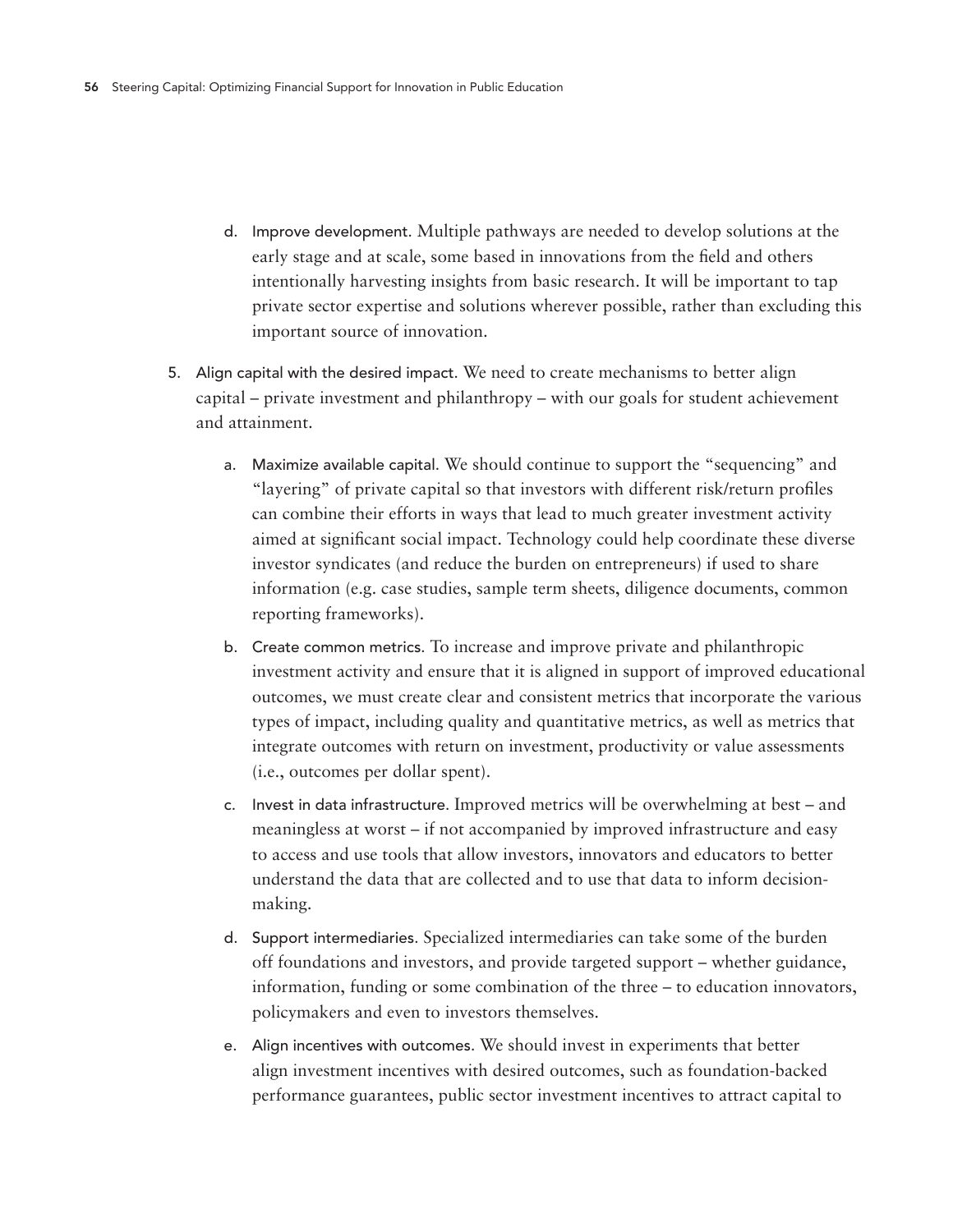key areas of need (such as rural success, English Language Learners or Special Education) and performance-based contracts. Another idea would be to develop a "patient capital" tax credit for education investments – similar to New Markets Tax Credits – to attract more long-term capital to education investments.

Taken together, we believe these actions would begin to steer the educational capital markets in a more productive direction: toward the rapid and widespread educational innovation and improvement that our economy so desperately needs and that our children so clearly deserve.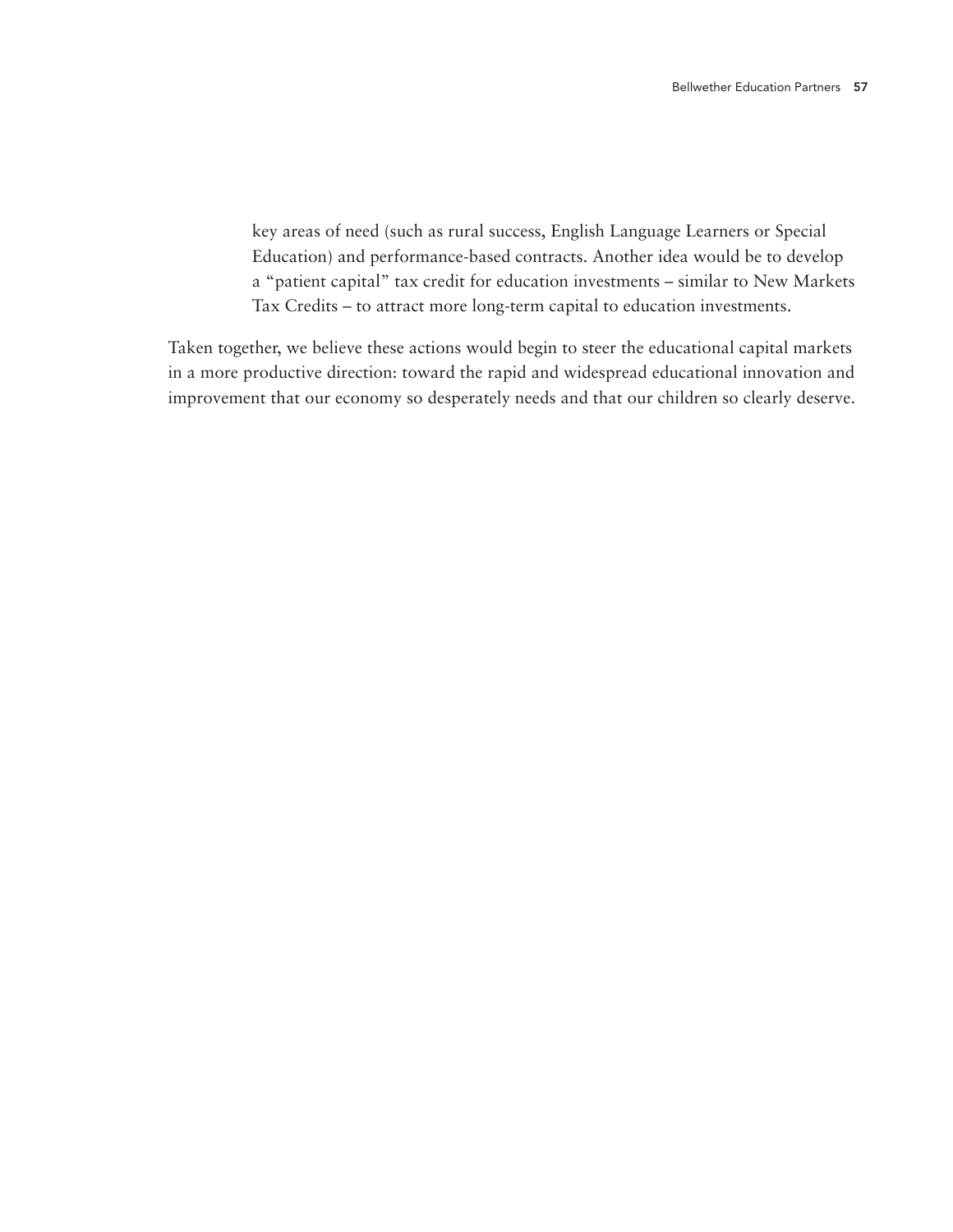#### **ENDNOTES**

<sup>1</sup> Organisation for Economic Co-operation and Development, "Strong Performers and Successful Reformers in Education: Lessons from PISA for the United States," July 2010. http://www.pisa.oecd.org/dataoecd/32/50/46623978.pdf

<sup>2</sup> Thomas Kalil and John Irons, "A National Innovation Agenda: Progressive Policies for Economic Growth and Opportunity Through Science and Technology," Center for American Progress, November 2007.

<sup>3</sup> Paul Romer's thinking and analysis of innovation is not disconnected from an interest in education: his father, Roy Romer, has been actively engaged in educational reform and innovation for decades, first as governor of Colorado and later as superintendent of the Los Angeles Unified School District; and Paul himself founded an online higher education company (Aplia).

<sup>4</sup> Kim Smith and Julie Petersen, "Social Purpose Capital Markets in K-12," as published in *The Future of Educational Entrepreneurship: Possibilities for School Reform*, ed. Frederick Hess (Boston: Harvard Education Press, 2008).

<sup>5</sup> Steven Johnson, *Where Good Ideas Come From: The Natural History of Innovation* (New York: Riverhead Books, 2010) 22.

<sup>6</sup> Chris Anderson, "TED Curator Chris Anderson on Crowd Accelerated Innovation," *Wired* (January 2011); http://www. wired.com/magazine/2010/12/ff\_tedvideos/all/1

<sup>7</sup> "The Past, Present, and Future of Social Entrepreneurship: A Conversation with Greg Dees" (Developed as pre-reading for the New Profit Gathering of Leaders 2006, http://www.caseatduke.org/documents/deesinterview.pdf); J. Gregory Dees, Kauffman Center for Entrepreneurial Leadership. "The Meaning of Social Entrepreneurship," October 1998.

http://www.ashoka.org/fellows

- <sup>9</sup> http://www.echoinggreen.org/
- <sup>10</sup> http://www.beyondgreypinstripes.org/index.cfm
- <sup>11</sup> http://www.netimpact.org/
- <sup>12</sup> John Kania and Mark Kramer, "Collective Impact," *Stanford Social Innovation Review* (Winter 2011).
- <sup>13</sup> http://www.socialinvest.org/resources/pubs/trends/documents/2010TrendsES.pdf

<sup>14</sup> "Investing for Impact: Case Studies Across Asset Classes," Parthenon Group and Bridges Ventures, 2009; http://www. parthenon.com/ThoughtLeadership/InvestingforImpactCaseStudiesAcrossAssetClasses

<sup>15</sup> William F. Meehan et al., "Investing in Society: Why we need a more efficient social capital market – and how we can get there," *Stanford Social Innovation Review* Vo1. 1, No. 4 (2004).

<sup>16</sup> Sarah Cooch and Mark Kramer, "Compounding Impact: Mission Investing by US Foundations," *Social Impact Advisors* (March 2007).

<sup>17</sup> http://blog.acumenfund.org/2011/01/11/generosity-and-patient-capital/

<sup>18</sup> http://www.jpmorgan.com/pages/jpmorgan/investbk/research/impactinvestments

<sup>19</sup> "Investing for Impact: Case Studies Across Asset Classes." Page 7.

<sup>20</sup> For a more detailed description of these three different kinds of capital (start-up, operating and growth), see Smith and Petersen, *Social Purpose Capital Markets: Financial Capital for Social Entrepreneurs in Education*, 2007.

<sup>21</sup> http://www.investorscircle.net/

<sup>22</sup> Safwan Zaheer, "Revenue Capital and Disruptive Models: Venture Funding Tools for Developing Nations," MIT

Entrepreneurship Review; http://miter.mit.edu/article/revenue-capital-disruptive-models-venture-funding-tools-developing-nations

<sup>23</sup> "Better World Books Creates Unprecedented Financial Incentives for Non-Profit Literacy Partners" (press release from Better World Books, May 2009); http://www.betterworldbooks.com/custom.aspx?f=equity

<sup>24</sup> Eric Liu and Nick Hanauer, "The 'More What, Less How' Government First Principles: The Role of Government," *Democracy*, Issue #19 (Winter 2011): 28-29.

<sup>25</sup> Jessica Freidrich and Katherine Fulton, "Investing for Social and Environmental Impact," (New York: Monitor Institute, January 2009), 66, 68.

<sup>26</sup> InSight at Pacific Community Ventures and The Initiative for Responsible Investment at Harvard University, "Impact Investing: A Framework for Policy Design and Analysis," January 2011, 26

<sup>27</sup> Note here that we are not including the government's extensive role in overseeing the traditional financial markets, even though that clearly includes a social purpose aspect (balancing the profit-making interests of corporations and individuals with the need for economic growth and stability).

<sup>28</sup> "Demand for New Markets Tax Credits Remains Strong" (press release from the Community Development Financial Institutions Fund, U.S. Department of the Treasury, June 2010); http://www.cdfifund.gov/news\_events/CDFI-2010-18-CDFI-Fund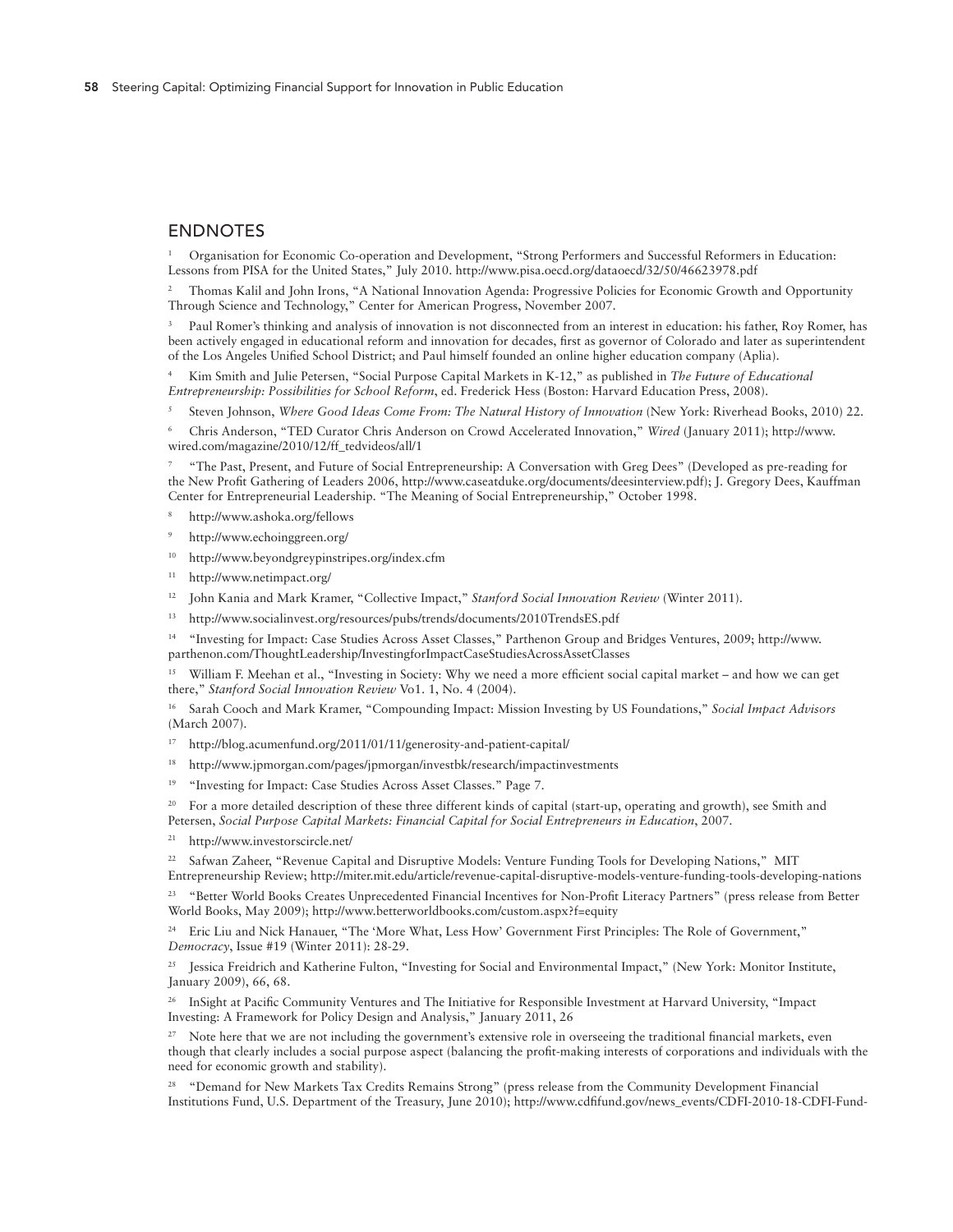Announces-Opening-2010-NMTC.asp

- <sup>29</sup> Robert Stavins, "In Defense of Markets," September 14, 2010; http://belfercenter.ksg.harvard.edu/analysis/stavins/?p=775
- <sup>30</sup> http://www.nytimes.com/2010/12/17/science/earth/17cap.html
- <sup>31</sup> Kate Galbraith, "Europe's Way of Encouraging Solar Power Arrives in the U.S.," *The New York Times*, March 12, 2009; http://www.nytimes.com/2009/03/13/business/energy-environment/13solar.html

<sup>32</sup> http://www.gavialliance.org/vision/policies/in\_financing/amcs/

- <sup>33</sup> http://www.personneltoday.com/articles/2010/05/27/55750/welfare-policy-to-be-overhauled-by-government.html
- <sup>34</sup> http://www.dwp.gov.uk/do cs/work-prog-event-slides.pdf
- <sup>35</sup> "Social financing engineering," *The Economist*, March 23, 2010.
- <sup>36</sup> Liu and Hanauer, "The 'More What, Less How' Government First Principles: The Role of Government," *Democracy*, 27.

<sup>37</sup> Jeffrey B. Liebman, "Social Impact Bonds: A promising new financing model to accelerate social innovation and improve government performance," Center for American Progress, February 2011.

<sup>38</sup> Geoff Mulgan, "Measuring Social Value," *Stanford Social Innovation Review* (Summer 2010); http://www.ssireview.org/ images/articles/2010SU-Feature\_Mulgan.pdf

<sup>39</sup> As of December 2010, 43 states had promised to adopt these emerging standards.

<sup>40</sup> Marie Bjerede, "Education as a platform," O'Reilly Radar, September 2010; http://radar.oreilly.com/2010/09/education-as-aplatform.html

<sup>41</sup> American Enterprise Institute policy scholar Frederick Hess and his pseudonymous colleague Francesca Pickett highlight some of the most outlandish session titles each year. Here's the 2010 edition: http://blogs.edweek.org/edweek/rick\_hess\_straight\_ up/2010/04/making\_the\_most\_of\_the\_first\_day\_at\_aera.html

<sup>42</sup> "An Interview with Tom Kalil: Where Politics, Policy, Technology, and Science Converge." ACM Publication, January 2004.

<sup>43</sup> http://ies.ed.gov/aboutus/

<sup>44</sup> "Director's Final Proposed Priorities for the Institute of Education Sciences," November 1, 2010; http://ies.ed.gov/director/ board/priorities.asp

<sup>45</sup> Steven Farkas and Ann Duffett, "Cracks in the Ivory Tower? The Views of Education Professors Circa 2010," Thomas B. Fordham Institute, September 2010; http://www.edexcellence.net/publications-issues/publications/cracks-in-the-ivory-tower-1.html

Anthony Bryk and Louis Gomez, "Ruminations on Reinventing an R&D Capacity for Educational Improvement" (prepared for the American Enterprise Institute Conference, "The Supply Side of School Reform and the Future of Educational Entrepreneurship," October 25, 2007). Revised January 2, 2008.

<sup>47</sup> "90-Day Cycles and Improvement Research," *Carnegie Foundation for the Advancement of Teaching*, January 2011.

<sup>48</sup> Interview with the author, January 2011.

<sup>49</sup> "Appendix C: Catalyze Breakthroughs for National Priorities," in "Strategy for American Innovation: Securing Our Economic Growth and Prosperity," White House, February 2011; http://www.whitehouse.gov/innovation/strategy/appendix-c

Bryan Hassel and Daniela Doyle, "Shifting Risk to Create Opportunity: A Role for Performance Guarantees in Education" (Working Paper 2010-02, Future of Education Project, AEI).

<sup>51</sup> http://www.2theadvocate.com/blogs/politicsblog/112128734.html

<sup>52</sup> "A Smarter Teacher Layoff System: How Quality-Based Layoffs Can Help Schools Keep Great Teachers," The New Teacher Project, March 2010; http://www.tntp.org/index.php/publications/issue-analysis/quality-based-layoffs/

53 Larry Berger and David Stevenson, "K-12 Entrepreneurship: Slow Entry, Distant Exit" (prepared for the American Enterprise Institute Conference, "The Supply Side of School Reform and the Future of Educational Entrepreneurship," October 25, 2007); http://www.aei.org/docLib/20071024\_BergerStevenson.pdf

<sup>55</sup> The Parthenon Group, "Next Generation Learning Supply Side Supports," November 2010.

<sup>56</sup> "Disrupting How and Where We Learn: An Interview with Clayton Christensen and Michael Horn," *Phi Delta Kappan* (December 2010/January 2011): 38.

- <sup>57</sup> The William and Flora Hewlett Foundation, "Annual Report," 2006, xi.
- Marguerite Roza, interview with the author, January 2011.
- <sup>59</sup> Ben Gose, "Accounting Helps Charities Raise Growth Funds, for a Price," *Chronicle of Philanthropy* (September 6, 2007).

<sup>54</sup> Ibid., 16.